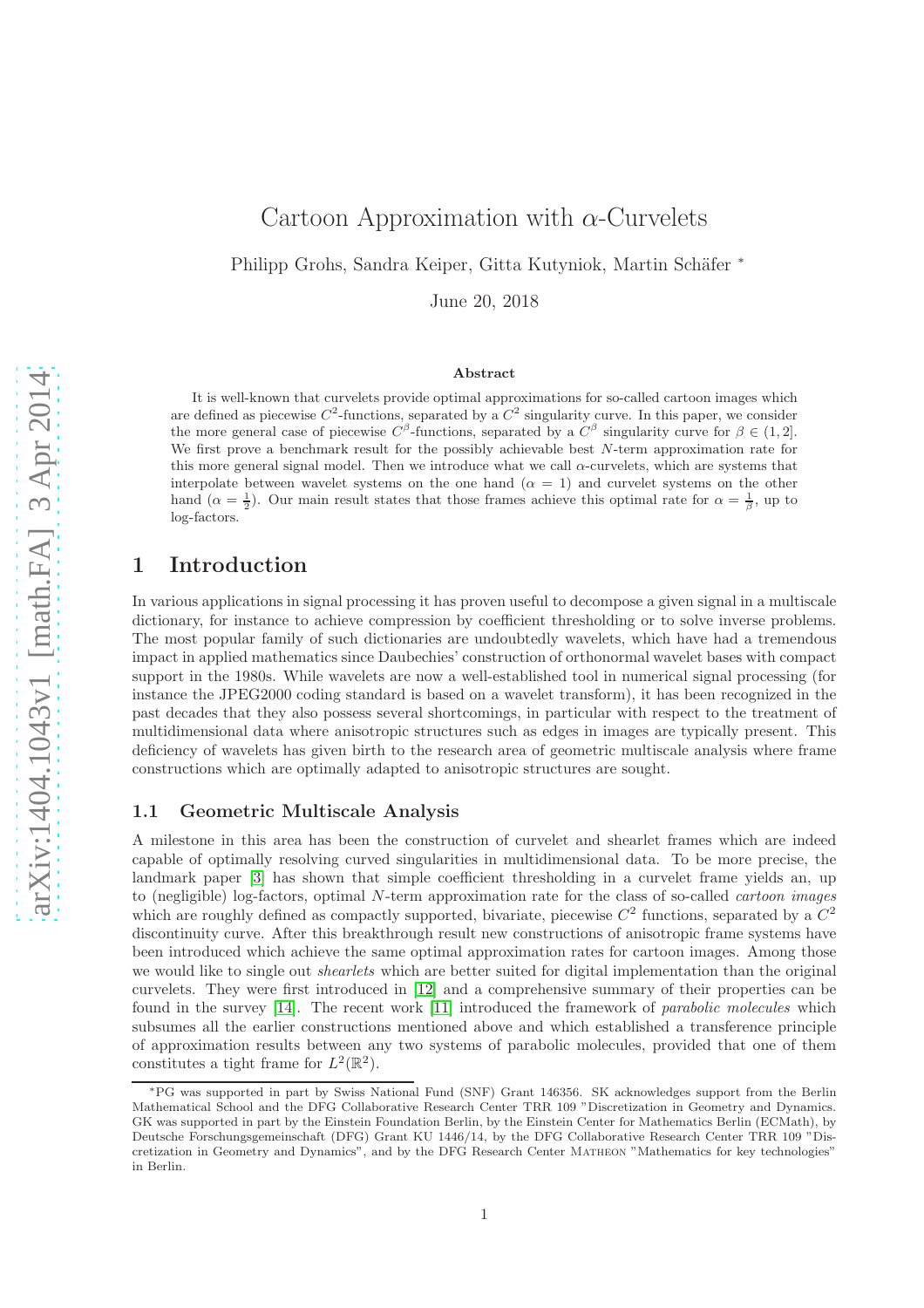## 1.2 General Image Models

By now the model of such cartoon-images is widely recognized as a useful mathematical model for image data. However, for certain applications it might appear still too restrictive. For instance one could imagine signals which consist of piecewise smooth parts separated by a singularity curve which might not necessarily be exactly  $C^2$  but of higher or lower smoothness.

The approximation of such a generalized signal class by hybrid shearlets has been studied in [\[15\]](#page-32-3) for three-dimensional data. In that paper the best  $N$ -term approximation results which could be established are suboptimal by a small margin. In addition, hybrid shearlets are compactly supported, but do not form a tight frame.

## 1.3 Our Contribution

In the present paper we study optimal approximation schemes for a more general model, namely bivariate piecewise  $C^{\beta}$  functions, separated by a  $C^{\beta}$  discontinuity curve, where  $\beta \in (1, 2]$ . We establish a benchmark result which states that one cannot in general achieve an N-term approximation rate higher than  $\frac{\beta}{2}$  for such functions. We then introduce the notion of  $\alpha$ -curvelet frames which generalize the construction of [\[3\]](#page-31-0), where  $\alpha \in [0,1]$  describes the degree of anisotropy in the scaling operation used for the frame construction. The parameter  $\alpha = 0$  corresponds to ridgelets [\[2\]](#page-31-1), the case  $\alpha = \frac{1}{2}$  to second-generation curvelets as in [\[3\]](#page-31-0), and the case  $\alpha = 1$  to wavelets.  $\alpha$ -curvelets form a tight frame for any parameter  $\alpha$  in contrast to the systems considered in [\[15\]](#page-32-3). Our main result then states that all intermediate cases  $\alpha \in [\frac{1}{2}, 1]$  provide optimal (up to log-factors) N-term approximation rates for the above mentioned signal class with  $\beta = \frac{1}{\alpha}$ . This is particularly surprising, since for the result in the 3D situation ([\[15\]](#page-32-3)) for intermediate parameters only a suboptimal rate could be proven. Our proof techniques rely somehow on [\[3\]](#page-31-0), however we wish to mention that the technical details are actually quite different from those used there. In particular, we have to deal with smoothness spaces of fractional orders which forces us to replace estimates for derivatives in [\[3\]](#page-31-0) by estimates on certain moduli of smoothness.

Having such an approximation result for a tight frame system at hand will allow us to transform our approximation result to arbitrary systems of frames of  $\alpha$ -molecules (including compactly supported hybrid shearlets as special case), as first introduced in [\[9\]](#page-32-4). This will be the subject of the forthcoming work [\[10\]](#page-32-5), generalizing the framework of parabolic molecules [\[11\]](#page-32-2).

## 1.4 Outline

After introducing the general class of image models in Section [2](#page-2-0) and deriving the benchmark result in Theorem [2.2,](#page-3-0) Section [3](#page-7-0) is devoted to the construction of  $\alpha$ -curvelets. Our main result on the optimal approximation properties of  $\alpha$ -curvelets for any parameter  $\alpha \in [\frac{1}{2}, 1]$  is then stated in the next section as Theorem [4.1.](#page-10-0) This section as well as the appendix do contain the lengthy, quite technical proof of this result.

## 1.5 Preliminaries

Let us fix some notational conventions used throughout this work. For  $x \in \mathbb{R}^d$  we denote the Euclidean distance by  $|x|_2$  and the  $\ell_1$ -norm by  $|x|$ . Further, we put  $x^m = x_1^{m_1} \cdots x_d^{m_d}$  for  $m \in \mathbb{N}_0^d$ .

For a function  $f: \mathbb{R}^d \to \mathbb{R}$  the forward difference operator  $\Delta_{(h_1,...,h_d)}$ , where  $h_1,...,h_d \in \mathbb{R}$ , is given by

$$
\Delta_{(h_1,\ldots,h_d)} f(x_1,\ldots,x_d) := f(x_1+h_1,\ldots,x_d+h_d) - f(x_1,\ldots,x_d).
$$

In the one-dimensional case it takes the simple form  $\Delta_h f(t) := f(t+h) - f(t)$ . We will often apply the forward difference operator to a bivariate function  $f : \mathbb{R}^2 \to \mathbb{R}$ . To simplify notation, the operator  $\Delta_h$  shall exlusively act on variables denoted t or  $\tau \in \mathbb{R}$ , e.g., the symbol  $\Delta_h f(t, u)$  denotes the function  $(t, u) \mapsto f(t + h, u) - f(t, u).$ 

We denote by  $\partial_i$  the derivative in the *i*-th coordinate direction,  $i \in \{1, ..., d\}$ , and we let  $\partial^m =$  $\partial_1^{m_1} \cdots \partial_d^{m_d}$  for  $m \in \mathbb{N}_0^d$ .

We write  $\|\cdot\|_p$  for the respective norms in the spaces  $L^p(\mathbb{R}^d)$  and  $\ell^p(\Lambda)$ , where  $\Lambda$  is a discrete set.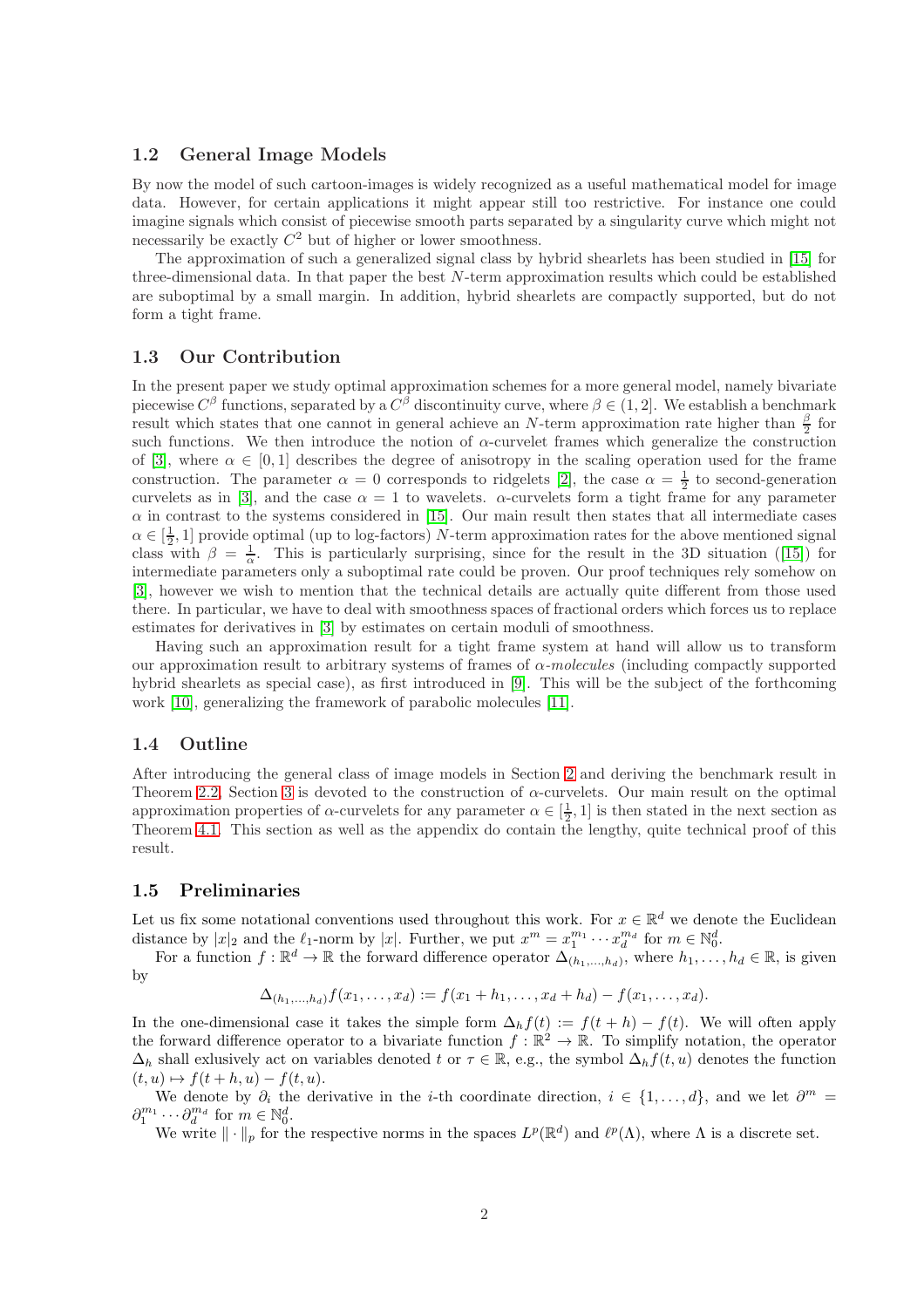For  $f \in L^1(\mathbb{R}^d)$ ,  $d \in \mathbb{N}$ , the Fourier transform  $\mathcal{F}f$  is defined by

$$
\mathcal{F}f(\xi) = \int_{\mathbb{R}^d} f(x) \exp(-2\pi ix \cdot \xi) dx.
$$

The short-hand notation for  $\mathcal{F}f$  is  $\widehat{f}$ .

We shall also make extensive use of the Radon transform  $\mathcal{R}f$  given by

$$
\mathcal{R}F(t,\eta) := \int_{\mathfrak{L}_{t,\eta}} F(x) \, dl(x),
$$

with  $(t, \eta) \in \mathbb{R} \times (-\pi/2, \pi/2]$  and  $\mathfrak{L}_{t, \eta} := \{(x_1, x_2) \in \mathbb{R}^2 : \sin(\eta)x_1 + \cos(\eta)x_2 = t\}.$ The Hölder spaces  $C^{\gamma}$  for  $\gamma \in (1,2]$  are defined as follows:

$$
C^{\gamma}(\mathbb{R}^d) := \left\{ f \in C(\mathbb{R}^d) : \max_{i=1}^d \text{H\"ol}(\partial_i f, \gamma - 1) < \infty \right\}
$$

where for a function  $f : \mathbb{R}^d \to \mathbb{R}$  we we use the notation

$$
H\ddot{o}l(f,\alpha) = \sup_{x,y \in \mathbb{R}^d} \frac{|f(x) - f(y)|}{|x - y|^{\alpha}}, \quad \alpha \in [0,1],
$$

for the Hölder constant. The notation  $C_0^{\gamma}$  refers to compactly supported functions in  $C^{\gamma}$ .

In the sequel, for two quantities  $A, B \in \mathbb{R}$ , which may depend on several parameters we shall write  $A \leq B$ , if there exists a constant  $C > 0$  such that  $A \leq CB$ , uniformly in the parameters. If the converse inequality holds true, we write  $A \geq B$  and if both inequalities hold we shall write  $A \approx B$ .

## <span id="page-2-0"></span>2 Cartoon Approximation

Many applications require efficient encoding of multivariate data in the sense of optimal (sparse) approximation rates by a suitable representation system. This is typically phrased as a problem of best N-term approximation as explained in Subsection [2.1.](#page-2-1) The performance of an approximation scheme is then analyzed with respect to certain subclasses of the Hilbert space  $L^2(\mathbb{R}^2)$ , which is the standard continuum domain model for 2-dimensional data, in particular in imaging science. The key feature of most multivariate data is the appearance of anisotropic phenomena. Hence such a subclass of  $L^2(\mathbb{R}^2)$  is required to provide a suitable model for this fact, which is fulfilled by the subclass of so-called cartoon-like images as defined in Subsection [2.2.](#page-5-0) The main result of this section, Theorem [2.8,](#page-7-1) will provide an upper bound for the maximal achievable approximation rate for this class of cartoon images. It serves as a benchmark for the approximation performance of concrete representation systems.

## <span id="page-2-1"></span>2.1 Sparse Approximation

Let us start with a short introduction to some aspects of approximation theory. The standard continuum model for 2-dimensional data, in particular in imaging science, is the Hilbert space  $L^2(\mathbb{R}^2)$ . From a practical standpoint however, a function  $f \in L^2(\mathbb{R}^2)$  is a rather intractable object. Therefore, in order to analyze  $f$ , the most common approach is to represent it with respect to some representation system  $\Phi = (\varphi_\lambda)_{\lambda \in \Lambda} \subset L^2(\mathbb{R}^2)$ , i.e., to expand f as

<span id="page-2-2"></span>
$$
f = \sum_{\lambda \in \Lambda} c_{\lambda} \varphi_{\lambda},\tag{1}
$$

and then consider the coefficients  $c_{\lambda} \in \mathbb{R}$ .

Moreover, since in real world applications infinitely many coefficients are infeasible, the function  $f$  has to be approximated by a finite subset of this system. Letting  $N$  be the number of elements allowed in this approximation, we obtain what is called an N-term approximation for f with respect to  $\Phi$ . The best Nterm approximation, usually denoted by  $f_N$ , is optimal among those in terms of a minimal approximation error and is defined by

$$
f_N = \operatorname*{argmin}_{g = \sum_{\lambda \in \Lambda_N} c_{\lambda} \varphi_{\lambda}} \|f - g\|_2^2 \quad \text{s.t.} \quad \#\Lambda_N \le N.
$$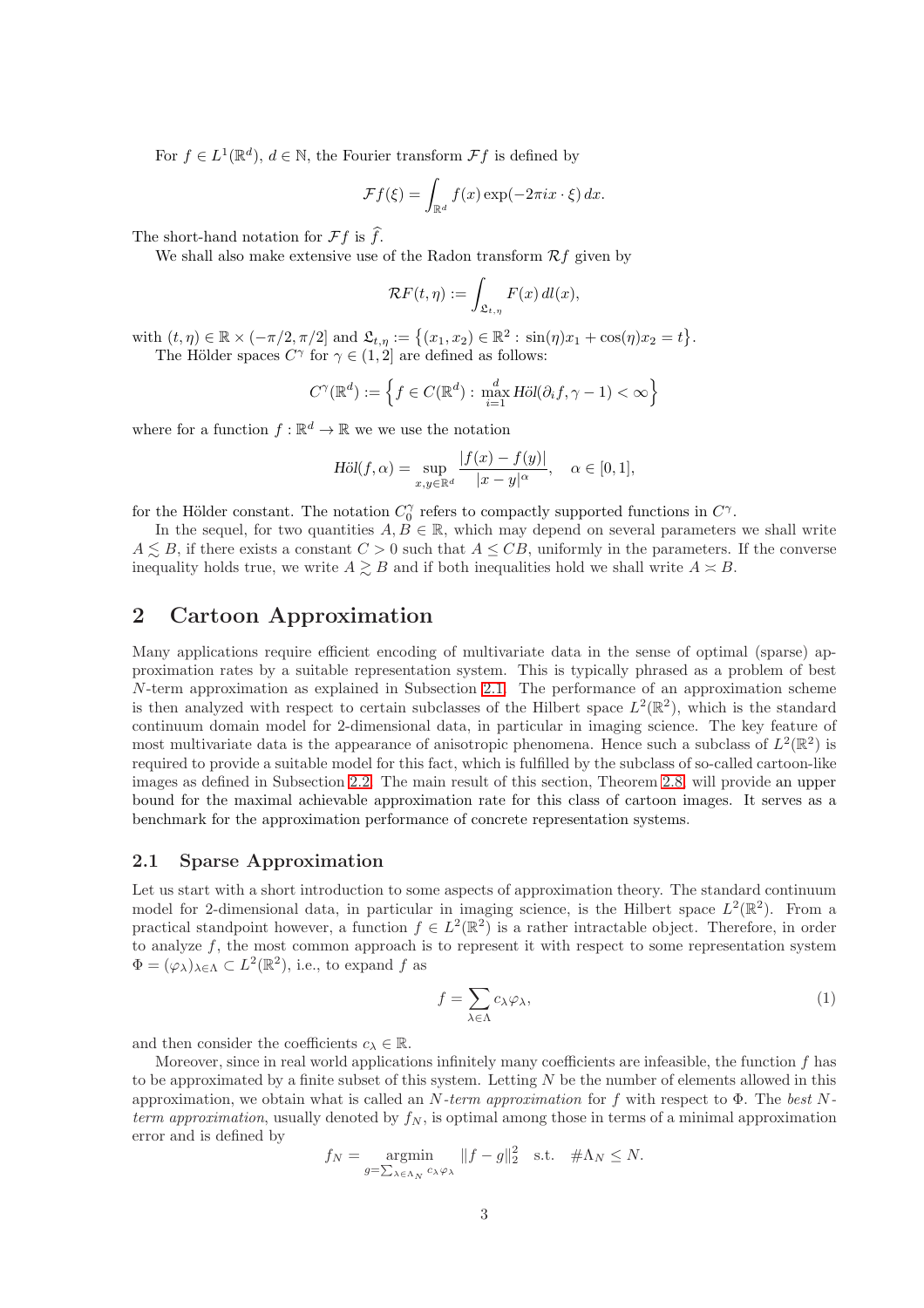The approximation performance of a system  $\Phi$  for a subclass  $\mathfrak{F} \subset L^2(\mathbb{R}^2)$  is typically measured by the asymptotic approximation rate, i.e., the decay of the L<sup>2</sup>-error of the best N-term approximation  $||f - f_N||_2$ as  $N \to \infty$ .

In a very general form the representation system  $\Phi$  can just be an arbitrary *dictionary*, i.e. we require only  $L^2(\mathbb{R}^2) = \overline{\text{span}\,\Phi}$ . General dictionaries  $\Phi$  can be rather pathological, and for  $f \in L^2(\mathbb{R}^2)$  there might not even exist a best N-term approximation. For example, since  $L^2(\mathbb{R}^2)$  is separable, we can choose  $\Phi$  to be a countable dense subset of  $L^2(\mathbb{R}^2)$ . This choice would yield arbitrarily good 1-term approximations since the elements of  $\Phi$  can come arbitrarily close to f.

Therefore, without reasonable restrictions on the search depth, the investigation of best N-term approximation with respect to a given dictionary may not even make sense. A commonly used and suitable restriction is to impose *polynomial depth search*, which requires that the terms of the N-term approximation have to come from the first  $\pi(N)$  elements of the dictionary, where  $\pi$  is some fixed polynomial [\[6\]](#page-31-2).

## 2.1.1 Polynomial Depth Search in a Dictionary

Let us get more specific and assume that we have a countable dictionary  $\Phi = (\varphi_n)_{n \in \mathbb{N}}$  indexed by the natural numbers, and a fixed polynomial  $\pi$  specifying the search depth. A non-linear N-term approximation scheme can then be described by a set-valued selection function  $S$ , which determines for given  $f \in L^2(\mathbb{R}^2)$  and  $N \in \mathbb{N}$  the selected dictionary elements, i.e.  $\mathcal{S}(f, N) \subset \Phi$  with  $\#\mathcal{S}(f, N) = N$ . The function S shall obey the polynomial depth search constraint, i.e.  $S(f, N) \subset \{\varphi_1, \ldots, \varphi_{\pi(N)}\}\$ , and the dependence on f allows for adaptive approximation schemes.

Let us recall a benchmark concerning the optimality rate of approximation in a dictionary with polynomial depth search, as derived in [\[6\]](#page-31-2). Before, we have to define what it means for a class of functions to contain a copy of  $\ell_0^p$ .

**Definition 2.1.** 1. A class of functions  $\mathfrak{F} \subset L^2(\mathbb{R}^2)$  is said to contain an embedded orthogonal hypercube of dimension m and sidelength  $\delta$  if there exist  $f_0 \in \mathfrak{F}$  and orthogonal functions  $\psi_i \in$  $L^2(\mathbb{R}^2)$  for  $i = 1, ..., m$  with  $\|\psi_i\|_2 = \delta$  such that the collection of hypercube vertices

$$
\mathcal{H}(m; f_0, (\psi_i)_i) = \left\{ h = f_0 + \sum_{i=1}^m \varepsilon_i \psi_i \ : \ \varepsilon_i \in \{0, 1\} \right\}
$$

is contained in  $\mathfrak{F}$ . It should be noted that  $\mathcal H$  just consists of its vertices.

2. A class of functions  $\mathfrak F$  is said to contain a copy of  $\ell_0^p$ ,  $p > 0$ , if there exists a sequence of orthogonal hypercubes  $(\mathcal{H}_k)_{k\in\mathbb{N}}$ , embedded in  $\mathfrak{F}$ , which have dimensions  $m_k$  and side-lengths  $\delta_k$ , such that  $\delta_k \to 0$  and for some constant  $C > 0$ 

<span id="page-3-1"></span>
$$
m_k \ge C \delta_k^{-p} \quad \text{for all } k \in \mathbb{N}.
$$

Note, that if  $\mathfrak F$  contains a copy of  $\ell_0^p$ , then it also contains a copy of  $\ell_0^q$  for all  $0 < q < p$ . It was shown in [\[6\]](#page-31-2) that if a function class  $\mathfrak F$  contains a copy of  $\ell_0^p$  there exists an upper bound on the maximal achievable approximation rate via reconstruction in a fixed dictionary.

We state a reformulation of this landmark result, which in its original form [\[6\]](#page-31-2) was stated in terms of the coefficient decay. The original proof however can be adapted to lead to the following formulation in terms of the best N-term approximation, which is more appropriate for our needs. We remark, that this theorem is also valid in a general Hilbert space setting.

<span id="page-3-0"></span>**Theorem 2.2.** Suppose, that a class of functions  $\mathfrak{F} \subset L^2(\mathbb{R}^2)$  is uniformly  $L^2$ -bounded and contains a copy of  $\ell_0^p$ . Then, allowing only polynomial depth search in a given dictionary, there is a constant  $C > 0$ such that for every  $N_0 \in \mathbb{N}$  there is a function  $f \in \mathfrak{F}$  and an  $N \in \mathbb{N}$ ,  $N \ge N_0$  such that

$$
||f - f_N||_2^2 \ge C\big(N\log_2(N)\big)^{-(2-p)/p},
$$

where  $f_N$  denotes the best N-term approximation under the polynomial depth search constraint.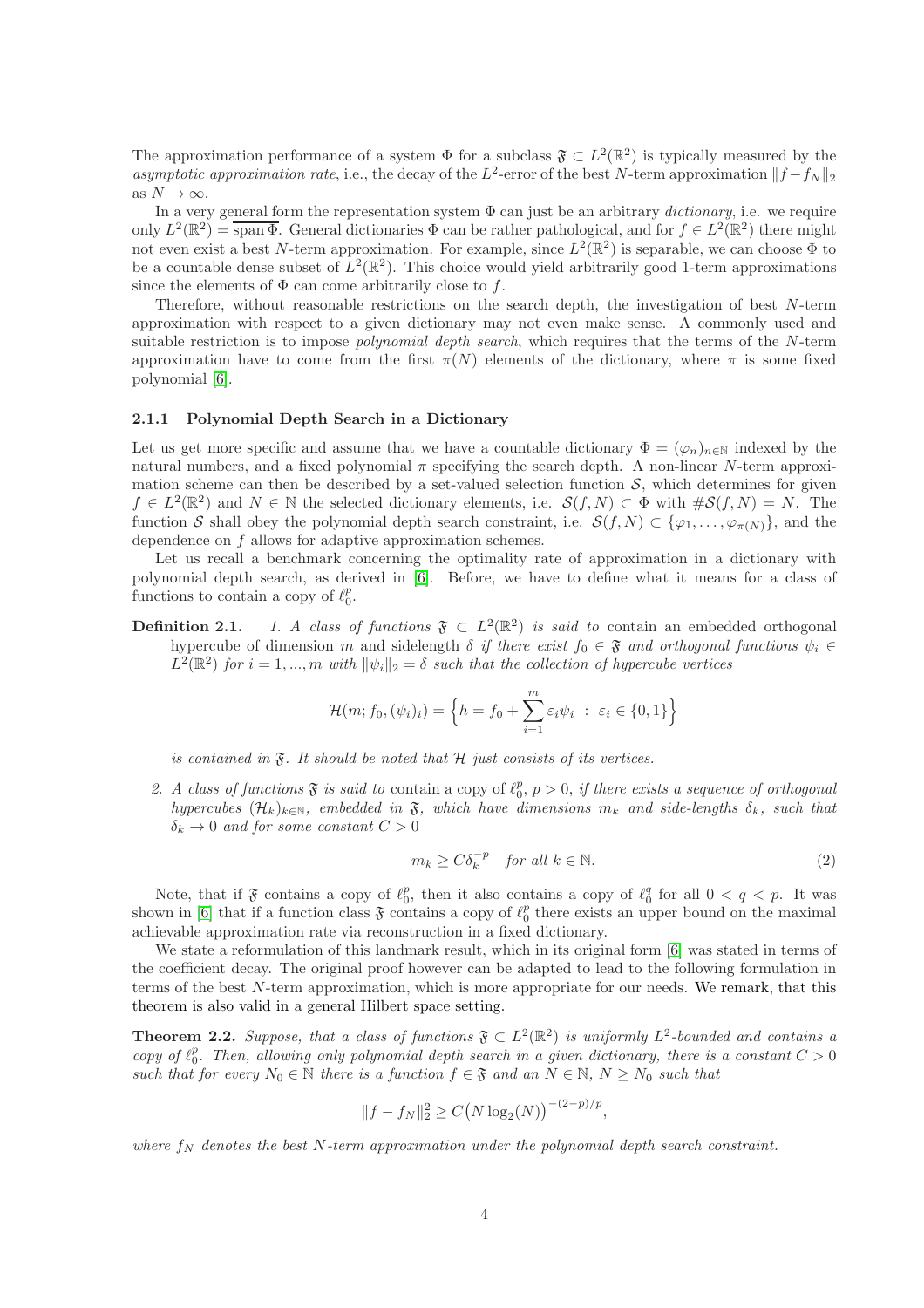*Proof.* Let  $\Phi = (\varphi_n)_{n \in \mathbb{N}}$  be a given dictionary and  $\pi$  the polynomial, specifying the search depth. The best N-term approximation of  $f \in L^2(\mathbb{R}^2)$  obtained in this setting shall be denoted by  $f_N$ , the corresponding selection rule, as described above, by  $S$ .

Each system  $\mathcal{S}(f, N)$  can be orthonormalized by the Gram-Schmidt procedure (starting from lower indices to higher indices), giving rise to an orthonormal basis of span  $S(f, N)$  (with the exception of some possible zero vectors). Therefore we can represent each  $f_N$  by the unique set of coefficients obtained from an expansion in this basis. (If a basis element is zero, the corresponding coefficient is chosen to be zero.)

In order to apply information theoretic arguments, we consider the following coding procedure. For  $f \in \mathfrak{F}$  we select the dictionary elements  $\mathcal{S}(f, N)$  and quantize the coefficients of  $f_N$  obtained as above by rounding to multiples of the quantity  $q = N^{-2/p}$ .

We need  $N \log_2(\pi(N))$  bits of information to encode the locations of the selected elements  $\mathcal{S}(f, N)$ and  $N \log_2(2T/\mathfrak{q})$  bits for the coefficients themselves, where T is the  $L^2$ -bound for the elements of  $\mathfrak{F}$ . Hence, in this procedure we are encoding with at most

$$
R(N) = N(C_1 + C_2 \log_2(N)), \qquad C_1, C_2 > 0,
$$

bits, and for  $N \geq 2$  we have  $R(N) \leq C_3 N \log_2(N)$  for some constant  $C_3 > 0$ . To decode, we simply reconstruct the rounded values of the coefficients and then synthesize using the selected dictionary elements.

Let H be a hypercube in  $\mathfrak F$  of dimension m and sidelength  $\delta$ . Starting with a vertex  $h \in \mathcal H$  the coding-decoding procedure (for some fixed  $N \in \mathbb{N}$ ) yields some  $\tilde{h} \in L^2(\mathbb{R}^2)$ . By passing to the  $L^2$ -closest vertex  $\hat{h}$ , we again obtain an element of the hypercube H.

Every vertex  $h \in \mathcal{H}$  can be represented as a word of m bits, each bit corresponding to one side of the cube. Thus the above coding procedure gives a map of the m bits, which specify the vertex  $h \in \mathcal{H}$ , to  $R = R(N)$  bits. The decoding then reconstructs the m bits specifying the vertex  $h \in \mathcal{H}$ . Since at the intermediate step we just have R bits of information we unavoidably loose information if  $R < m$ .

Now we can apply an information theoretic argument. By rate-distortion theory [\[6,](#page-31-2) [1\]](#page-31-3) there must be at least one vertex  $h \in \mathcal{H}$ , where the number of false reconstructed bits is larger than  $D_m(R)$ . Here  $D_m(R)$  is the so-called m-letter distortion rate function. Since each bit determines a side of the cube, the error we make for this vertex  $h$  obeys

$$
||h - \hat{h}||_2^2 \ge \delta^2 \cdot D_m(R).
$$

Since by construction  $\|\tilde{h} - h\|_2 \ge \|\tilde{h} - \hat{h}\|_2$  we have  $\|\tilde{h} - h\|_2 \ge \frac{1}{2}\|\hat{h} - h\|_2$ . It follows

$$
\|\tilde{h} - h\|_2^2 \ge \frac{1}{4}\delta^2 \cdot D_m(R).
$$

By assumption,  $\mathfrak F$  contains a copy of  $\ell_0^p$ . Therefore we can find a sequence of hypercubes  $\mathcal H_k$  with sidelengths  $\delta_k \to 0$  as  $k \to \infty$  and dimensions  $m_k = m_k(\delta_k) \geq C \delta_k^{-p}$ . We pick  $N_k \in \mathbb{N}$  such that  $C_3N_k \log_2(N_k) \leq \frac{1}{3}m_k$  and  $N_k \to \infty$  as  $k \to \infty$ . For large k we then obey the inequality  $R(N_k) \leq \frac{1}{3}m_k$ , in fact  $N_k \geq 2$  is sufficient.

Here we can apply another result from rate-distortion theory. If  $\frac{R}{m} \leq \rho$  for some  $\rho < \frac{1}{2}$  it holds  $D_m(R)/m \geq D_1(\rho)$ , where  $D_1$  is the so-called single-letter distortion-rate function. Hence, if  $\frac{R}{m} \leq \frac{1}{3}$ , we have

$$
\|\tilde{h} - h\|_2^2 \ge \frac{1}{4}D_1(\frac{1}{3})\delta^2 m.
$$

Let  $h_k$  denote the vertices with maximal reconstruction error  $||h_k - \tilde{h}_k||_2$  at each hypercube  $\mathcal{H}_k$ . Then we can conclude for large  $k$ 

$$
\|\tilde{h}_k - h_k\|_2^2 \ge \frac{1}{4} D_1(\frac{1}{3}) \delta_k^2 m_k \gtrsim \delta_k^2 m_k \gtrsim (N_k \log_2(N_k))^{-(2-p)/p}.
$$

Finally we have to take care of the rounding errors. The Euclidean distance between the best  $N_k$ -term approximation  $h'_k$  differs from  $\tilde{h}_k$  by at most  $\mathfrak{q}\sqrt{N_k}$ , i.e.

$$
\|\tilde h_k-h_k'\|_2\leq {\mathfrak{q}}\sqrt{N_k}\,,
$$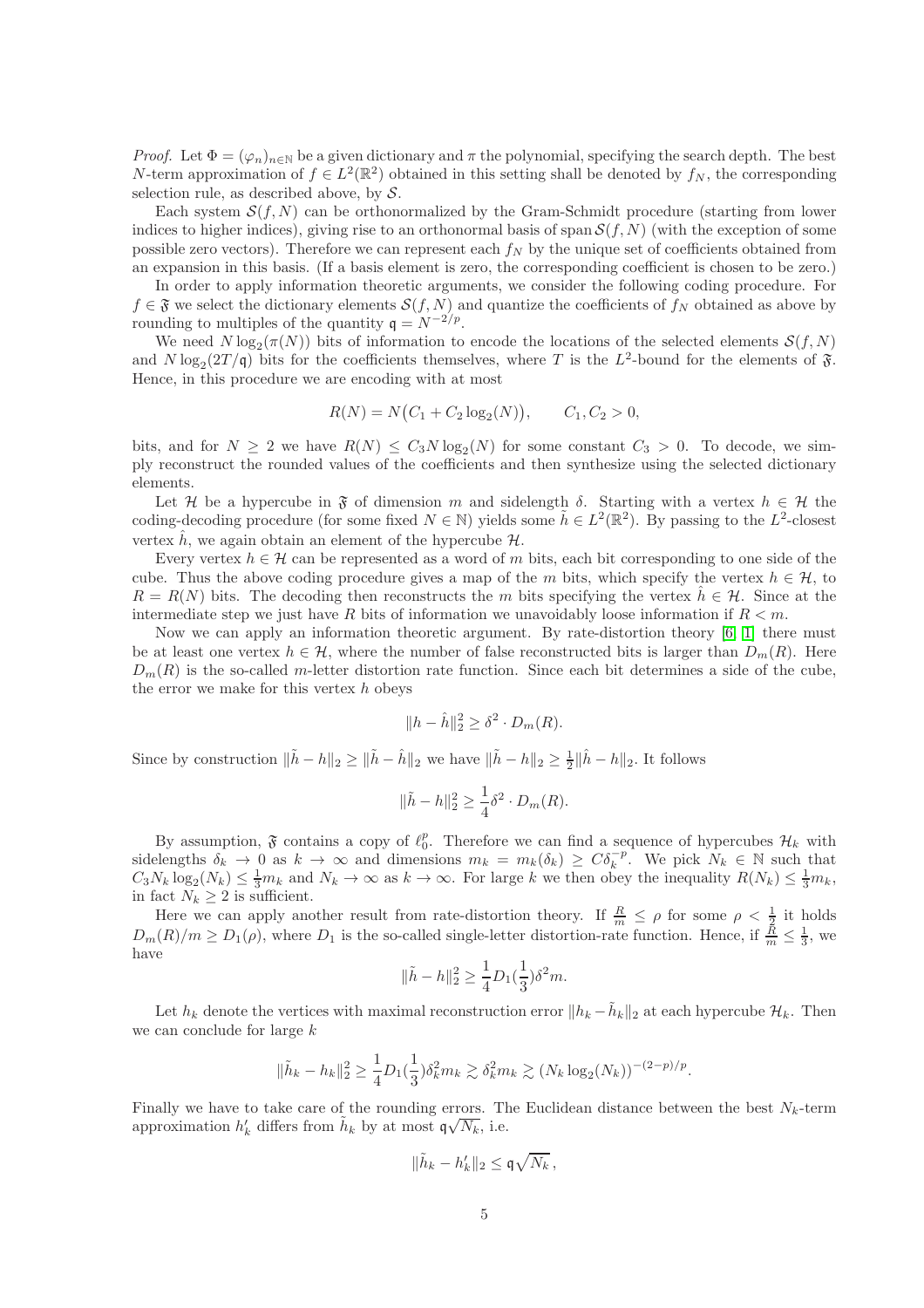since the coefficients belong to an orthonormal basis. It follows, with some constant  $C > 0$ ,

$$
||h_k - h'_k||_2 \ge ||\tilde{h}_k - h_k||_2 - ||\tilde{h}_k - h'_k||_2 \ge C(N_k \log_2(N_k))^\frac{1}{2} - \frac{1}{p} - N_k^{1/2 - 2/p} \gtrsim (N_k \log_2(N_k))^{-(2-p)/(2p)}.
$$
  
This finishes the proof.

This finishes the proof.

#### 2.1.2 Frame Approximation

In practice one needs representations, which are robust and stable with respect to noise. This leads to the notion of a frame [\[4\]](#page-31-4), which is a special kind of dictionary.

A system  $\Phi = (\varphi_\lambda)_{\lambda \in \Lambda} \subset L^2(\mathbb{R}^2)$  is called a frame for  $L^2(\mathbb{R}^2)$ , if there exist constants  $0 < C_1 \le C_2 <$  $\infty$  such that

$$
C_1||f||_2^2 \le \sum_{\lambda \in \Lambda} |\langle f, \varphi_\lambda \rangle|^2 \le C_2||f||_2^2 \quad \text{for all } f \in L^2(\mathbb{R}^2).
$$

A frame is called tight, if  $C_1 = C_2$  is possible, and *Parseval*, if  $C_1 = C_2 = 1$ . Since the *frame operator*  $S: L^2(\mathbb{R}^2) \to L^2(\mathbb{R}^2)$  defined by  $Sf = \sum_{\lambda \in \Lambda} \langle f, \varphi_\lambda \rangle \varphi_\lambda$  is always invertible, it follows that one particular sequence of coefficients in the expansion  $(1)$  can be computed as

<span id="page-5-1"></span>
$$
c_{\lambda} = \langle f, S^{-1} \varphi_{\lambda} \rangle, \quad \lambda \in \Lambda,
$$
\n(3)

where  $(S^{-1}\varphi_{\lambda})_{\lambda}$  is usually referred to as the *canonical dual frame*. Note, that in general for a redundant system the expansion coefficients in  $(1)$  are not unique. The particular coefficients  $(3)$ , however, are usually referred to as the frame coefficients. They have the distinct property that they minimize the  $\ell^2$ -norm.

Even in the frame setting, the computation of the best N-term approximation is not yet wellunderstood. The delicacy of this problem can for instance be seen in [\[7\]](#page-32-6). A typical approach to circumvent this problem is to consider instead the  $N$ -term approximation obtained by choosing the  $N$  largest frame coefficients. It is evident that the associated error then also provides a bound for the error of best N-term approximation.

There exists a close relation between the N-term approximation rate achieved by a frame, and the decay rate of the corresponding frame coefficients. A typical measure for the sparsity of a sequence  $(c_{\lambda})_{\lambda}$ are the  $\ell^{p}$ -(quasi-)norms, for  $p > 0$  defined by

$$
\|(c_{\lambda})_{\lambda}\|_{\omega\ell^{p}} := \left(\sup_{\varepsilon>0} \varepsilon^{p} \cdot \#\{\lambda : |c_{\lambda}| > \varepsilon\}\right)^{1/p}.
$$

Equivalently, for a zero sequence  $(c_n)_{n\in\mathbb{N}}$  indexed by N, these (quasi-)norms can be characterized by  $||(c_n)_n||_{\omega\ell^p} = \sup_{n>0} n^{1/p} |c_n^*|$ , where  $(c_n^*)_n$  denotes the non-increasing rearrangement of  $(c_n)_n$ .

The following lemma shows that membership of the coefficient sequence to an  $\ell^p$ -space for small p implies good  $N$ -term approximation rates. For a proof, we refer to [\[5,](#page-31-5) [16\]](#page-32-7).

<span id="page-5-2"></span>**Lemma 2.3.** Let  $f = \sum c_{\lambda} \varphi_{\lambda}$  be an expansion of  $f \in L^2(\mathbb{R}^2)$  with respect to a frame  $(\varphi_{\lambda})_{\lambda \in \Lambda}$ . Further, assume that the coefficients satisfy  $(c_{\lambda})_{\lambda} \in \omega \ell^{2/(2k+1)}$  for some  $k > 0$ . Then the best N-term approximation rate is at least of order  $N^{-k}$ , i.e.

$$
||f - f_N||_2 \lesssim N^{-k}.
$$

Next, we apply Theorem [2.2](#page-3-0) to obtain an upper bound on the approximation rate of cartoon-like images.

## <span id="page-5-0"></span>2.2 Cartoon-like Images

To model the fact that multivariate data appearing in applications is typically governed by anisotropic features – in the 2-dimensional case curvilinear structures –, the so-called cartoon-like functions were introduced in [\[6\]](#page-31-2). This class is by now a widely used standard model in particular for natural images. It mimics the fact that natural images often consist of nearly smooth parts separated by discontinuities.

The first rigorous mathematical definition was given in [\[6\]](#page-31-2) and extensively employed starting from the work in [\[3\]](#page-31-0). It postulates that images consist of  $C^2$ -regions separated by piecewise smooth  $C^2$ -curves.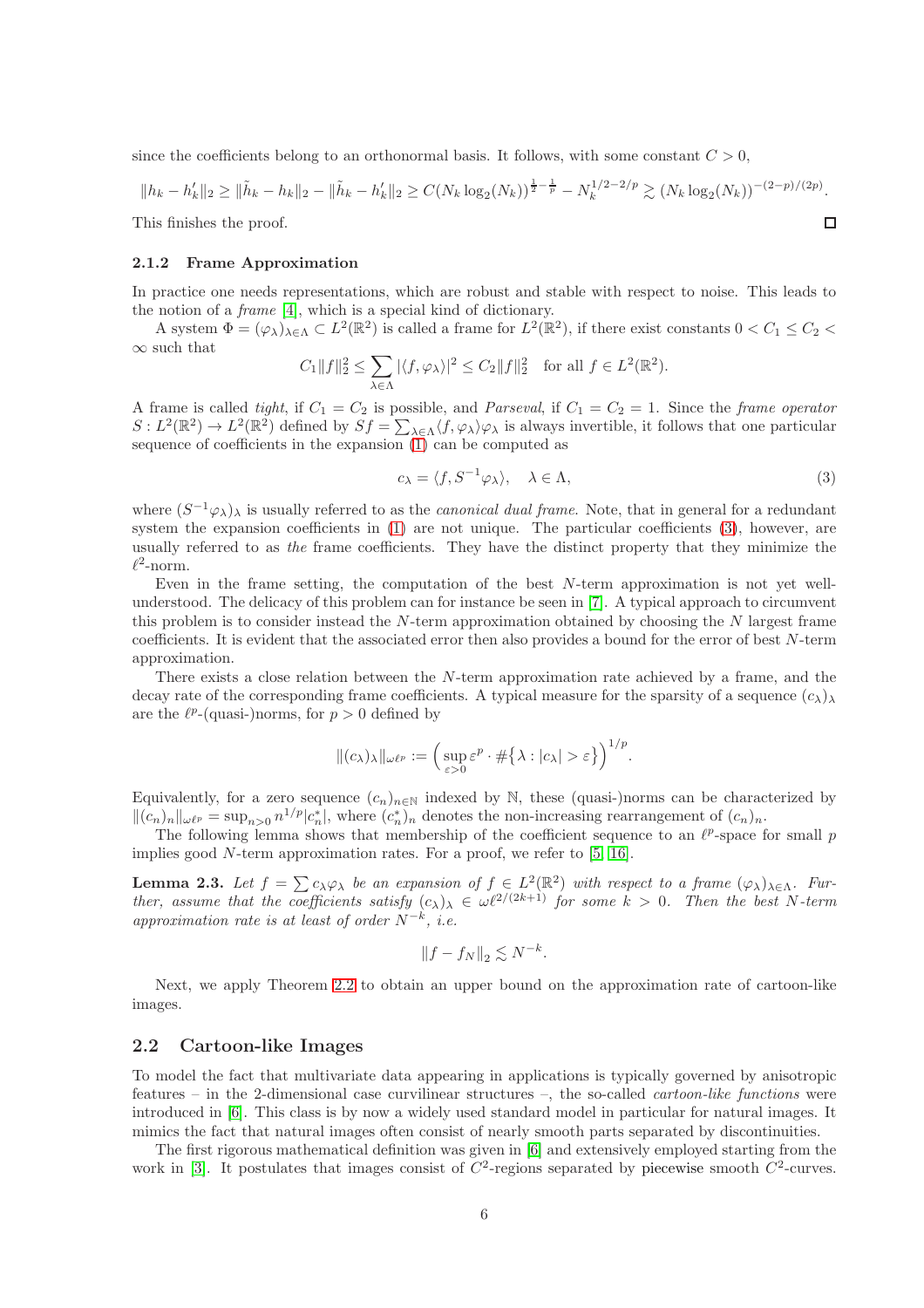Since its introduction several extensions of this model have been introduced and studied, starting with the extended model in [\[15\]](#page-32-3). We consider images that contain two smooth  $C^{\beta}$ -regions separated by a piecewise smooth  $C^{\gamma}$ -curve, where  $\beta, \gamma \in (1, 2]$ .

Without loss of generality we will subsequently assume the smoothness of the edge curve. In addition, to avoid technicalities, we restrict our considerations to star-shaped discontinuity curves, which allow an easy parametrization. This is a classical simplification also used in [\[6,](#page-31-2) [3,](#page-31-0) [16,](#page-32-7) [15\]](#page-32-3) . We remark however that this restriction to star-shaped curves is artificial. In fact, we could work with the class of regular  $C^{\gamma}$ -Jordan domains contained in  $[0,1]^2$ , where  $\gamma \in (1,2]$  and the Hölder constants in the canonical parametrization are bounded.

We begin by introducing the class of star-shaped sets  $STAR^{\gamma}(\nu)$  for  $\gamma \in (1,2]$  and  $\nu > 0$ . For that we take a  $C^{\gamma}$ -function  $\rho : \mathbb{T} \to [0, \infty)$  defined on the torus  $\mathbb{T} = [0, 2\pi]$ , where the boundary points are identified. Additionally, we assume that there exists  $0 < \rho_0 < 1$  such that  $\rho(\eta) \leq \rho_0$  for all  $\eta \in \mathbb{T}$ . Then we define the subset  $\mathcal{B} \subset \mathbb{R}^2$  by

$$
\mathcal{B} = \left\{ x \in \mathbb{R}^2 : x = (|x|_2, \eta) \text{ in polar coordinates with } \eta \in \mathbb{T}, |x|_2 \le \rho(\eta) \right\},\tag{4}
$$

such that the boundary  $\Gamma = \partial \mathcal{B}$  of  $\mathcal{B}$  is a closed regular  $C^{\gamma}$ -Jordan curve in  $[0, 1]^2$  parameterized by

<span id="page-6-1"></span><span id="page-6-0"></span>
$$
b(\eta) = \begin{pmatrix} \rho(\eta)\cos(\eta) \\ \rho(\eta)\sin(\eta) \end{pmatrix}, \quad \eta \in \mathbb{T}.
$$
 (5)

Furthermore, we require the Hölder constant of the radius function  $\rho$  to be bounded by  $\nu$ , i.e.,

$$
\text{H\"ol}(\rho', \gamma - 1) = \sup_{\eta, \tilde{\eta} \in \mathbb{T}} \frac{|\rho'(\eta) - \rho'(\tilde{\eta})|}{|\eta - \tilde{\eta}|^{\gamma - 1}} \le \nu,
$$
\n
$$
(6)
$$

where the distance  $|\eta - \tilde{\eta}|$  is measured on the torus T.

**Definition 2.4.** For  $\nu > 0$  the set  $STAR^{\gamma}(\nu)$  is defined as the collection of all subsets  $\mathcal{B} \subset [0,1]^2$ , which are translates of sets of the form  $(4)$  with a boundary obeying  $(5)$  and  $(6)$ .

The class of cartoon-like functions is then defined as follows.

**Definition 2.5.** 1. Let  $\nu > 0$ ,  $\beta, \gamma \in (1, 2]$ . The cartoon-like functions  $\mathcal{E}^{\beta}_{\gamma}(\mathbb{R}^2; \nu) \subset L^2(\mathbb{R}^2)$  are defined as the set of functions  $f : \mathbb{R}^2 \to \mathbb{C}$  of the form

<span id="page-6-2"></span>
$$
f=f_0+f_1\chi_{\mathcal{B}},
$$

where  $\mathcal{B} \in STAR^{\gamma}(\nu)$  and  $f_i \in C^{\beta}(\mathbb{R}^2)$  with supp  $f_0 \subset [0,1]^2$  and  $||f_i||_{C^{\beta}} \leq \nu$  for each  $i = 0,1$ . To simplify notation we let  $\mathcal{E}^{\beta}(\mathbb{R}^2) = \mathcal{E}^{\beta}_{\beta}(\mathbb{R}^2)$ .

2.  $\mathcal{E}^{bin}_{\gamma}(\mathbb{R}^2;\nu)$  denotes the class of binary cartoon-like images, i.e., functions  $f = f_0 + f_1\chi_{\beta} \in$  $\mathcal{E}_{\gamma}^{\beta}(\mathbb{R}^2; \nu)$ , where  $f_0 = 0$  and  $f_1 = 1$ .

We aim for a benchmark for sparse approximation of functions belonging to  $\mathcal{E}_{\gamma}^{\beta}(\mathbb{R}^2)$ . For this we can use the results from the previous section. In order to apply these results to our model of cartoon-like functions we investigate for which  $p > 0$  the class of cartoon-like images contains a copy of  $\ell_0^p$  following [\[15,](#page-32-3) [13\]](#page-32-8).

**Theorem 2.6.** Let  $\nu > 0$  be fixed, and  $\beta, \gamma \in (1, 2]$ .

- 1. The class of binary cartoon-like images  $\mathcal{E}^{bin}_{\gamma}(\mathbb{R}^2;\nu)$  contains a copy of  $\ell_0^p$  for  $p = 2/(\gamma + 1)$ .
- 2. The class  $C_0^{\beta}([0,1]^2;\nu)$  of Hölder smooth functions  $f \in C_0^{\beta}([0,1]^2)$  with  $||f||_{C^{\beta}} \leq \nu$  contains a copy of  $\ell_0^p$  for  $p = 2/(\beta + 1)$ .

Proof. ad 1) This was proved by Donoho in [\[6\]](#page-31-2).

ad 2) To show that  $C_0^{\beta}([0,1]^2;\nu)$  contains a copy of  $\ell_0^p$  we have to find a sequence of embedded orthogonal hypercubes  $(\mathcal{H}_k)_{k\in\mathbb{N}}$  of dimension  $m_k$  and size  $\delta_k$  such that  $\delta_k \to 0$  and [\(2\)](#page-3-1) holds.

Let  $\phi \in C_0^{\infty}(\mathbb{R})$  with supp  $\phi \subset [0, 1]$  and  $\phi \ge 0$  and put  $\psi(t) = \phi(t_1)\phi(t_2)$  for  $t = (t_1, t_2) \in \mathbb{R}^2$ . Then  $\psi \in C^{\beta}(\mathbb{R}^2)$  with supp  $\psi \subset [0,1]^2$ . By possibly rescaling we can ensure  $\|\psi\|_{C^{\beta}(\mathbb{R}^2)} \leq \nu$ . Further, we define for  $k \in \mathbb{N}$  and  $i = (i_1, i_2) \in \{0, ..., k-1\}^2$  the functions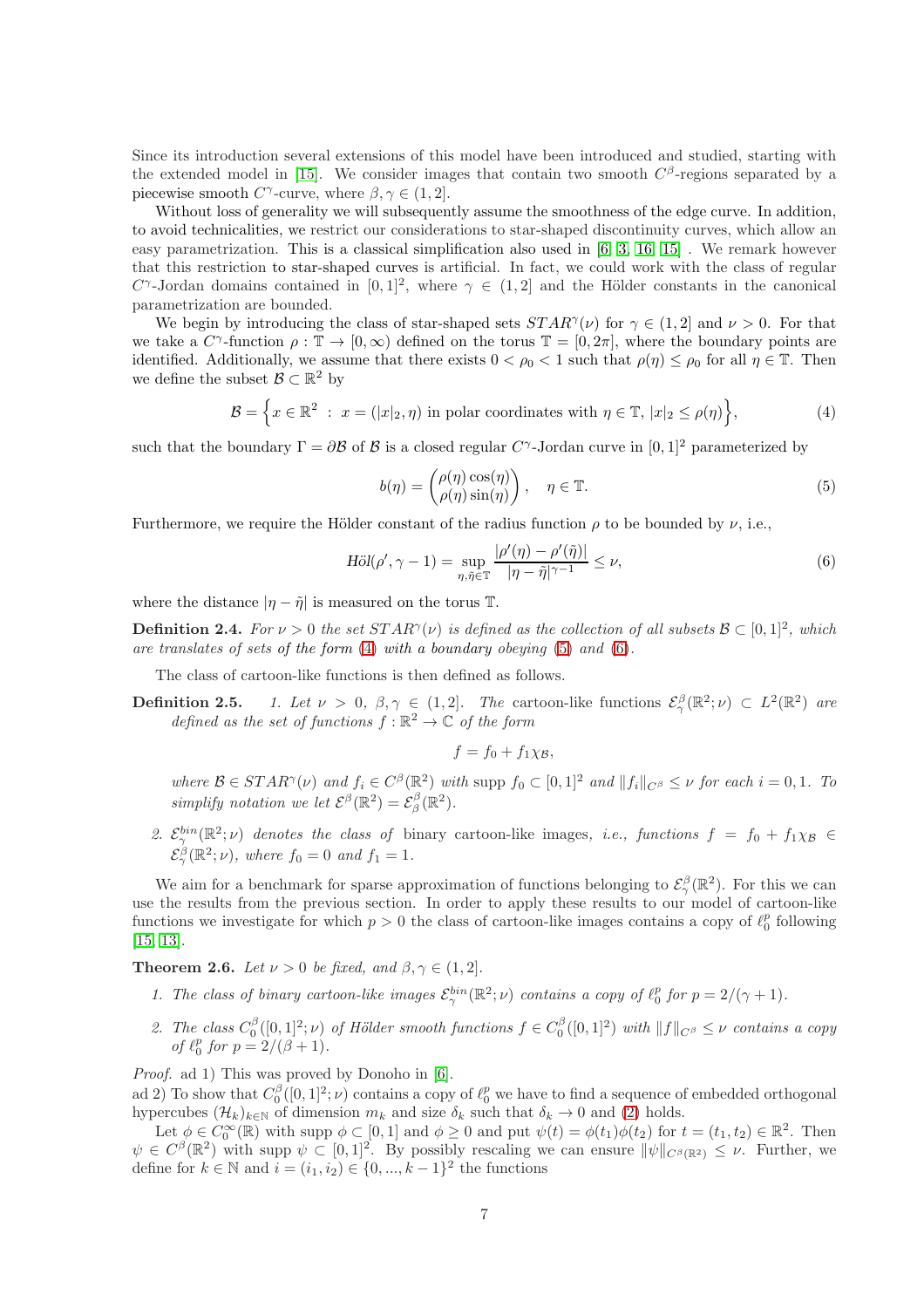$$
\psi_{i,k}(t) = k^{-\beta} \phi(kt_1 - i_1) \phi(kt_2 - i_2).
$$

These functions  $\psi_{i,k} \in C^{\beta}(\mathbb{R}^2)$  are dilated and translated versions of  $\psi$  satisfying  $H\ddot{o}l(\psi_{i,k}, \beta) = H\ddot{o}l(\psi, \beta)$ and  $\|\psi_{i,k}\|_{C^{\beta}(\mathbb{R}^2)} \leq \|\psi\|_{C^{\beta}(\mathbb{R}^2)} \leq \nu$ . Moreover, it holds  $\|\psi_{i,k}\|_2^2 = k^{-2\beta-2} \|\psi\|_2^2$ , and since supp  $\psi_{i,k} \subset$  $\left[\frac{i_1}{k},\frac{i_1+1}{k}\right] \times \left[\frac{i_2}{k},\frac{i_2+1}{k}\right]$  the functions  $\psi_{i,k}$  and  $\psi_{j,k}$  are orthogonal in  $L^2(\mathbb{R}^2)$  for  $i \neq j$ .

The hypercubes  $\mathcal{H}_k$  of dimensions  $m_k = k^2$  given by

$$
\mathcal{H}_k := \mathcal{H}(k^2; 0, (\psi_{i,k})) = \left\{ h = \sum_{i_1=1}^k \sum_{i_2=1}^k \varepsilon_{i_1, i_2} \phi(k \cdot - i_1) \phi(k \cdot - i_2) \mid \varepsilon_{i_1, i_2} \in \{0, 1\} \right\}
$$

$$
= \left\{ h = \sum_{i=1}^{m^2} \varepsilon_i \psi_{i,k} \mid \varepsilon_i \in \{0, 1\} \right\}
$$

with side-lengths  $\delta_k = ||\psi_{i,k}||_2 = k^{-\beta - 1} ||\psi||_2$  are clearly contained in  $C_0^\beta([0, 1]^2; \nu)$ . We have to check [\(2\)](#page-3-1). It holds

$$
m_k = k^2 = \left(\frac{\delta_k}{\|\psi\|_2}\right)^{-\frac{2}{\beta+1}} = \|\psi\|_2^{\frac{2}{\beta+1}} \cdot (\delta_k)^{-\frac{2}{\beta+1}},
$$

and the sequence  $(\delta_k)_{k\in\mathbb{N}}$  obeys  $\delta_k \to 0$ . This finishes the proof.

An immediate corollary is the following result.

**Corollary 2.7.** The function class  $\mathcal{E}_{\gamma}^{\beta}(\mathbb{R}^2; \nu)$  contains a copy of  $\ell_0^p$  for  $p = \max\{2/(\beta+1), 2/(\gamma+1)\}.$ 

As a direct consequence of Theorem [2.2](#page-3-0) we now state the main result of this subsection, which has also been proved in [\[15\]](#page-32-3).

<span id="page-7-1"></span>Theorem 2.8. Given an arbitrary dictionary and allowing only polynomial depth search, for the class of cartoon-like images  $f \in \mathcal{E}^{\beta}_{\gamma}(\mathbb{R}^2)$  the decay rate of the error  $||f - f_N||_2^2$  of the best N-term approximation cannot exceed  $N^{-\min\{\beta,\gamma\}}$ .

We observe that the upper bound on the approximation rate for  $\mathcal{E}_{\gamma}^{\beta}(\mathbb{R}^2)$  is the same as for the larger class  $\mathcal{E}^{\min\{\beta,\gamma\}}(\mathbb{R}^2)$ . Therefore we restrict our investigation to classes of the form  $\mathcal{E}^{\beta}(\mathbb{R}^2)$ . Since we are able to establish a lower bound for  $\mathcal{E}^{\beta}(\mathbb{R}^2)$  differing only by a log-factor from this upper bound, we do not loose much.

# <span id="page-7-0"></span>3 Hybrid Curvelets

Second generation curvelets, which are nowadays simply referred to as curvelets, were introduced in 2004 by Candès and Donoho [\[3\]](#page-31-0). The construction involves a parabolic scaling law, which can be viewed as a natural compromise between isotropic scaling, as utilized for wavelets, and scaling in only one coordinate direction, as utilized for ridgelets [\[8\]](#page-32-9).

A more general anisotropic scaling law is realized by so-called  $\alpha$ -scaling, where the parameter  $\alpha \in [0, 1]$ is used to control the degree of anisotropy in the scaling. The associated α-scaling matrix is defined by

$$
D_s = \begin{pmatrix} s & 0 \\ 0 & s^{\alpha} \end{pmatrix}, \quad s \in \mathbb{R}_+.
$$

Isotropic scaling corresponds to  $\alpha = 1$ , and scaling in one coordinate direction to  $\alpha = 0$ . Parabolic scaling is the special case for  $\alpha = \frac{1}{2}$ . In this sense, curvelets can be viewed as lying in between ridgelets and wavelets.

Adapting the construction of curvelets to  $\alpha$ -scaling yields, what we will call hybrid curvelets, or more specifically  $\alpha$ -curvelets. In the following we will construct bandlimited tight frames of  $\alpha$ -curvelets for every  $\alpha \in [0, 1]$ . Thus, we obtain a whole scale of representation systems, which interpolate between wavelets for  $\alpha = 1$  on the one end and ridgelets for  $\alpha = 0$  on the other end.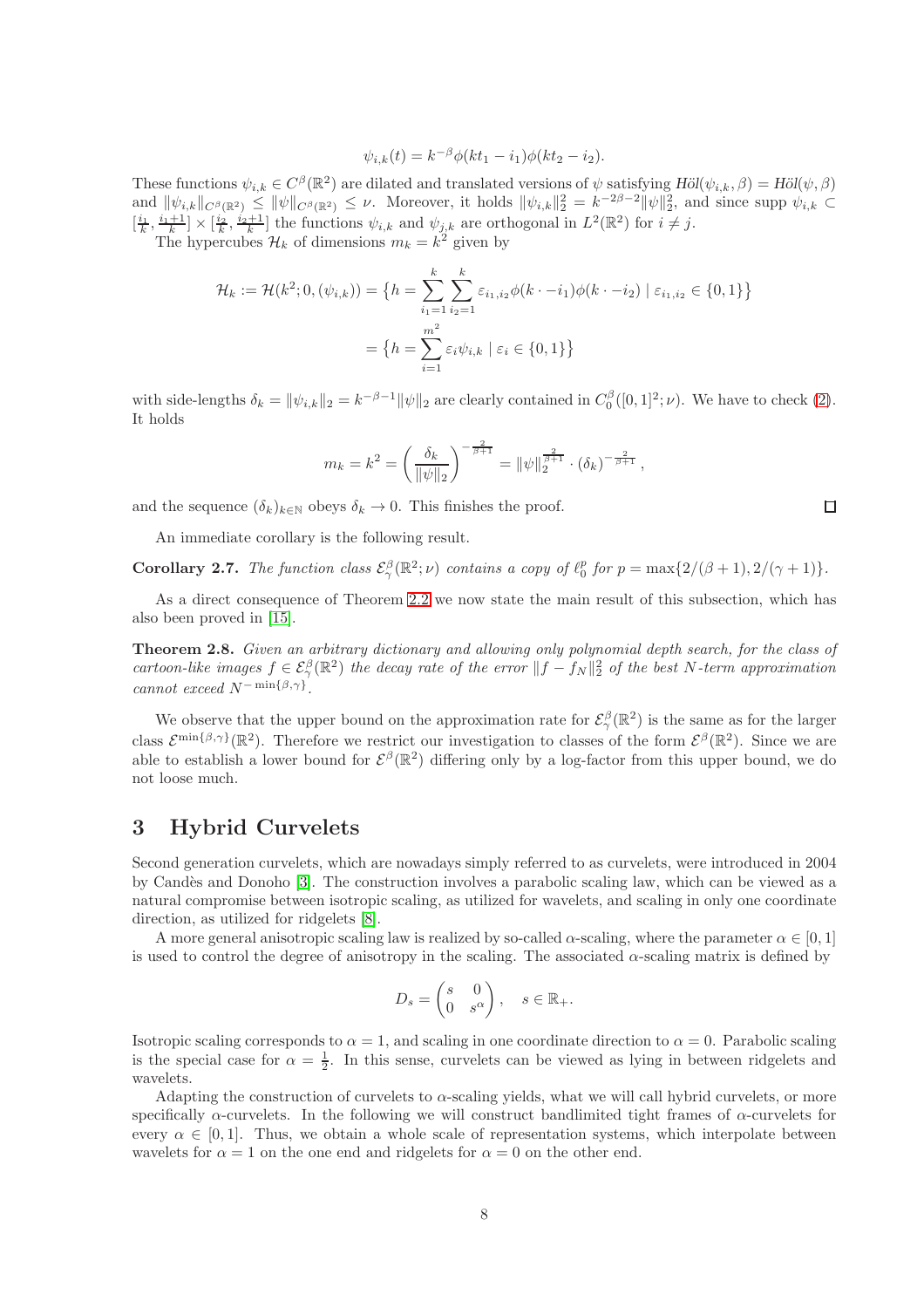The construction follows the same recipe used for the tight ridgelet frames in [\[8\]](#page-32-9). As mentioned above it can also be seen as a variation of the classical second generation curvelet frame from [\[3\]](#page-31-0).

The construction is simplified by treating the radial and angular components separately. For the construction of the radial functions  $W^{(j)}$  at each scale  $j \in \mathbb{N}_0$  we start with  $C^{\infty}$ -functions  $\widetilde{W}^{(0)}$  :  $\mathbb{R}_+$   $\rightarrow$  $[0, 1]$  and  $\widetilde{W}: \mathbb{R}_+ \to [0, 1]$  with the following properties

$$
\text{supp } \widetilde{W}^{(0)} \subset [0, 2], \quad \widetilde{W}^{(0)}(r) = 1 \text{ for all } r \in [0, \frac{3}{2}],
$$
\n
$$
\text{supp } \widetilde{W} \subset [\frac{1}{2}, 2], \quad \widetilde{W}(r) = 1 \text{ for all } r \in [\frac{3}{4}, \frac{3}{2}].
$$

Then we define for  $j \in \mathbb{N}$  the functions  $\widetilde{W}^{(j)}(r) := \widetilde{W}(2^{-j}r)$  on  $\mathbb{R}_+$ . Finally, we rescale for every  $j \in \mathbb{N}_0$ (to obtain an integer grid later)

$$
W^{(j)}(r) := \widetilde{W}^{(j)}(8\pi r), \quad r \in \mathbb{R}_+.
$$

Notice, that it holds  $2 \ge \sum W^{(j)} \ge 1$ .

Next, we define the angular functions  $V^{(j,\ell)} : \mathbb{S}^1 \to [0,1]$  on the unit circle  $\mathbb{S}^1 \subset \mathbb{R}^2$ , where  $j \in \mathbb{N}$ specifies the scale and  $\ell$  the orientation, running through  $\{0, \ldots, L_j - 1\}$  with

$$
L_j = 2^{\lfloor j(1-\alpha)\rfloor}, \quad j \in \mathbb{N}.
$$

This time we start with a  $C^{\infty}$ -function  $V : \mathbb{R} \to [0, 1]$ , living on the whole of  $\mathbb{R}$ , satisfying

$$
\text{supp } V \subset [-\frac{3}{4}\pi, \frac{3}{4}\pi] \qquad \text{and} \qquad V(t) = 1 \text{ for all } t \in [-\frac{\pi}{2}, \frac{\pi}{2}].
$$

Since the interval  $[-\pi, \pi]$  can be identified via  $t \mapsto e^{it}$  with  $\mathbb{S}^1$ , we obtain  $C^{\infty}$ -functions  $\widetilde{V}^{(j,0)} : \mathbb{S}^1 \to [0,1]$ for every  $j \in \mathbb{N}$  by restricting the scaled functions  $V(2^{\lfloor j(1-\alpha)\rfloor} \cdot)$  to  $[-\pi, \pi]$ . In order to end up with realvalued curvelets, we then symmetrize

$$
V^{(j,0)}(\xi) := \widetilde{V}^{(j,0)}(\xi) + \widetilde{V}^{(j,0)}(-\xi) \quad , \xi \in \mathbb{S}^1.
$$

At each scale  $j \in \mathbb{N}$  we define the characteristic angle  $\omega_j = \pi 2^{-\lfloor j(1-\alpha)\rfloor}$ , and for  $\ell \in \{0, 1, ..., L_j - 1\}$  we let

<span id="page-8-1"></span>
$$
R_{j,\ell} = \begin{pmatrix} \cos(\omega_{j,\ell}) & -\sin(\omega_{j,\ell}) \\ \sin(\omega_{j,\ell}) & \cos(\omega_{j,\ell}) \end{pmatrix}
$$
 (7)

be the rotation matrix by the angle  $\omega_{j,\ell} = \ell \omega_j$ . By rotating  $V^{(j,0)}$  we finally get  $V^{(j,\ell)} : \mathbb{S}^1 \to [0,1],$ 

$$
V^{(j,\ell)}(\xi) := V^{(j,0)}(R_{j,\ell}\xi) \quad \text{ for } \xi \in \mathbb{S}^1.
$$

In order to secure the tightness of the frame we need to renormalize with the function

$$
\Psi(\xi) := W^{(0)}(|\xi|)^2 + \sum_{j,\ell} W^{(j)}(|\xi|)^2 V^{(j,\ell)} \left(\frac{\xi}{|\xi|}\right)^2,
$$

which satisfies  $1 \leq \Psi(\xi) \leq 8$  for all  $\xi \in \mathbb{R}^2$ . Bringing the radial and angular components together, we obtain the functions

$$
\chi_0(\xi) := \frac{W^{(0)}(|\xi|)}{\sqrt{\Psi(\xi)}}, \qquad \chi_{j,\ell}(\xi) = \frac{W^{(j)}(|\xi|)V^{(j,\ell)}\left(\frac{\xi}{|\xi|}\right)}{\sqrt{\Psi(\xi)}} \qquad \text{for } \xi \in \mathbb{R}^2.
$$
 (8)

It is obvious that  $\chi_0, \chi_{j,\ell} \in C^\infty(\mathbb{R}^2)$ . Moreover, these functions are real-valued, non-negative, compactly supported, and  $L^{\infty}$ -bounded by 1. Let  $\mathfrak{e}_1 = (1,0) \in \mathbb{R}^2$  be the first unit vector and put

<span id="page-8-0"></span>
$$
S_j := \Big\{ x \in \mathbb{S}^1 \ : \ |\langle x, \mathfrak{e}_1 \rangle| \ge \cos(\omega_j/2) \Big\}.
$$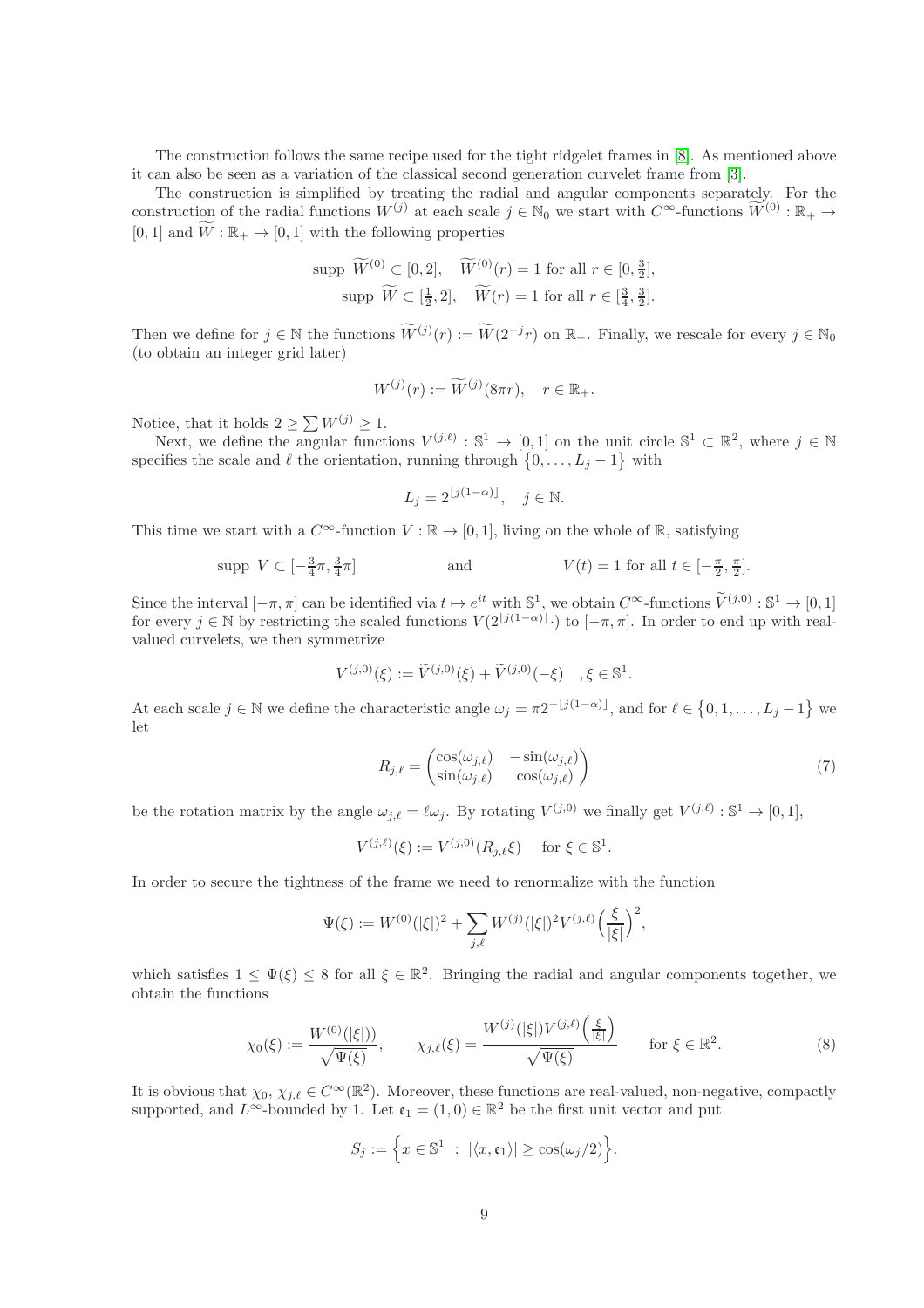Indeed, we have supp  $\chi_0 \subset \mathcal{W}_0 := \{ \xi \in \mathbb{R}^2 : 8\pi |\xi| \leq 2 \}$  and supp  $\chi_{j,\ell} \subset \mathcal{W}_{j,\ell}$ , where for  $j \in \mathbb{N}$ ,  $\ell \in \{0, \ldots, L_j - 1\}$  the sets

$$
\mathcal{W}_{j,\ell} := \left\{ \xi \in \mathbb{R}^2 \ : \ 2^{j-1} \le 8\pi |\xi| \le 2^{j+1}, \quad \frac{\xi}{|\xi|} \in R_{j,\ell}^{-1} S_j \right\} \tag{9}
$$

are antipodal pairs of symmetric wedges.

After this preparation, we are ready to define the functions  $\psi_0$  and  $\psi_{j,\ell}$  on the Fourier side by

$$
\widehat{\psi}_0(\xi) := \chi_0(\xi) \quad \text{and} \quad \widehat{\psi}_{j,\ell}(\xi) := \chi_{j,\ell}(\xi) \text{ for } \xi \in \mathbb{R}^2.
$$

They have the following important property.

<span id="page-9-0"></span>**Lemma 3.1.** For every  $f \in L^2(\mathbb{R}^2)$  it holds

<span id="page-9-1"></span>
$$
||f||_2^2 = ||f * \psi_0||_2^2 + \sum_{j,\ell} ||f * \psi_{j,\ell}||_2^2.
$$

*Proof.* By construction the system satisfies the discrete Caldéron condition, i.e.,

$$
|\widehat{\psi}_0(\xi)|^2 + \sum_{j,\ell} |\widehat{\psi}_{j,\ell}(\xi)|^2 = 1 \quad \text{ for all } \xi \in \mathbb{R}^2.
$$

This yields for all  $f \in L^2(\mathbb{R}^2)$ 

$$
||f||_2^2 = \int_{\mathbb{R}^2} |\widehat{f}(\xi)|^2 d\xi
$$
  
= 
$$
\int_{\mathbb{R}^2} |\widehat{\psi}_0(\xi)|^2 |\widehat{f}(\xi)|^2 d\xi + \int_{\mathbb{R}^2} \sum_{j,\ell} |\widehat{\psi}_{j,\ell}(\xi)|^2 |\widehat{f}(\xi)|^2 d\xi
$$
  
= 
$$
||f * \psi_0||_2^2 + \sum_{j,\ell} ||f * \psi_{j,\ell}||_2^2.
$$

The full frame of  $\alpha$ -curvelets is obtained by taking translates of  $\psi_0$  and  $\psi_{i,\ell}$  in the spatial domain and  $L^2$ -normalizing afterwards. Accordingly, for  $j \in \mathbb{N}$ ,  $\ell \in \{0, 1, ..., L_j - 1\}$ , and  $k \in \mathbb{Z}^2$  we define  $\psi_{0,k} := \psi_0(\cdot - k)$  and

<span id="page-9-2"></span> $\Box$ 

$$
\psi_{j,\ell,k} := 2^{-j(1+\alpha)/2} \cdot \psi_{j,\ell}(\cdot - x_{j,\ell,k})
$$
 with  $x_{j,\ell,k} = R_{j,\ell}^{-1} D_{2j}^{-1} k$ .

The corresponding set of curvelet indices  $\mu = (j, \ell, k)$  will henceforth be denoted by M. Further, we will use the following notation for this system

$$
\mathcal{C}_{\alpha}(W^{(0)}, W, V) = (\psi_{\mu})_{\mu \in M} = \left\{\psi_{0,k} : k \in \mathbb{Z}^2\right\} \cup \left\{\psi_{j,\ell,k} : j \in \mathbb{N}, k \in \mathbb{Z}^2, \ell \in \{0,1,\ldots,L_j-1\}\right\}.
$$

**Theorem 3.2.** Let  $\alpha \in [0,1]$  and  $W^{(0)}$ , W, V be defined as above. The  $\alpha$ -curvelet system  $\mathcal{C}_{\alpha}(W^{(0)}, W, V)$ constitutes a tight frame for  $L^2(\mathbb{R}^2)$ .

*Proof.* For  $j \in \mathbb{N}$  the wedges  $\mathcal{W}_{j,0}$  are contained in the rectangles  $\Xi_{j,0}$ ,

$$
\mathcal{W}_{j,0} \subset \frac{1}{8\pi} \left( [-2^{j+1}, 2^{j+1}] \times [-4\pi 2^{j\alpha}, 4\pi 2^{j\alpha}] \right) \subset [-2^{j-1}, 2^{j-1}] \times [-2^{j\alpha-1}, 2^{j\alpha-1}] =: \Xi_{j,0},\tag{10}
$$

and  $\mathcal{W}_0$  is contained in the cube  $[-2,2]^2/(8\pi) \subset [-\frac{1}{2},\frac{1}{2}]^2 =: \Xi_0$ . Since  $\mathcal{W}_{j,\ell} = R_{j,\ell}^{-1} \mathcal{W}_{j,0}$  we can put  $\Xi_{j,\ell} := R_{j,\ell}^{-1} \Xi_{j,0}$  such that  $\mathcal{W}_{j,\ell} \subset \Xi_{j,\ell}$ .

For each fixed  $j \in \mathbb{N}$  the Fourier system  $(u_{j,k})_{k\in\mathbb{Z}^2}$  given by

$$
u_{j,k}(\xi) = 2^{-j(1+\alpha)/2} \exp(2\pi i x_{j,0,k} \cdot \xi) \quad \text{with} \quad x_{j,0,k} = (2^{-j} k_1, 2^{-j\alpha} k_2) = D_{2^j}^{-1} k \tag{11}
$$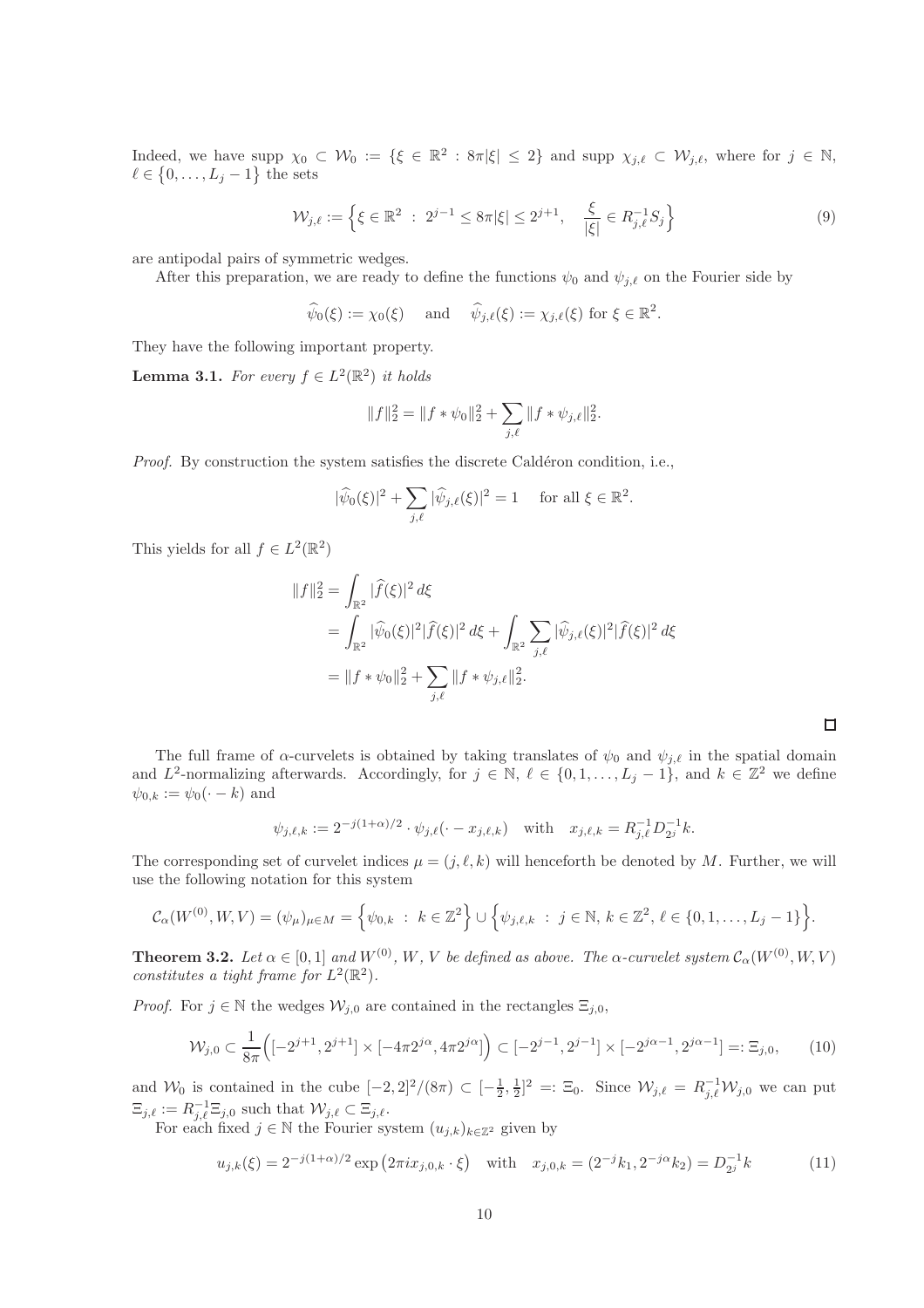constitutes an orthonormal basis for  $L^2(\Xi_{j,0})$ . Observe that  $x_{j,\ell,k} = R_{j,\ell}^{-1} x_{j,0,k}$ . Therefore,

$$
u_{j,k}(R_{j,\ell}\xi) = 2^{-j(1+\alpha)/2} \exp(2\pi i x_{j,\ell,k} \cdot \xi),
$$

and the system  $(u_{j,k}(R_{j,\ell})_{k\in\mathbb{Z}^2}$  is an orthonormal basis for  $L^2(\Xi_{j,\ell})$ . By Lemma [3.1](#page-9-0) it holds

$$
||f||_2^2 = ||f * \psi_0||_2^2 + \sum_{j,\ell} ||f * \psi_{j,\ell}||_2^2.
$$

By the above observation we have for  $j \in \mathbb{N}$ 

$$
||f * \psi_{j,\ell}||_2^2 = ||\hat{f} \cdot \widehat{\psi}_{j,\ell}||_2^2 = \int_{\Xi_{j,\ell}} |\widehat{f}(\xi)\widehat{\psi}_{j,\ell}(\xi)|^2 d\xi = \sum_{k \in \mathbb{Z}^2} \left| \int \widehat{f}(\xi)\widehat{\psi}_{j,\ell}(\xi)u_{j,k}(R_{j,\ell}\xi) d\xi \right|^2
$$
  
= 
$$
\sum_{k \in \mathbb{Z}^2} |\langle \widehat{f}, 2^{-j(1+\alpha)/2} \widehat{\psi}_{j,\ell} e^{2\pi i x_{j,\ell,k}} \rangle|^2 = \sum_{k \in \mathbb{Z}^2} |\langle f, \psi_{j,\ell,k} \rangle|^2.
$$

A similar argument for  $|| f * \psi_0 ||_2^2$  finishes the proof.

In order to simplify the notation we henceforth use the capital letter  $J$  to denote a scale-angle pair  $(j, \ell)$ . In this context |J| shall denote the corresponding scale variable j, i.e. for  $J = (j, \ell)$  it is  $|J| = j$ . Therefore, from now on we may write e.g.  $\omega_J$ ,  $R_J$  to abbreviate  $\omega_{i,\ell}$ ,  $R_{i,\ell}$ , etc.

# 4 Cartoon Approximation with  $\alpha$ -Curvelets

In this main section we will use the tight frame of  $\alpha$ -curvelets  $\mathcal{C}_{\alpha}(W^{(0)}, W, V) = (\psi_{\mu})_{\mu \in M}$ , constructed in the previous section, to approximate the cartoon image class  $\mathcal{E}^{\beta}(\mathbb{R}^2)$ . In this investigation we keep  $\alpha \in \left[\frac{1}{2}, 1\right)$  fixed in the range between wavelets and curvelets, and put  $\beta = \alpha^{-1}$ . Our main goal is to prove the following approximation result, which generalizes an analogous result in [\[3\]](#page-31-0) for second generation curvelets.

<span id="page-10-0"></span>**Theorem 4.1.** Let  $\alpha \in [\frac{1}{2}, 1)$  and  $\beta = \alpha^{-1}$ . The tight frame of  $\alpha$ -curvelets  $\mathcal{C}_{\alpha}(W^{(0)}, W, V)$  constructed in Section [3](#page-7-0) provides almost optimally sparse approximations for cartoon-like functions  $\mathcal{E}^{\beta}(\mathbb{R}^2)$ . More precisely, there exists some constant C such that for every  $f \in \mathcal{E}^{\beta}(\mathbb{R}^2)$ 

$$
||f - f_N||_2^2 \le C N^{-\beta} \cdot (\log_2 N)^{\beta + 1} \quad \text{as } N \to \infty,
$$

where  $f_N$  is the N-term approximation of f obtained by choosing the N largest curvelet coefficients.

When we compare this theorem with the benchmark Theorem [2.8,](#page-7-1) we see that  $\mathcal{C}_{\alpha}(W^{(0)}, W, V) =$  $(\psi_{\mu})_{\mu \in M}$  attains the maximal achievable approximation rate up to a log-factor. This is remarkable since this rate is achieved by simply thresholding the coefficients, leading to an intrinsically non-adaptive approximation scheme.

Theorem [4.1](#page-10-0) is proved in several steps, extending the techniques used in [\[3\]](#page-31-0). The basic idea is to study the decay of the sequence  $(\theta_{\mu})_{\mu \in M}$  of curvelet coefficients  $\theta_{\mu} = \langle f, \psi_{\mu} \rangle$  for  $f \in \mathcal{E}^{\beta}(\mathbb{R}^2)$ . According to Lemma [2.3](#page-5-2) this decay rate provides us with the desired information on the approximation rate.

#### 4.1 Sparsity of Curvelet Coefficients for Cartoon-like Images

We first state a simple a-priori estimate for the size of the curvelet coefficients  $\theta_{\mu} = \langle f, \psi_{\mu} \rangle$  at scale j. The curvelets  $\psi_{\mu}$  are  $L^2$ -normalized and essentially supported in a box of length  $2^{-\alpha j}$  and width  $2^{-j}$ . Therefore we can estimate

<span id="page-10-1"></span>
$$
\|\psi_{\mu}\|_1 \le B2^{-(1+\alpha)j/2} \|\psi_{\mu}\|_2 \le B2^{-(1+\alpha)j/2},
$$

where the constant  $B$  is uniform over all scales. This argument can easily be made rigorous, and we obtain the following estimate for the coefficients at scale  $j$ :

$$
|\theta_{\mu}| = |\langle f, \psi_{\mu} \rangle| \le ||f||_{\infty} \|\psi_{\mu}\|_{1} \le B\|f\|_{\infty} 2^{-(1+\alpha)j/2}.
$$
 (12)

Not surprisingly, this a-priori estimate is not yet sufficient to prove Theorem [4.1.](#page-10-0) A more sophisticated result is the following theorem.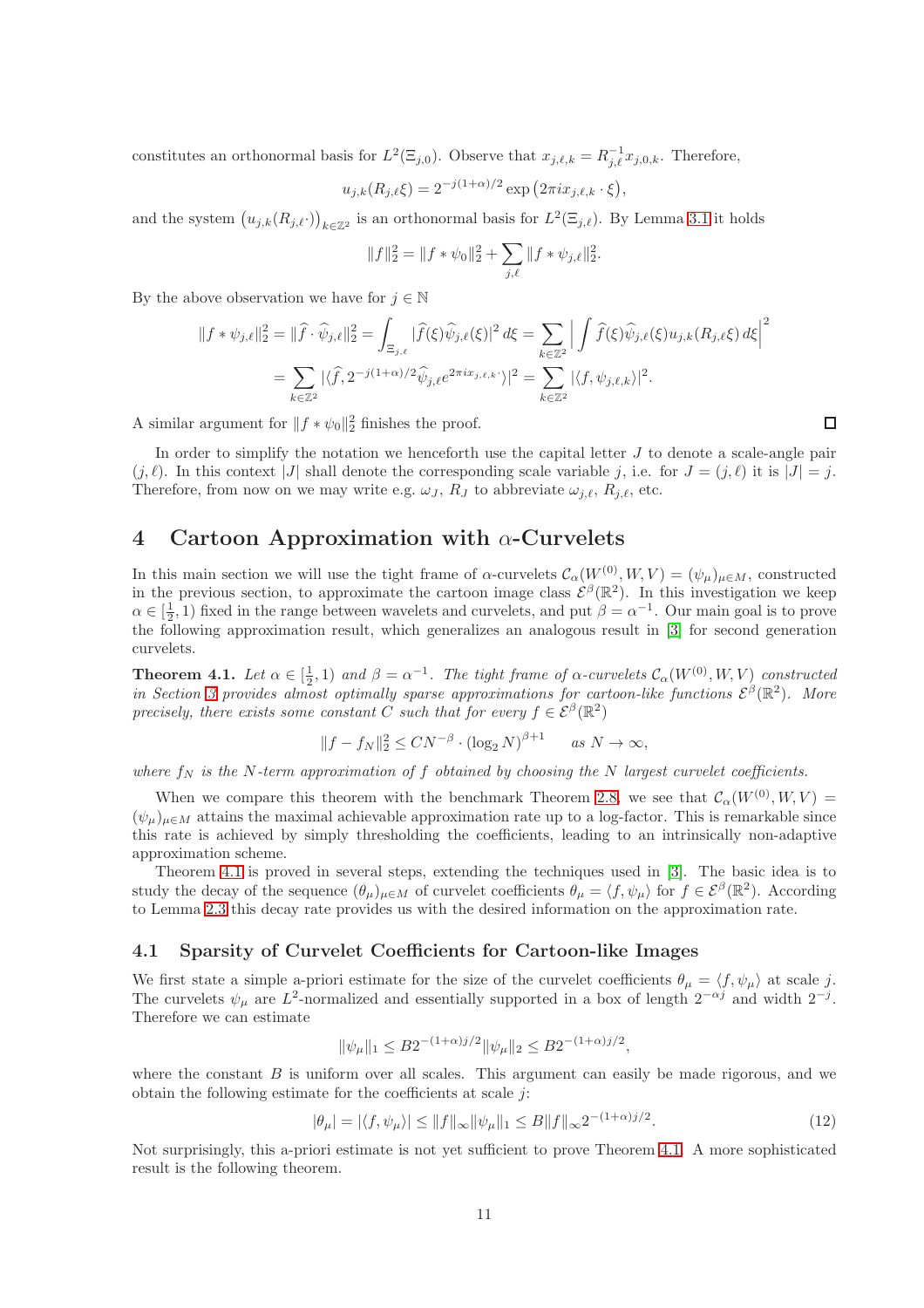<span id="page-11-2"></span>**Theorem 4.2.** Let  $\theta_N^*$  denote the (in modulus) N-th largest curvelet coefficient. Then there exists some universal constant C such that

$$
\sup_{f \in \mathcal{E}^{\beta}(\mathbb{R}^2)} |\theta^*_N| \le C \cdot N^{-(1+\beta)/2} \cdot (\log_2 N)^{(1+\beta)/2}.
$$

*Proof.* Let  $M_i \subset M$  denote the indices corresponding to curvelets at scale j, and for  $\varepsilon > 0$  put

$$
M_{j,\varepsilon} = \Big\{ \mu \in M_j, |\theta_\mu| > \varepsilon \Big\}.
$$

By Theorem [4.3,](#page-12-0) which is stated and proved below, we have for  $\varepsilon > 0$ 

$$
\#M_{j,\varepsilon} = \#\Big\{\mu \in M_j, |\theta_\mu| > \varepsilon\Big\} \lesssim \varepsilon^{-2/(1+\beta)}.
$$
 (13)

On the other hand,  $(12)$  shows that there is a constant B, independent of scale, such that

<span id="page-11-1"></span><span id="page-11-0"></span>
$$
|\theta_\mu|\leq B\|f\|_\infty 2^{-(1+\alpha)j/2}.
$$

It follows that for each  $\varepsilon > 0$  there is  $j_{\varepsilon}$  such that at scales  $j \geq j_{\varepsilon}$  the coefficients satisfy  $\theta_{\mu} < \varepsilon$ . Hence, for  $j \geq j_{\varepsilon}$ 

$$
\# M_{j,\varepsilon} = \#\Big\{\mu \in M_j, |\theta_\mu| > \varepsilon\Big\} = 0.
$$

The number of scales at which  $M_{i,\varepsilon}$  is nonempty is therefore bounded by

$$
\frac{2}{1+\alpha} \left( \log_2(B) + \log_2(\|f\|_{\infty}) + \log_2(\varepsilon^{-1}) \right) \lesssim \log_2(\varepsilon^{-1}).\tag{14}
$$

It follows from [\(13\)](#page-11-0) and [\(14\)](#page-11-1) that there is a constant  $\widetilde{C} \ge 1$  such that

$$
\#\Big\{\mu\in M, |\theta_{\mu}|>\varepsilon\Big\}=\sum_{j}\#\Big\{\mu\in M_{j}, |\theta_{\mu}|>\varepsilon\Big\}\leq \widetilde{C}\varepsilon^{-2/(1+\beta)}\log_{2}(\varepsilon^{-1}).
$$

Let  $\theta_N^*$  be the N-th largest coefficient. Then for  $\varepsilon_N > \delta_N$ , where  $\delta_N$  satisfies  $N = \tilde{C} \delta_N^{-2/(1+\beta)} \log_2(\delta_N^{-1}),$ we have  $|\theta_N^*| \leq \varepsilon_N$ . If  $N \geq 2$  it holds  $\widetilde{C}N^{4/(1+\beta)}\log_2(N^2) \geq N$ , because  $1 \leq \beta \leq 2$  and  $\widetilde{C} \geq 1$ . For  $N \geq 2$  therefore

$$
N^{4/(1+\beta)} \log_2(N^2) \ge \delta_N^{-2/(1+\beta)} \log_2(\delta_N^{-1}).
$$

This implies  $\delta_N \ge N^{-2}$ , and we can conclude that  $\varepsilon_N > \delta_N$  if we choose  $\varepsilon_N$  as the solution of

$$
N = \widetilde{C} \varepsilon_N^{-2/(1+\beta)} \log_2(N^2).
$$

This choice leads to

$$
\varepsilon_N = (2\widetilde{C})^{(1+\beta)/2} \cdot N^{-(1+\beta)/2} (\log_2 N)^{(1+\beta)/2},
$$

which proves our claim with constant  $C = (2\tilde{C})^{(1+\beta)/2}$ .

In fact, Theorem [4.2](#page-11-2) is strong enough to deduce Theorem [4.1](#page-10-0) via Lemma [2.3.](#page-5-2)

Proof of Theorem [4.1.](#page-10-0) Applying Lemma [2.3](#page-5-2) and Theorem [4.2](#page-11-2) we can estimate

$$
||f - f_N||^2 \lesssim \sum_{m > N} |\theta_m^*|^2 \lesssim \sum_{m > N} m^{-(1+\beta)} \cdot (\log_2 m)^{(1+\beta)} \lesssim \int_N^{\infty} t^{-(1+\beta)} \cdot (\log_2 t)^{(1+\beta)} dt.
$$

Using partial integration we obtain

$$
\int_{N}^{\infty} t^{-(1+\beta)} \cdot (\log_2 t)^{(1+\beta)} dt \lesssim [-t^{-\beta} (\log_2 t)^{(1+\beta)}]_{N}^{\infty} + \int_{N}^{\infty} t^{-(1+\beta)} \cdot (\log_2 t)^{\beta} dt
$$
  

$$
\lesssim N^{-\beta} (\log_2 N)^{(1+\beta)} + \int_{N}^{\infty} t^{-(1+\beta)} \cdot (\log_2 t)^{\beta} dt
$$
  

$$
\lesssim \dots \lesssim N^{-\beta} (\log_2 N)^{(1+\beta)} + \int_{N}^{\infty} t^{-(1+\beta)} dt
$$
  

$$
\lesssim N^{-\beta} (\log_2 N)^{(1+\beta)}.
$$

 $\Box$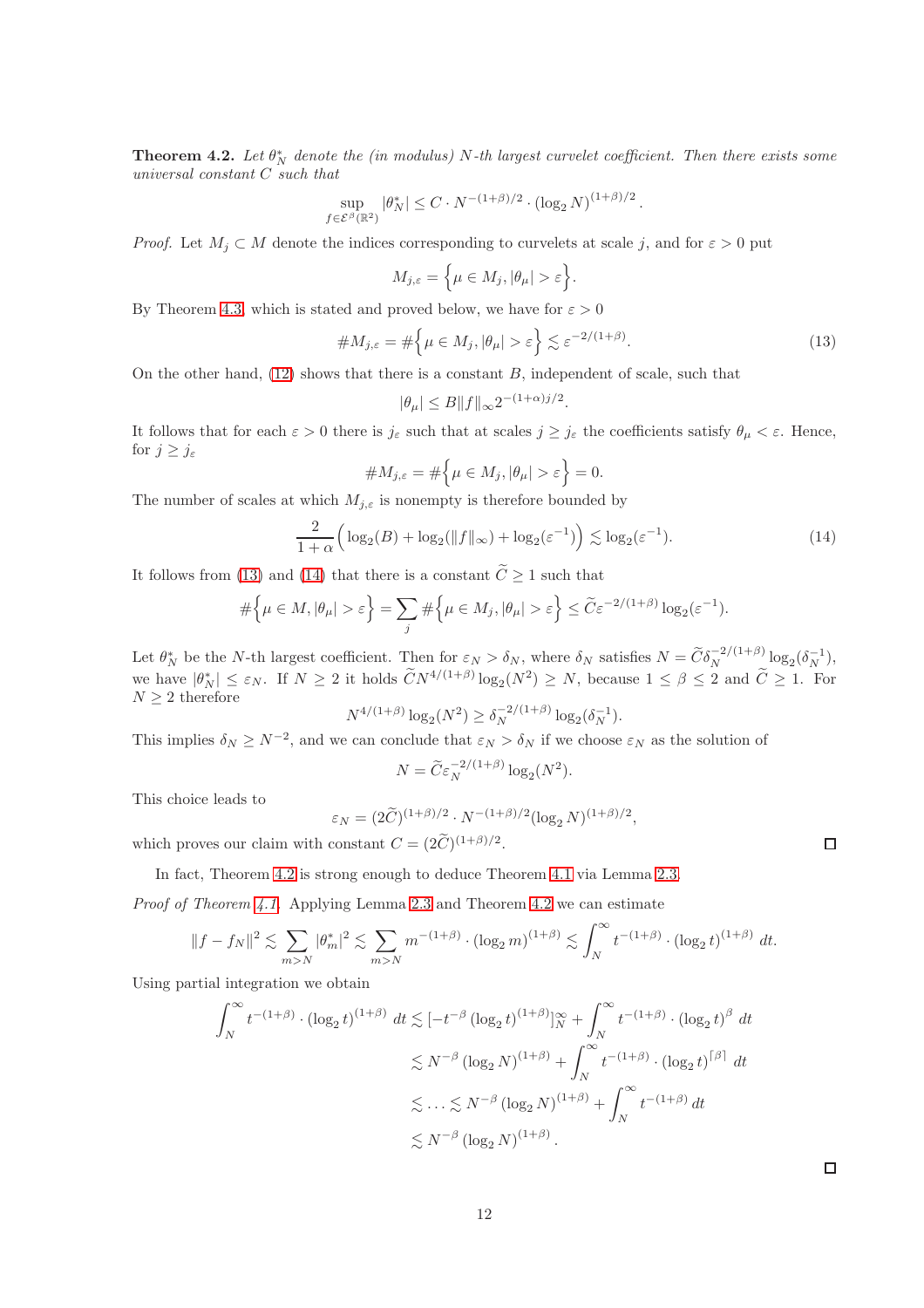It remains to prove Theorem [4.3,](#page-12-0) which is the main building block in the proof of Theorem [4.2.](#page-11-2) By abuse of notation, we write  $\theta_j$  for the subsequence  $(\theta_\mu)_{\mu \in M_j}$  of curvelet coefficients, where  $M_j$  denotes the curvelet indices at scale  $j$ . Theorem [4.3](#page-12-0) then reads as follows.

<span id="page-12-0"></span>**Theorem 4.3.** The sequence  $\theta_j$  obeys

$$
\|\theta_j\|_{\omega\ell_{2/(1+\beta)}} \leq C,
$$

for some constant C independent of scale.

For the analysis of the coefficient sequence  $\theta_j$  we follow the technique in [\[3\]](#page-31-0) and smoothly decompose f into so-called fragments, which can then be analyzed separately. For that we cover  $\mathbb{R}^2$  at each scale  $j \in \mathbb{N}_0$  with cubes

$$
Q = [(k_1 - 1)2^{-j\alpha}, (k_1 + 1)2^{-j\alpha}] \times [(k_2 - 1)2^{-j\alpha}, (k_2 + 1)2^{-j\alpha}], \quad j \in \mathbb{N}, (k_1, k_2) \in \mathbb{Z}^2,
$$

which we collect in the sets  $\mathcal{Q}_j$ . Further, we put  $\mathcal{Q} := \bigcup_{j\in\mathbb{N}} \mathcal{Q}_j$ . Note how the size of the squares depends upon the scale  $2^{-j}$ : The 'width' of the curvelets at scale j obeys  $\sim 2^{-j}$  and the 'length' of the curvelets is approximately  $\sim 2^{-\alpha j}$ . Thus, the size of the squares is about the length of the curvelets.

Next, we take a smooth partition of unity  $(\omega_Q)_{Q \in \mathcal{Q}_j}$ , where these squares are used as the index set and the functions  $\omega_Q$  are supported in the corresponding squares  $Q := (2^{-j\alpha}k_1, 2^{-j\alpha}k_2) + [-2^{-j\alpha}, 2^{-j\alpha}]^2$ . More precisely, for some fixed nonnegative  $C^{\infty}$ -function  $\omega$  vanishing outside the square  $[-1, 1]^2$ , we put  $\omega_Q = \omega(2^{j\alpha}x_1 - k_1, 2^{j\alpha}x_2 - k_2)$  and assume that  $\sum_{Q \in \mathcal{Q}_j} \omega_Q(x) \equiv 1$ . The function f can then at each scale  $j \in \mathbb{N}_0$  be smoothly localized into the fragments

$$
f_Q := f\omega_Q, \quad Q \in \mathcal{Q}_j.
$$

For  $Q \in \mathcal{Q}_j$  let  $\theta_Q$  denote the curvelet coefficient sequence of  $f_Q$  at scale j, i.e.,

<span id="page-12-4"></span>
$$
\theta_Q = \left( \langle f_Q, \psi_\mu \rangle \right)_{\mu \in M_j} . \tag{15}
$$

The strategy laid out in [\[3\]](#page-31-0) is to analyze the sparsity of the sequences  $\theta_Q$  and combine these results to obtain Theorem [4.3.](#page-12-0) In this investigation we have to distinguish between two cases: Either the square  $Q \in \mathcal{Q}_j$  meets the edge curve  $\Gamma = \partial \mathcal{B}$  or not. Accordingly, we let  $\mathcal{Q}_j^0$  be the subset of  $\mathcal{Q}_j$  containing those cubes, which intersect the edge curve Γ. Among the remaining cubes of  $\mathcal{Q}_j$  we collect those, which intersect supp f, in  $\mathcal{Q}_j^1$ . The others can be neglected, because they lead to trivial sequences  $\theta_Q$ .

The following two propositions directly lead to Theorem [4.3.](#page-12-0)

<span id="page-12-2"></span>**Proposition 4.4.** Let Q be a square such that  $Q \in \mathcal{Q}_j^0$ . The curvelet coefficient sequence  $\theta_Q$  obeys

$$
\|\theta_Q\|_{\omega\ell_{2/(1+\beta)}} \leq C \cdot 2^{-(1+\alpha)j/2},
$$

for some constant  $C$  independent of  $Q$  and  $j$ .

<span id="page-12-3"></span>**Proposition 4.5.** Let Q be a square such that  $Q \in \mathcal{Q}_j^1$ . The curvelet coefficient sequence  $\theta_Q$  obeys

<span id="page-12-1"></span>
$$
\|\theta_Q\|_{\omega\ell_{2/(1+\beta)}} \leq C \cdot 2^{-(1+\alpha)j},
$$

for some constant  $C$  independent of  $Q$  and  $j$ .

Theorem [4.3](#page-12-0) is an easy consequence of these two results and the observation, that there are constants  $A_0$  and  $A_1$ , independent of scale, such that

$$
\#\mathcal{Q}_j^0 \le A_0 2^{\alpha j} \quad \text{and} \quad \#\mathcal{Q}_j^1 \le A_1 \big( 2^{2\alpha j} + 4 \cdot 2^{\alpha j} \big). \tag{16}
$$

The estimates [\(16\)](#page-12-1) hold true since f is supported in  $[0,1]^2 \subset [-1,1]^2$ .

*Proof of Theorem [4.3.](#page-12-0)* For  $0 < p \le 1$  we have the *p*-triangle inequality

$$
||a+b||_{\omega \ell_p}^p \le ||a||_{\omega \ell_p}^p + ||b||_{\omega \ell_p}^p, \qquad a, b \in \omega \ell_p.
$$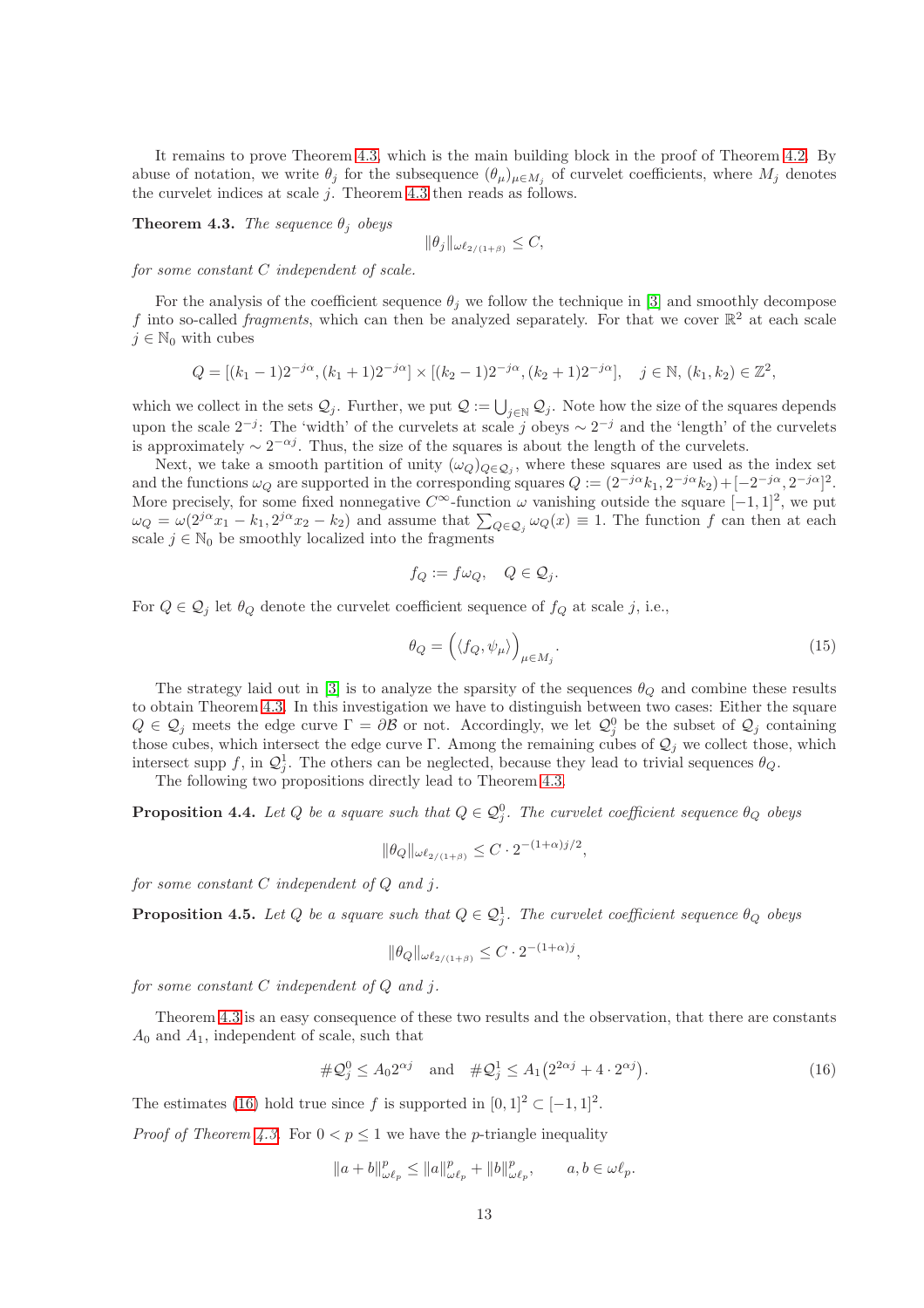Since  $\theta_j = \sum_{Q \in \mathcal{Q}_j} \theta_Q$ , we can conclude

$$
\|\theta_j\|_{\omega\ell_{2/(1+\beta)}}^{2/(1+\beta)} \leq \sum_{Q\in \mathcal{Q}_j}\|\theta_Q\|_{\omega\ell_{2/(1+\beta)}}^{2/(1+\beta)} \leq \left(\#\mathcal{Q}_j^0\right)\cdot \sup_{\mathcal{Q}_j^0}\|\theta_Q\|_{\omega\ell_{2/(1+\beta)}}^{2/(1+\beta)}+\left(\#\mathcal{Q}_j^1\right)\cdot \sup_{\mathcal{Q}_j^1}\|\theta_Q\|_{\omega\ell_{2/(1+\beta)}}^{2/(1+\beta)}.
$$

The claim follows now from the above two propositions together with observation [\(16\)](#page-12-1).

It remains to prove Propositions [4.4](#page-12-2) and [4.5.](#page-12-3) For that let  $Q \in \mathcal{Q}_i$  be a fixed cube at a fixed scale  $j \in \mathbb{N}_0$ , which nontrivially intersects supp f. We need to analyze the decay of the sequence  $\theta_Q = (\langle f_Q, \psi_\mu \rangle)_{\mu \in M_j}$ . Since the frame elements  $\psi_\mu$  are bandlimited, it is advantageous to turn to the Fourier side. The Plancherel identity yields

$$
\langle f_Q, \psi_\mu \rangle = \langle \widehat{f}_Q, \widehat{\psi}_\mu \rangle.
$$

These scalar products can be estimated, if we have knowledge about the localization of the functions  $\hat{f}_Q$ . This investigation is carried out separately in Subsections [4.2](#page-13-0) and [4.3](#page-17-0) for the cases  $Q \in \mathcal{Q}_j^0$  and  $Q \in \mathcal{Q}_j^1$ , respectively.

## <span id="page-13-0"></span>4.2 Analysis of a Smooth Fragment

Let us first treat the case  $Q \in \mathcal{Q}_j^1$ , where the cube Q does not intersect the edge curve  $\Gamma = \partial \mathcal{B}$ . In this case we call  $f_Q = f\omega_Q$  a smooth fragment.

Before we begin, we briefly recall our setting. The parameters  $\alpha \in [\frac{1}{2}, 1)$  and  $\beta = \alpha^{-1} \in (1, 2]$  are fixed, as is  $f \in \mathcal{E}^{\beta}(\mathbb{R}^2)$ . Since Q does not intersect the edge curve, there is a function  $g \in C^{\beta}(\mathbb{R}^2)$  such that  $f_Q = g\omega_Q$ . By smoothly cutting g off outside the square  $[-1, 1]^2$ , we can even assume  $g \in C_0^{\beta}(\mathbb{R}^2)$ .

We want to analyze  $\widehat{f}_Q$  and for simplicity we look at the following model situation. Without loss of generality we assume that the cube  $Q$  is centered at the origin, by possibly translating the coordinate system. In this case the smooth fragment takes the simple form

$$
f_Q = g\omega(2^{\alpha j} \cdot),
$$

where  $g \in C_0^{\beta}(\mathbb{R}^2)$  and  $\omega \in C_0^{\infty}(\mathbb{R}^2)$ , supp  $\omega \subset [-1,1]^2$ , is the fixed window generating the partition of unity  $(\omega_Q)_Q$ . By rescaling we obtain for each scale j the functions

$$
F(x) = g(2^{-\alpha j}x)\omega(x), \quad x \in \mathbb{R}^2,
$$
\n(17)

with supp  $F \subset [-1,1]^2$ . We put  $g_j(x) := g(2^{-\alpha j}x)$ , so that we can write  $F(x) = g_j(x)\omega(x)$ . It is important to note, that  $g_i$  and F depend on the scale, whereas  $\omega$  remains fixed.

Since the following inverstigation takes place in the model situation, the explicit reference to the cube  $Q$  is not necessary in this exposition. Therefore, by abuse of notation, we will write henceforth  $f$  for the standard segment  $f_Q$  and accordingly  $\theta$  for the sequence  $\theta_Q$ .

#### 4.2.1 Fourier Analysis of a Smooth Fragment

We first analyze the localization of  $\hat{F}$ . The key result in this direction will be Theorem [4.7.](#page-14-0) Its proof relies on Lemma [4.6](#page-13-1) below.

<span id="page-13-1"></span>**Lemma 4.6.** Assume that  $h = C2^{-(1-\alpha)j}$  for some fixed constant  $C > 0$ . We then have

$$
\|\Delta^3_{(h,0)}\partial_1 F\|_2^2 \lesssim h^{2\beta} 2^{-2j\alpha}
$$

where the implicit constant is independent of the scale j. Notice that h is not independent and depends on the scale j.

*Proof.* Since supp  $F \subset [-1,1]^2$  it suffices to prove

$$
\|\Delta^3_{(h,0)}\partial_1 F\|_{\infty} \lesssim h^{\beta} 2^{-j\alpha}.\tag{18}
$$

<span id="page-13-2"></span>,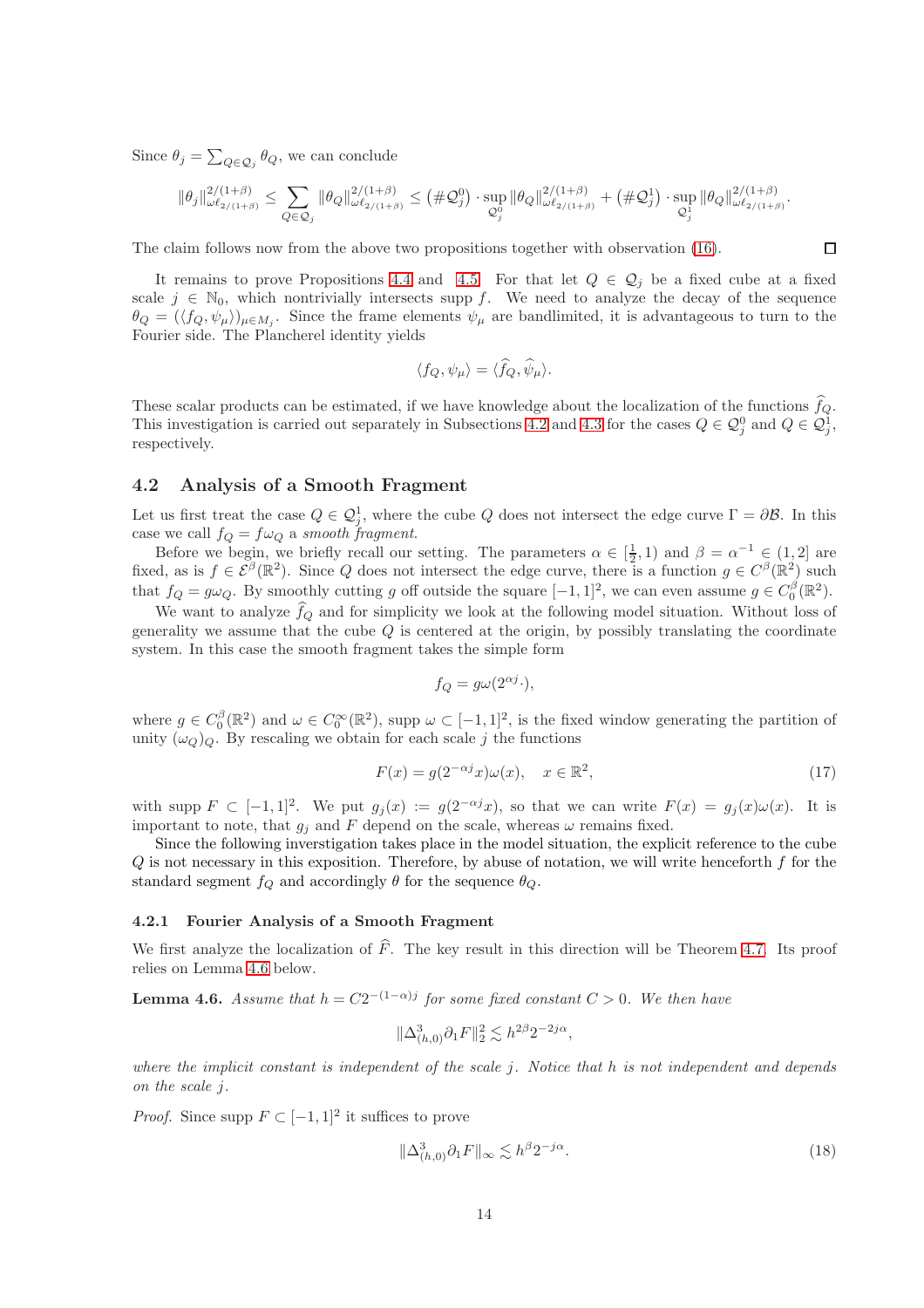By the product rule we have  $\partial_1 F = \partial_1 g_j \cdot \omega + g_j \cdot \partial_1 \omega$  and it holds

$$
\Delta_{(h,0)}^3(\partial_1 g_j \cdot \omega) = \sum_{k=0}^3 \Delta_{(h,0)}^k \partial_1 g_j \cdot \Delta_{(h,0)}^{3-k} \omega(\cdot + kh, \cdot),
$$
  

$$
\Delta_{(h,0)}^3(g_j \cdot \partial_1 \omega) = \sum_{k=0}^3 \Delta_{(h,0)}^k g_j \cdot \Delta_{(h,0)}^{3-k} \partial_1 \omega(\cdot + kh, \cdot).
$$

Clearly, we have for every  $k \in \mathbb{N}$  the estimates  $\|\Delta_{(h,0)}^k \omega\|_{\infty} \lesssim h^k$  and  $\|\Delta_{(h,0)}^k \partial_1 \omega\|_{\infty} \lesssim h^k$ . Further, according to Lemma [A.3,](#page-33-0) it holds  $\|\partial_1 g_j\|_{\infty} \lesssim 2^{-\alpha j}$ ,  $\|\Delta_{(h,0)} g_j\|_{\infty} \lesssim h2^{-\alpha j}$ , and

$$
\|\Delta_{(h,0)}^k g_j\|_{\infty} \lesssim h^{\beta} 2^{-j} \quad \text{for } k \ge 2,
$$
  

$$
\|\Delta_{(h,0)}^k \partial_1 g_j\|_{\infty} \lesssim h^{\beta} 2^{-\alpha j} \quad \text{for } k \ge 1.
$$

Since  $h^3 \lesssim h^{\beta} 2^{-j\alpha}$  for  $h = C2^{-(1-\alpha)j}$  and  $\alpha \in [\frac{1}{2}, 1)$ , the assertion [\(18\)](#page-13-2) follows.

The previous lemma is key to the proof of the following theorem. Here we use the notation  $|\xi| \sim 2^{(1-\alpha)j}$ to indicate  $|\xi| \in [C_1 2^{(1-\alpha)j}, C_2 2^{(1-\alpha)j}]$  for some arbitrary but fixed constants  $0 < C_1 \le C_2 < \infty$ . A typical choice would be  $C_1 = 1$  and  $C_2 = 2^{1-\alpha}$ .

<span id="page-14-0"></span>**Theorem 4.7.** It holds independent of the scale  $j$ 

$$
\int_{|\xi|\sim 2^{(1-\alpha)j}} |\widehat{F}(\xi)|^2\,d\xi\lesssim 2^{-2\beta j}.
$$

*Proof.* Let  $0 < C_1 \le C_2 < \infty$  be fixed and choose  $C > 0$  such that  $C_2 C < 2\pi$ . Putting  $h := C2^{-(1-\alpha)j}$ , there then exists  $c > 0$  such that  $|e^{i\xi_1 h} - 1|^2 \ge c$  for every  $\xi_1$  with  $|\xi_1| \in [C_1 2^{(1-\alpha)j}, C_2 2^{(1-\alpha)j}]$ . Using Lemma [4.6](#page-13-1) we then estimate the integrals on the vertical strips:

$$
2^{2(1-\alpha)j} \int_{|\xi_1| \sim 2^{(1-\alpha)j}} \int_{\xi_2} |\widehat{F}(\xi_1, \xi_2)|^2 d\xi_2 d\xi_1 \asymp \int_{|\xi_1| \sim 2^{(1-\alpha)j}} \int_{\xi_2} |\xi_1|^2 |\widehat{F}(\xi_1, \xi_2)|^2 d\xi_2 d\xi_1
$$
  

$$
\lesssim \int_{|\xi_1| \sim 2^{(1-\alpha)j}} \int_{\xi_2} |e^{i\xi_1 h} - 1|^6 |\xi_1|^2 |\widehat{F}(\xi_1, \xi_2)|^2 d\xi_2 d\xi_1
$$
  

$$
= \int_{|\xi_1| \sim 2^{(1-\alpha)j}} \int_{\xi_2} |\Delta^3_{(h,0)} \widehat{\partial}_1 F(\xi_1, \xi_2)|^2 d\xi_2 d\xi_1
$$
  

$$
\leq \int_{\mathbb{R}^2} |\widehat{\Delta^3_{(h,0)} \partial_1 F}(\xi)|^2 d\xi = ||\Delta^3_{(h,0)} \partial_1 F||_2^2 \lesssim h^{2\beta} 2^{-2j\alpha}.
$$

Interchanging  $\xi_1$  and  $\xi_2$  yields analogous estimates for the horizontal strips. Altogether, we obtain

$$
\int_{|\xi| \sim 2^{(1-\alpha)j}} |\widehat{F}(\xi)|^2 d\xi \lesssim 2^{-2j(1-\alpha)} h^{2\beta} 2^{-2j\alpha} \asymp 2^{-2\beta j}.
$$

<span id="page-14-1"></span>As an immediate corollary, we deduce a corresponding estimate for the original smooth fragment  $f$ . **Theorem 4.8.** We have independent of scale j

$$
\int_{|\xi|\sim 2^j} |\widehat{f}(\xi)|^2\,d\xi \lesssim 2^{-2(\beta+\alpha)j}.
$$

*Proof.* The statement follows from the relation  $\hat{f}(\xi) = 2^{-2\alpha j} \hat{F}(2^{-\alpha j} \xi)$ .

Finally, we state a refinement of Theorem [4.8.](#page-14-1)

 $\Box$ 

 $\Box$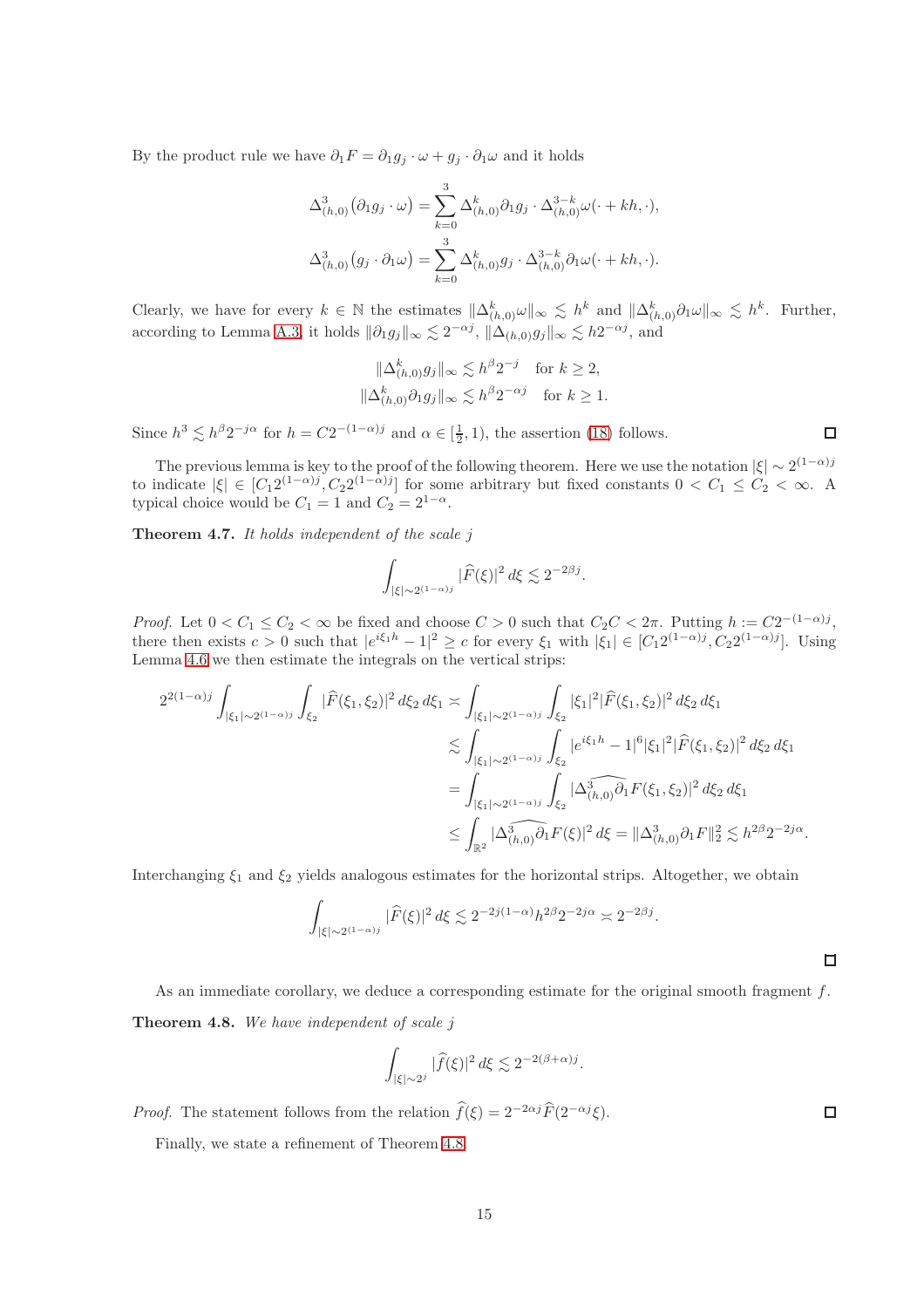<span id="page-15-2"></span>Corollary 4.9. Let  $m = (m_1, m_2) \in N_0^2$  and  $\partial^m = \partial_1^{m_1} \partial_2^{m_2}$ . We have

$$
\int_{|\xi|\sim 2^j} |\partial^m \widehat{f}(\xi)|^2\,d\xi \lesssim 2^{-2j\alpha|m|}2^{-2(\beta+\alpha)j}.
$$

*Proof.* Recall that  $f = g\omega(2^{\alpha j})$ . Let us define the window  $\omega_m(x) := x^m \omega(x)$  and the function  $f_m(x) :=$  $g(x)\omega_m(2^{\alpha j}x)$  for  $x \in \mathbb{R}^2$ . Then for every  $x \in \mathbb{R}^2$ 

$$
x^{m} f(x) = g(x) x^{m} \omega(2^{\alpha j} x) = 2^{-j\alpha |m|} g(x) \omega_{m}(2^{\alpha j} x) = 2^{-j\alpha |m|} f_{m}(x).
$$

We conclude with Theorem [4.8](#page-14-1)

$$
\int_{|\xi| \sim 2^j} |\partial^m \widehat{f}(\xi)|^2 d\xi = \int_{|\xi| \sim 2^j} |\widehat{x^m f(x)}(\xi)|^2 d\xi = 2^{-2j\alpha|m|} \int_{|\xi| \sim 2^j} |\widehat{f_m}(\xi)|^2 d\xi \lesssim 2^{-2j\alpha|m|} 2^{-2(\beta+\alpha)j}.
$$

#### 4.2.2 Curvelet Analysis of a Smooth Fragment

Let J be a scale-angle pair and  $\chi_0$  and  $\chi_J$  the functions from [\(8\)](#page-8-0), used in the construction of the  $\alpha$ -curvelet frame  $\mathcal{C}_{\alpha}(W^{(0)}, W, V)$ . We remark, that  $\chi_J$  is generally not a characteristic function. However,  $\chi_J$  is a non-negative real-valued function, supported in the wedges  $\mathcal{W}_J$  given in [\(9\)](#page-9-1) and satisfying  $\|\chi_J\|_{\infty} \leq 1$ .

Theorem [4.8](#page-14-1) directly leads to a central result, namely that it holds

$$
\int_{\mathbb{R}^2} \sum_{|J|=j} |(\widehat{f}\chi_J)(\xi)|^2 d\xi \lesssim 2^{-2j(\beta+\alpha)}.
$$
\n(19)

Our next goal, is to refine this result. Let us first record a basic fact.

 $\overline{\phantom{a}}$ 

<span id="page-15-1"></span>**Lemma 4.10.** Let  $m \in \mathbb{N}_0^2$ . It holds for all  $\xi \in \mathbb{R}^2$ 

<span id="page-15-0"></span>
$$
\sum_{|J|=j} |\partial^m \chi_J(\xi)|^2 \lesssim 2^{-2j\alpha|m|}.
$$

*Proof.* From the definition it follows that  $\chi_J$  scales with  $2^{-\alpha j}$  in one direction and with  $2^{-j}$  in the orthogonal direction. No matter what direction, we always do better than  $|\partial^m \chi_J(\xi)|^2 \lesssim 2^{-2j\alpha|m|}$ . For fixed  $\xi$  only a fixed number of summands are not zero, uniformly for all  $\xi$ . The claim follows.  $\Box$ 

Next we prove an auxiliary lemma. Here  $\Delta = \partial_1^2 + \partial_2^2$  denotes the standard Laplacian.

<span id="page-15-3"></span>**Lemma 4.11.** It holds for  $m \in \mathbb{N}_0$ 

$$
\int \sum_{|J|=j} |\Delta^m(\widehat{f}\chi_J)(\xi)|^2\,d\xi \lesssim 2^{-2j(\beta+\alpha)}\cdot 2^{-4m\alpha j}.
$$

*Proof.* For  $m = 0$  this is just [\(19\)](#page-15-0), a direct consequence of Theorem [4.8.](#page-14-1) Now let  $m > 0$ . It holds with  $a, b \in \mathbb{N}_0^2$  and certain coefficients  $c_{a,b} \in \mathbb{N}_0$ 

$$
\Delta^m(\widehat{f}\chi_J)(\xi) = \sum_{|a|+|b|=2m} c_{a,b} \partial^a \widehat{f}(\xi) \partial^b \chi_J(\xi).
$$

Let  $a, b \in \mathbb{N}_0^2$  such that  $|a| + |b| = 2m$ . Then with Lemma [4.10](#page-15-1) and Corollary [4.9](#page-15-2)

$$
\int \sum_{|J|=j} |\partial^a \hat{f}(\xi)|^2 |\partial^b \chi_J(\xi)|^2 d\xi \lesssim 2^{-2j\alpha|b|} \int_{|\xi|\sim 2^j} |\partial^a \hat{f}(\xi)|^2 d\xi
$$
  

$$
\lesssim 2^{-2j\alpha|b|} 2^{-2j\alpha|a|} 2^{-2(\beta+\alpha)j}
$$
  

$$
= 2^{-2j\alpha(|a|+|b|)} 2^{-2(\beta+\alpha)j} = 2^{-4j\alpha m} 2^{-2(\beta+\alpha)j}.
$$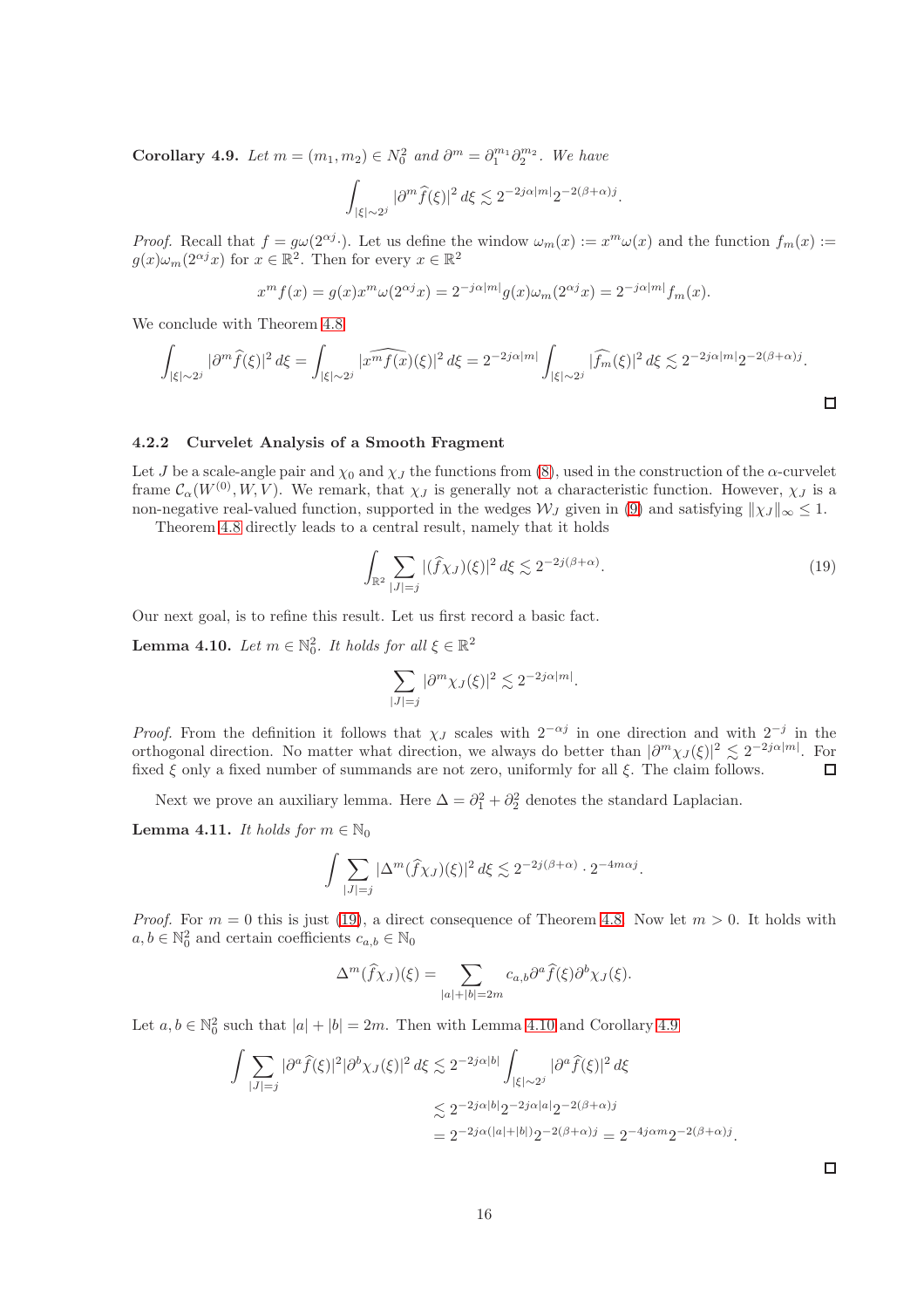Now we come to the refinement of [\(19\)](#page-15-0). For that, we need the differential operator

$$
\mathcal{L} = \mathcal{I} - 2^{2\alpha j} \Delta,
$$

where  $\mathcal I$  is the identity and  $\Delta$  the standard Laplacian. The theorem below shows that  $\mathcal L^2(\hat f \chi_J)$  obeys the same estimate [\(19\)](#page-15-0) as  $\hat{f}\chi_J$ .

<span id="page-16-0"></span>Theorem 4.12. It holds

$$
\int_{\mathbb{R}^2} \sum_{|J|=j} |\mathcal{L}^2(\widehat{f} \chi_J)(\xi)|^2 \, d\xi \lesssim 2^{-2j(\beta+\alpha)}
$$

Proof. It holds

$$
\mathcal{L}^2 = \mathcal{I} - 2 \cdot 2^{2\alpha j} \Delta + 2^{4\alpha j} \Delta^2.
$$

Applying [\(19\)](#page-15-0) and Lemma [4.11](#page-15-3) yields the desired result.

Finally we can give the proof of Proposition [4.5.](#page-12-3)

*Proof of Proposition [4.5.](#page-12-3)* Recall the curvelet frame  $\mathcal{C}_{\alpha}(W^{(0)}, W, V) = (\psi_{\mu})_{\mu \in M}$ . On the Fourier side

$$
\widehat{\psi}_{j,\ell,k} = \chi_J u_{j,k}(R_J \cdot),
$$

with rotation matrix  $R_J$  given as in [\(7\)](#page-8-1) and functions

$$
u_{j,k}(\xi) = 2^{-j(1+\alpha)/2} e^{2\pi i (2^{-j}k_1, 2^{-\alpha j}k_2) \cdot \xi}, \quad \xi \in \mathbb{R}^2.
$$

The curvelet coefficients  $(\theta_{\mu})_{\mu \in M}$  of  $f = f_Q$  are therefore given by the formula

$$
\theta_\mu = \langle f, \psi_{j,\ell,k} \rangle = \int_{\mathbb{R}^2} \widehat{f} \chi_J(\xi) \overline{u_{j,k}(R_J\xi)} \, d\xi.
$$

We have to study the decay of the subsequence  $\theta = \theta_Q$  defined in [\(15\)](#page-12-4). We observe

$$
\mathcal{L}u_{j,k} = (1 + 2^{-2j(1-\alpha)}k_1^2 + k_2^2)u_{j,k},
$$

which also holds for the rotated versions  $u_{j,k}(R_J)$ . Partial integration thus yields

$$
\theta_{\mu} = \int_{\mathbb{R}^2} \widehat{f}(\xi) \chi_J(\xi) \overline{u_{j,k}(R_J\xi)} d\xi = (1 + 2^{-2j(1-\alpha)}k_1^2 + k_2^2)^{-2} \int_{\mathbb{R}^2} \mathcal{L}^2(\widehat{f}\chi_J) \overline{u_{j,k}(R_J\xi)} d\xi.
$$

For  $K = (K_1, K_2) \in \mathbb{Z}^2$  we define the set

$$
\mathfrak{Z}_K := \Big\{ (k_1, k_2) \in \mathbb{Z}^2 \ : \ k_1 2^{-j(1-\alpha)} \in [K_1, K_1 + 1), \ k_2 = K_2 \Big\}.
$$

Further, we put

$$
M_{j,K} := \Big\{ \mu = (j,\ell,k) \in M_j \ : \ k \in \mathfrak{Z}_K \Big\},\
$$

where  $M_j$  denotes the curvelet indices at scale j. It follows from the orthogonality properties of the Fourier system  $(u_{j,k})_{k\in\mathbb{Z}^2}$  that

$$
\sum_{k \in \mathfrak{Z}_K} |\theta_\mu|^2 \le (1 + |K|^2)^{-4} \int_{\mathbb{R}^2} |\mathcal{L}^2(\widehat{f}\chi_J)(\xi)|^2 d\xi,
$$

where  $|K|^2 = K_1^2 + K_2^2$ . We further conclude

$$
\sum_{M_{j,K}} |\theta_{\mu}|^2 = \sum_{|J|=j} \sum_{k \in \mathfrak{Z}_K} |\theta_{\mu}|^2 \le (1+|K|^2)^{-4} \int_{\mathbb{R}^2} \sum_{|J|=j} |\mathcal{L}^2(\widehat{f}\chi_J)(\xi)|^2 d\xi.
$$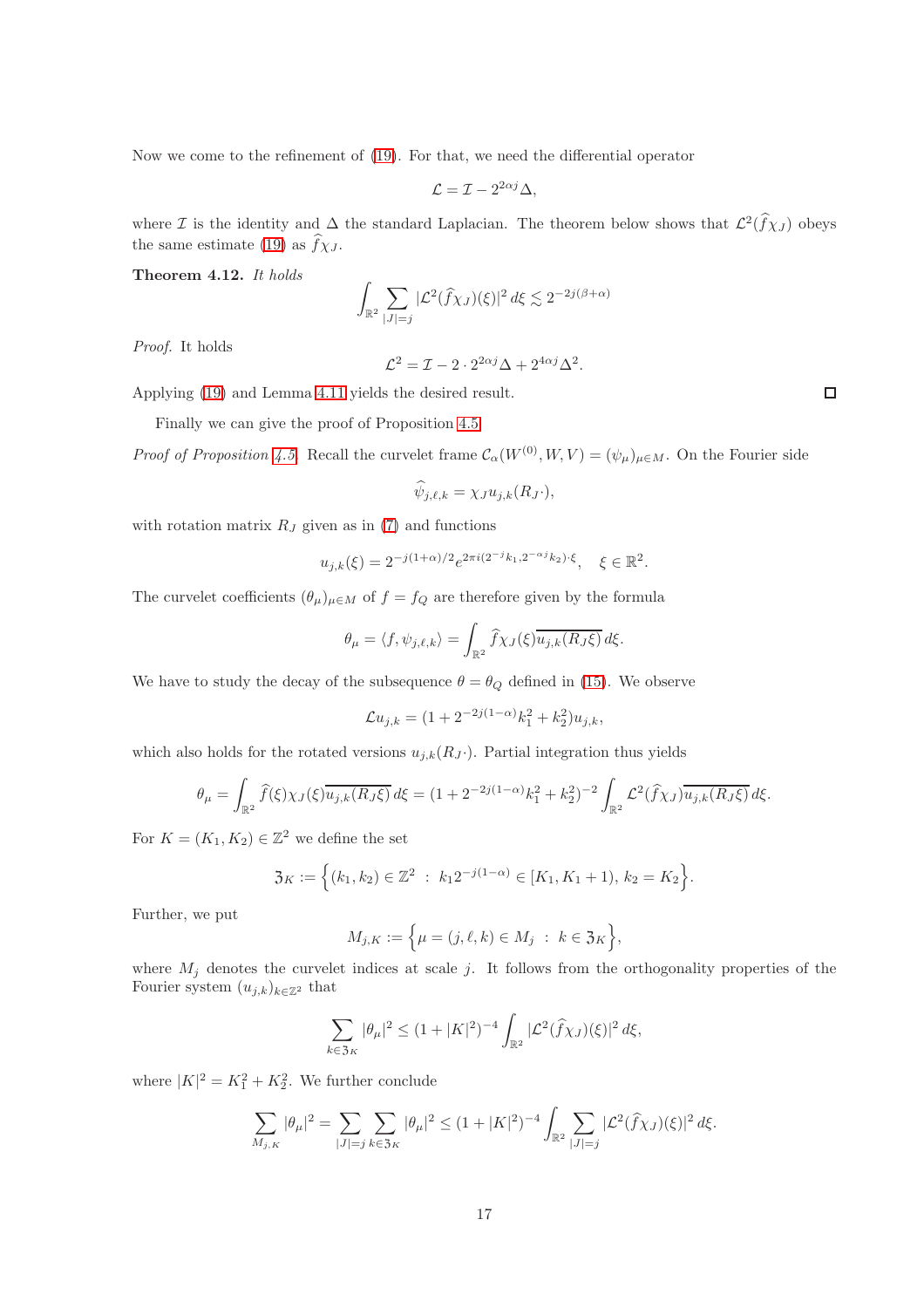Now we apply Theorem [4.12](#page-16-0) and obtain

$$
\sum_{M_{j,K}} |\theta_\mu|^2 \lesssim 2^{-2j(\beta+\alpha)}(1+|K|^2)^{-4},
$$

which directly implies

$$
\left\|(\theta_{\mu})_{\mu \in M_{j,K}}\right\|_{\ell^2} \lesssim 2^{-j(\beta+\alpha)}(1+|K|^2)^{-2}.\tag{20}
$$

It holds  $\#\mathfrak{Z}_K \leq 1+2^{j(1-\alpha)}$  and therefore, since  $L_j = 2^{\lfloor j(1-\alpha) \rfloor}$ , the estimate  $\#M_{j,K} \leq 2 \cdot 2^{2j(1-\alpha)}$ . Now we recall the interpolation inequality  $||(c_\lambda)||_{\ell_p} \leq n^{1/p-1/2} ||(c_\lambda)||_{\ell_p}$  for a finite sequence  $(c_\lambda)_{\lambda}$  with n nonzero entries. Applying this inequality with  $p = 2/(1 + \beta)$  we get from [\(20\)](#page-17-1)

$$
\left\|(\theta_\mu)_{\mu \in M_{j,K}}\right\|_{\ell^{2/(1+\beta)}} \lesssim 2^{j(\beta-1)} \left\|(\theta_\mu)_{\mu \in M_{j,K}}\right\|_{\ell^2} \leq 2^{-j(1+\alpha)} (1+|K|^2)^{-2}.
$$

It follows

$$
\sum_{\mu \in M_{j,K}} |\theta_{\mu}|^{2/(1+\beta)} \lesssim 2^{-j(1+\alpha)2/(1+\beta)} \cdot (1+|K|^2)^{-4/(1+\beta)} = 2^{-2\alpha j} (1+|K|^2)^{-4/(1+\beta)}.
$$

Finally, we have

$$
\sum_{\mu \in M_j} |\theta_\mu|^{2/(1+\beta)} = \sum_{K \in \mathbb{Z}^2} \sum_{\mu \in M_{j,K}} |\theta_\mu|^{2/(1+\beta)} \leq 2^{-2\alpha j} \sum_{K \in \mathbb{Z}^2} (1+|K|^2)^{-4/(1+\beta)} \lesssim 2^{-2\alpha j}.
$$

The desired estimate for  $\theta = \theta_Q$  follows, i.e.

$$
\|\theta_Q\|_{\ell_{2/(1+\beta)}} \lesssim 2^{-j(\alpha+1)}.
$$

<span id="page-17-1"></span> $\Box$ 

The following subsection is devoted to the proof of Proposition [4.4.](#page-12-2)

#### <span id="page-17-0"></span>4.3 Analysis of an Edge Fragment

Let us turn to the more complicated case  $Q \in \mathcal{Q}_j^0$  and the proof of Proposition [4.4.](#page-12-2) In this case the cube Q intersects the edge curve  $\Gamma$  and  $f_Q = f\omega_Q$  is accordingly called an *edge fragment*.

In order to prove Proposition [4.4](#page-12-2) we need to analyze the decay of the sequence  $\theta_Q = (\langle f_Q, \psi_\mu \rangle)_{\mu \in M_j} =$  $(\langle f_Q, \psi_\mu \rangle)_{\mu \in M_j}$ . To estimate these scalar products, we again study the localization of the function  $f_Q$ . As in the treatment of the smooth fragments, our investigation starts with some simplifying reductions.

Firstly, we note that it suffices to prove Proposition [4.4](#page-12-2) for a function  $f \in \mathcal{E}^{\beta}(\mathbb{R}^2)$  of the form  $f = g\chi_{\beta}$ with  $g \in C_0^{\beta}(\mathbb{R}^2)$ . In fact, the curvelet coefficient sequence of a general cartoon  $f = f^{(0)} + f^{(1)} = g_0 \cdot \chi_{\beta} + g_1$ can be decomposed into  $\theta_Q^{(0)} = (\langle f_Q^{(0)}, \psi_\mu \rangle)_{\mu \in M_j}$  and  $\theta_Q^{(1)} = (\langle f_Q^{(1)}, \psi_\mu \rangle)_{\mu \in M_j}$ . From Proposition [4.5](#page-12-3) we already know

$$
\|\theta^{(1)}_Q\|_{\omega\ell_{2/(1+\beta)}}\lesssim 2^{-(1+\alpha)j}\lesssim 2^{-(1+\alpha)j/2}\,.
$$

Therefore it only remains to show  $\|\theta_Q^{(0)}\|_{\omega\ell_{2/(1+\beta)}} \leq 2^{-(1+\alpha)/2}$ . Since  $\beta \subset [-1,1]^2$ , we can further smoothly cut off g<sub>0</sub> outside of  $[-1, 1]^2$  to obtain a function  $g \in C_0^{\beta}(\mathbb{R}^2)$  such that  $f^{(0)} = g\chi_{\beta}$ .

Secondly, without loss of generality we restrict to the following model situation. The cube Q is centered at the origin and the edge curve  $\Gamma$  is the graph of a function  $E: [-2^{-j\alpha}, 2^{-j\alpha}] \to [-2^{-j\alpha}, 2^{-j\alpha}]$ belonging to  $C^{\beta}(\mathbb{R})$ , with  $x_1 = E(x_2)$ . Further, it shall hold  $E(0) = E'(0) = 0$ , so that  $\Gamma$  approximates a vertical line through the origin. If the scale  $j$  is big enough, say bigger than some fixed base scale  $j_0 \in \mathbb{N}_0$ , it is always possible to arrive at this setting by possibly translating or rotating the coordinate axes. Henceforth, we assume  $j \in \mathbb{N}$  and  $j \geq j_0$  which clearly poses no loss of generality.

In this simplified model situation the edge fragment  $f = f_Q$  can be written in the form

$$
f(x) = \omega(2^{\alpha j}x)g(x)\chi_{\{x_1 \ge E(x_2)\}},
$$
  $x = (x_1, x_2) \in \mathbb{R}^2$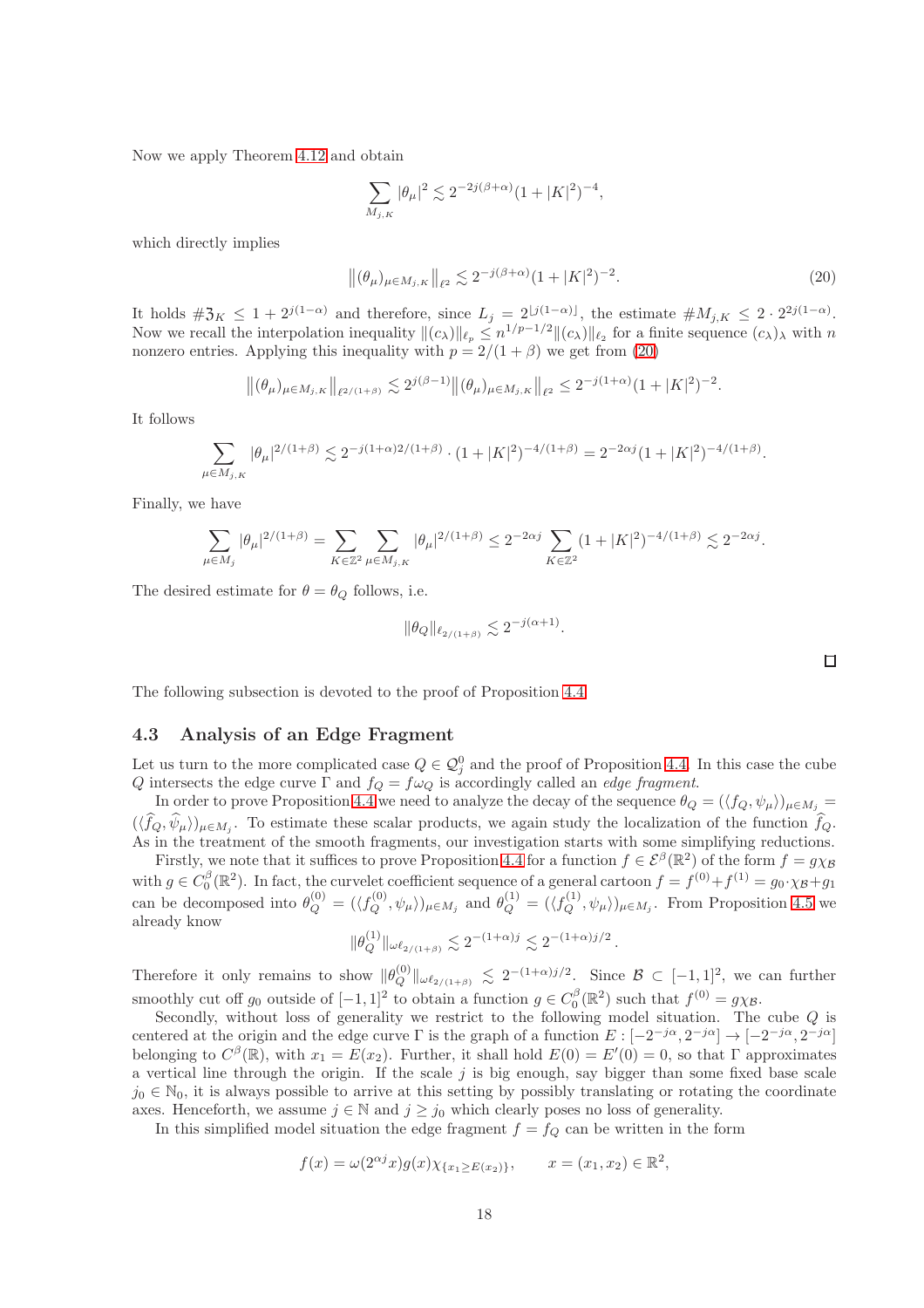where  $g \in C_0^{\beta}(\mathbb{R}^2)$ , and  $\omega \in C_0^{\infty}(\mathbb{R}^2)$  is the nonnegative window with supp  $\omega \subset [-1,1]^2$ , generating the partition of unity  $(\omega_Q)_Q$ . For our investigation it is again more convenient to work with a rescaled version F of the edge fragment. Therefore we put  $g_j = g(2^{-\alpha j} \cdot)$  and define

$$
F(x) := \omega(x)g_j(x)\chi_{\{x_1 \ge E_j(x_2)\}}, \quad x = (x_1, x_2) \in \mathbb{R}^2,
$$
\n(21)

with the rescaled edge function

$$
E_j: [-1,1] \to [-1,1], E_j(x_2) = 2^{\alpha j} E(2^{-\alpha j} x_2).
$$

It holds  $E_j \in C^{\beta}([-1,1])$  with  $E'_j = E'(2^{-\alpha j} \cdot)$  and  $H\ddot{o}l(E'_j, \beta - 1) \leq \delta_j$ , where

<span id="page-18-1"></span><span id="page-18-0"></span>
$$
\delta_j = 2^{-j(1-\alpha)} \cdot \text{H\"ol}(E', \beta - 1).
$$

Observe that  $H\ddot{o}l(E', \beta - 1)$  is a constant independent of the scale j. Together with  $E_j(0) = E'_j(0) = 0$ this implies for all  $u \in [-1, 1]$  that

$$
|E_j(u)| \le \delta_j \quad \text{and} \quad |E'_j(u)| \le \delta_j. \tag{22}
$$

For convenience, we continuously extend the function  $E_i$  to the whole of R by attaching straight lines on the left and on the right, with constant slopes  $E'_j(1)$  and  $E'_j(-1)$  respectively. Since this extension occurs outside of the square  $[-1, 1]^2$ , it does not change the representation [\(21\)](#page-18-0) of the edge fragment. Furthermore, it also does not alter the regularity and the Hölder constant.

#### 4.3.1 Fourier Analysis of an Edge Fragment

Our first goal is to analyze the Fourier transform  $\hat{F}$  (and thus also  $\hat{f}$ ) along radial lines, whose orientations are specified by angles  $\eta \in [-\pi/2, \pi/2]$  with respect to the  $x_1$ -axis. If the angle  $\eta$  satisfies  $|\sin \eta| > \delta_i$ , it is possible because of [\(22\)](#page-18-1) to define a function  $u = u_i(\cdot, \eta) : \mathbb{R} \to \mathbb{R}$  implicitly by

<span id="page-18-4"></span><span id="page-18-3"></span>
$$
E_j(u(t))\cos\eta + u(t)\sin\eta = t.\tag{23}
$$

The value  $u(t)$  is the x<sub>2</sub>-coordinate of the intersection point of the (extended) edge curve Γ and the line  $\mathfrak{L}_{t,\eta}$  defined by

$$
\mathfrak{L}_{t,\eta} := \left\{ x = (x_1, x_2) \in \mathbb{R}^2 \ : \ x_1 \cos \eta + x_2 \sin \eta = t \right\}.
$$
 (24)

Further, we can define the function  $a = a_j(\cdot, \eta) : \mathbb{R} \to \mathbb{R}$  by

<span id="page-18-2"></span>
$$
a(t) := -E_j(u(t))\sin\eta + u(t)\cos\eta.
$$
\n
$$
(25)
$$

The value  $a(t)$  is the x<sub>2</sub>-coordinate of the point  $(E_j(u), u)^T \in \Gamma$  in the coordinate system rotated by the angle  $\eta$ . For an illustration we refer to Figure [4.3.1.](#page-18-2)

The functions u and a are strictly monotone, increasing if  $\eta > 0$  and decreasing if  $\eta < 0$ . Note, that we suppressed the dependence of u and a on j in the notation. The following lemma studies the regularity of u under the assumption  $|\sin \eta| \geq 2\delta_i$ .

**Lemma 4.13.** Assume  $|\sin \eta| \ge 2\delta_j$ . Then the function  $u : \mathbb{R} \to \mathbb{R}$  defined implicitly by [\(23\)](#page-18-3) belongs to  $C^{\beta}(\mathbb{R})$ . Moreover, we have  $||u'||_{\infty} \lesssim |\sin \eta|^{-1}$  and

$$
\|\Delta_h u'\|_{\infty} \lesssim \delta_j h^{\beta - 1} |\sin \eta|^{-1 - \beta},
$$

where the implicit constants are independent of the scale j, the angle  $\eta$ , and  $h \geq 0$ .

*Proof.* First of all it is not difficult to show that  $u = u_j(\cdot, \eta) \in C^1(\mathbb{R})$  with

$$
u'(t) = (\sin \eta + E'_j(u(t)) \cos \eta)^{-1}.
$$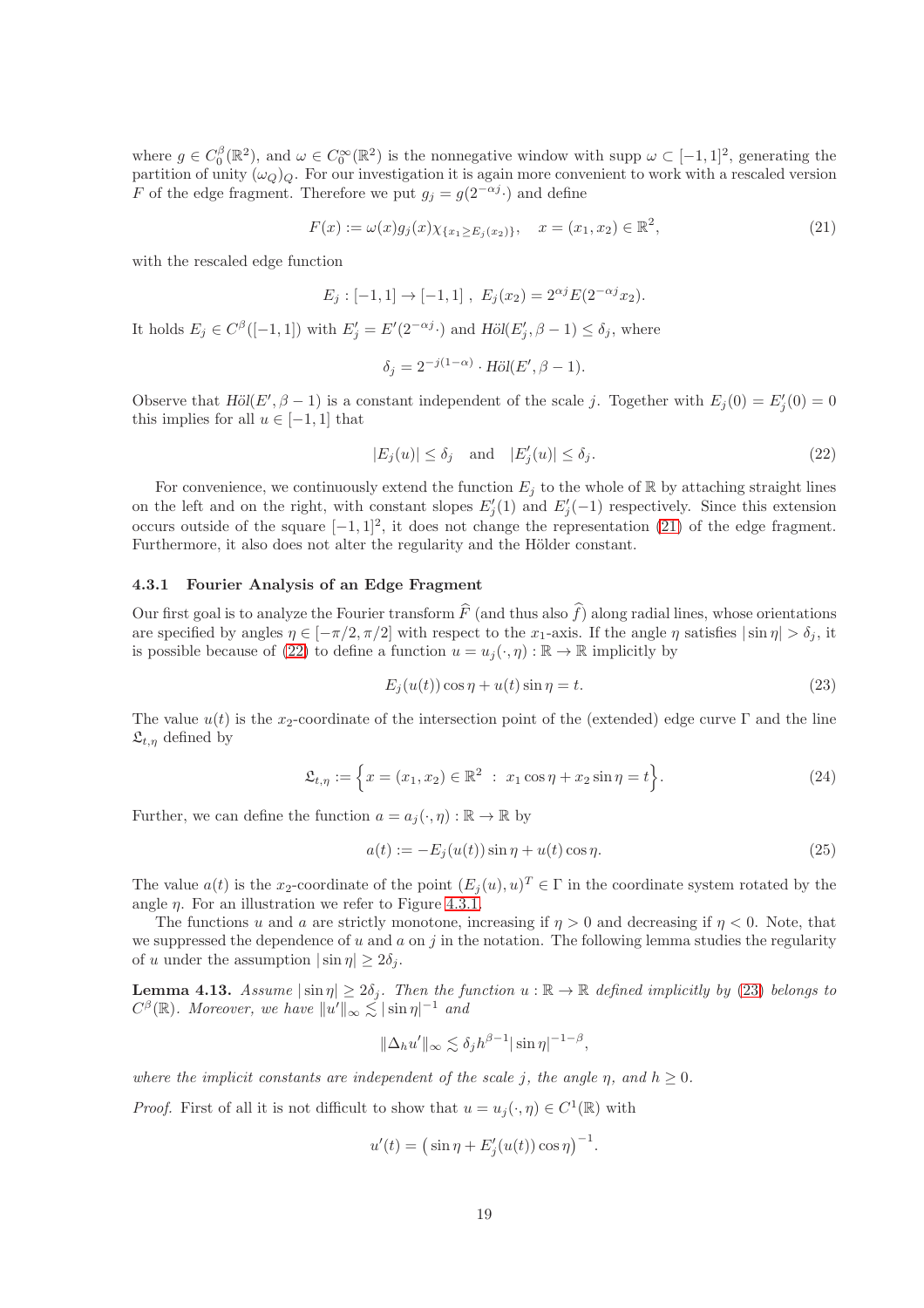

Figure 1: Illustration of standard edge fragment.

Under the assumption  $|\sin \eta| \ge 2\delta_j$  it follows  $||u'||_{\infty} \lesssim |\sin \eta|^{-1}$  because of  $|E'_j(u)| \le \delta_j \le \frac{1}{2} |\sin \eta|$  for all  $u \in [-1, 1]$ . Finally, we examine  $\Delta_h u'$ . For  $t \in \mathbb{R}$ 

$$
\Delta_h u'(t) = u'(t+h) - u'(t) = u'(t+h)u'(t)\left(u'(t)^{-1} - u'(t+h)^{-1}\right)
$$
  
= 
$$
u'(t+h)u'(t)\cos\eta\left(E'_j(u(t)) - E'_j(u(t+h))\right).
$$

Using  $H\ddot{o}l(E'_j, \beta - 1) \leq \delta_j$  and the mean value theorem leads to

$$
\|\Delta_h u'\|_{\infty} \leq \|u'\|_{\infty}^2 \delta_j \|\Delta_h u\|_{\infty}^{\beta-1} \leq \|u'\|_{\infty}^{\beta+1} \delta_j h^{\beta-1} \lesssim \delta_j h^{\beta-1} |\sin \eta|^{-1-\beta}.
$$

The following lemma collects some properties of the function 
$$
a : \mathbb{R} \to \mathbb{R}
$$
 defined in (25).

<span id="page-19-0"></span>**Lemma 4.14.** Assume  $|\sin \eta| \ge 2\delta_j$ . It holds  $a \in C^{\beta}(\mathbb{R})$  with

$$
||a'||_{\infty} \lesssim |\sin \eta|^{-1}, \quad ||\Delta_h a||_{\infty} \lesssim h |\sin \eta|^{-1}, \quad ||\Delta_h a'||_{\infty} \lesssim \delta_j h^{\beta - 1} |\sin \eta|^{-1 - \beta},
$$

with implicit constants independent of j,  $\eta$ , and  $h \geq 0$ .

*Proof.* This is an easy consequence of the properties of u proved in the previous lemma.

Next, we introduce the scale-dependent interval

$$
I(\eta) := I_j(\eta) := [a_j(\eta), b_j(\eta)], \qquad (26)
$$

where  $a_j(\eta) = E_j(-1) \cos \eta - \sin \eta$  and  $b_j(\eta) = E_j(1) \cos \eta + \sin \eta$ . The restrictions of u and a to  $I(\eta)$ correspond precisely to that part of the edge curve  $\Gamma$  lying inside the square  $[-1, 1]^2$ . In particular, we have a bijection  $u : I(\eta) \to [-1, 1]$ . In the sequel it is more convenient to work with an extension of  $I(\eta)$ , given by

$$
I(\eta) := I_j(\eta) := [a_j(\eta) - C\delta_j, b_j(\eta) + C\delta_j],
$$

for some suitable fixed constant  $C > 0$ .

<span id="page-19-1"></span>**Lemma 4.15.** For  $|\sin \eta| > \delta_j$  we have

$$
|I(\eta)| \lesssim |\sin \eta| \quad \text{and} \quad |I(\eta)| \lesssim |\sin \eta|.
$$

<span id="page-19-2"></span> $\Box$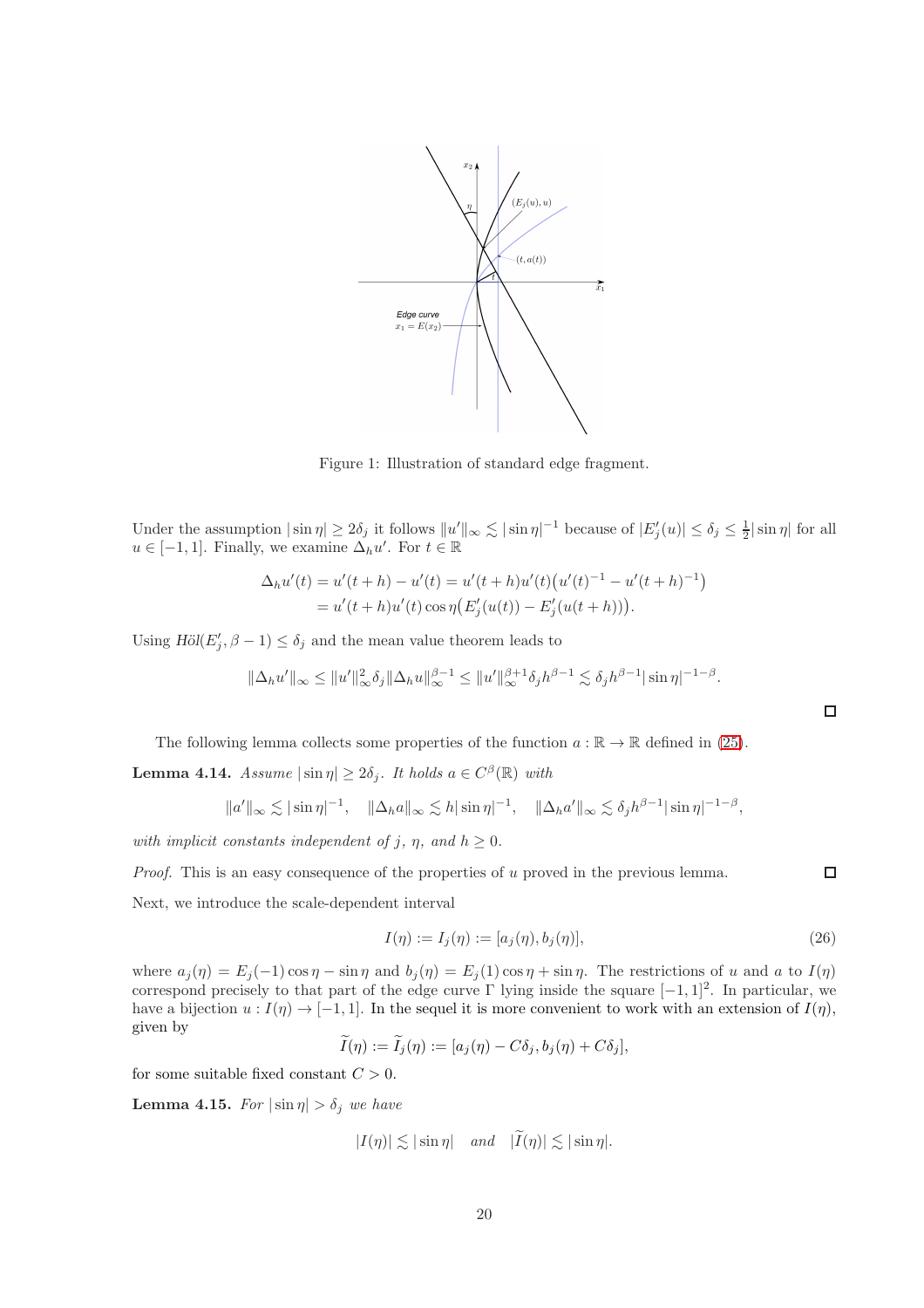*Proof.* In view of  $|\sin \eta| > \delta_i$  and [\(22\)](#page-18-1) we can estimate

$$
|I(\eta)| \le |E_j(1) - E_j(-1)||\cos \eta| + 2|\sin \eta| \le 2\delta_j + 2|\sin \eta| \lesssim |\sin \eta|.
$$

The estimate for  $\widetilde{I}(\eta)$  then follows directly from  $|\sin \eta| > \delta_i$ .

We want to analyze  $\widehat{F}$  along lines through the origin with orientation  $\eta \in [-\pi/2, \pi/2]$ . The central tool in this investigation is the Fourier slice theorem. In view of this theorem it makes sense to first study the Radon transform  $\mathcal{R}F$ , in particular its regularity. By Paley-Wiener type arguments we can then later extract information about the decay of  $\widehat{F}$ . This is the same approach taken in [\[3\]](#page-31-0). Due to the lack of regularity in our case, however, we have to use a more refined technique in this investigation. The main idea is to use finite differences instead of derivatives.

The value  $\mathcal{R}F(t,\eta)$  of the Radon transform is obtained by integrating F along the line  $\mathfrak{L}_{t,\eta}$  defined in [\(24\)](#page-18-4). Rotating F by the angle  $\eta$  yields the function  $F^{\eta}$  and we can write

$$
(\mathcal{R}F)(t,\eta)=\int_{\mathbb{R}}F^{\eta}(t,u)\,du.
$$

The rescaled edge fragment F can be rewritten as the product  $F = G \chi_{\{x_1 > E_i(x_2)\}}$  with the function

$$
G := \omega g(2^{-\alpha j} \cdot) = \omega g_j.
$$

Then we have

$$
(\mathcal{R}F)(t,\eta) = \int_{-\infty}^{a(t,\eta)} G^{\eta}(t,u) du,
$$
\n(27)

,

where  $G^{\eta}$  is the function obtained by rotating G by the angle  $\eta$ . Using the notation  $g_j^{\eta}$  and  $\omega^{\eta}$  for the rotated versions of  $g_j$  and  $\omega$ , the integrand of [\(27\)](#page-20-0) takes the form

<span id="page-20-0"></span>
$$
G^{\eta} = g_j^{\eta} \omega^{\eta}.
$$

We see, that the component  $g_j^{\eta} = g^{\eta}(2^{-\alpha j}) \in C_0^{\beta}(\mathbb{R}^2)$  of  $G^{\eta}$  is scaled and the window  $\omega^{\eta} \in C_0^{\infty}(\mathbb{R}^2)$ remains fixed. During the following investigation the angle  $\eta$  remains constant. Therefore, we can simplify the notation by omitting the index  $\eta$ .

The central lemma of this subsection is given below. Its proof relies on estimates of the functions  $g_j^{\eta}$ and  $\omega^{\eta}$ , outsourced to the appendix.

<span id="page-20-1"></span>**Lemma 4.16.** Assume that  $|\sin \eta| \ge 2\delta_j$ . For  $h = C2^{-(1-\alpha)j}$ , where  $C > 0$  is some fixed constant, we then have

$$
\Delta_h \partial_1 \mathcal{R} F(t, \eta) = S_1(t, \eta) + S_2(t, \eta)
$$

with

$$
||S_1(\cdot, \eta)||_2^2 \lesssim \delta_j^2 h^{2(\beta - 1)} |\sin \eta|^{-1 - 2\beta}
$$
  

$$
||\Delta_{(h,0)} S_2(\cdot, \eta)||_2^2 \lesssim h^{2\beta} |\sin \eta|^{-1 - 2\beta},
$$

where the implicit constants are independent of the scale  $j$  and the angle  $\eta$ .

*Proof.* First we differentiate  $\mathcal{R}F(t,\eta)$  with respect to t and obtain from [\(27\)](#page-20-0)

$$
\partial_1(\mathcal{R}F)(t,\eta) = a'(t)G(t,a(t)) + \int_{-\infty}^{a(t)} \partial_1 G(t,u) du =: T(t)
$$

where on the right-hand side the dependence on  $\eta$  is omitted in the notation. Applying  $\Delta_h$  then yields for  $t \in \mathbb{R}$ 

$$
\Delta_h T(t) = \Delta_h a'(t)G(t+h, a(t+h)) + a'(t)\Delta_h G(t, a(t)) + \int_{a(t)}^{a(t+h)} \partial_1 G(t+h, u) du + \int_{-\infty}^{a(t)} \Delta_{(h,0)} \partial_1 G(t, u) du
$$
  
=:  $T_1(t) + T_2(t) + T_3(t) + T_4(t)$ .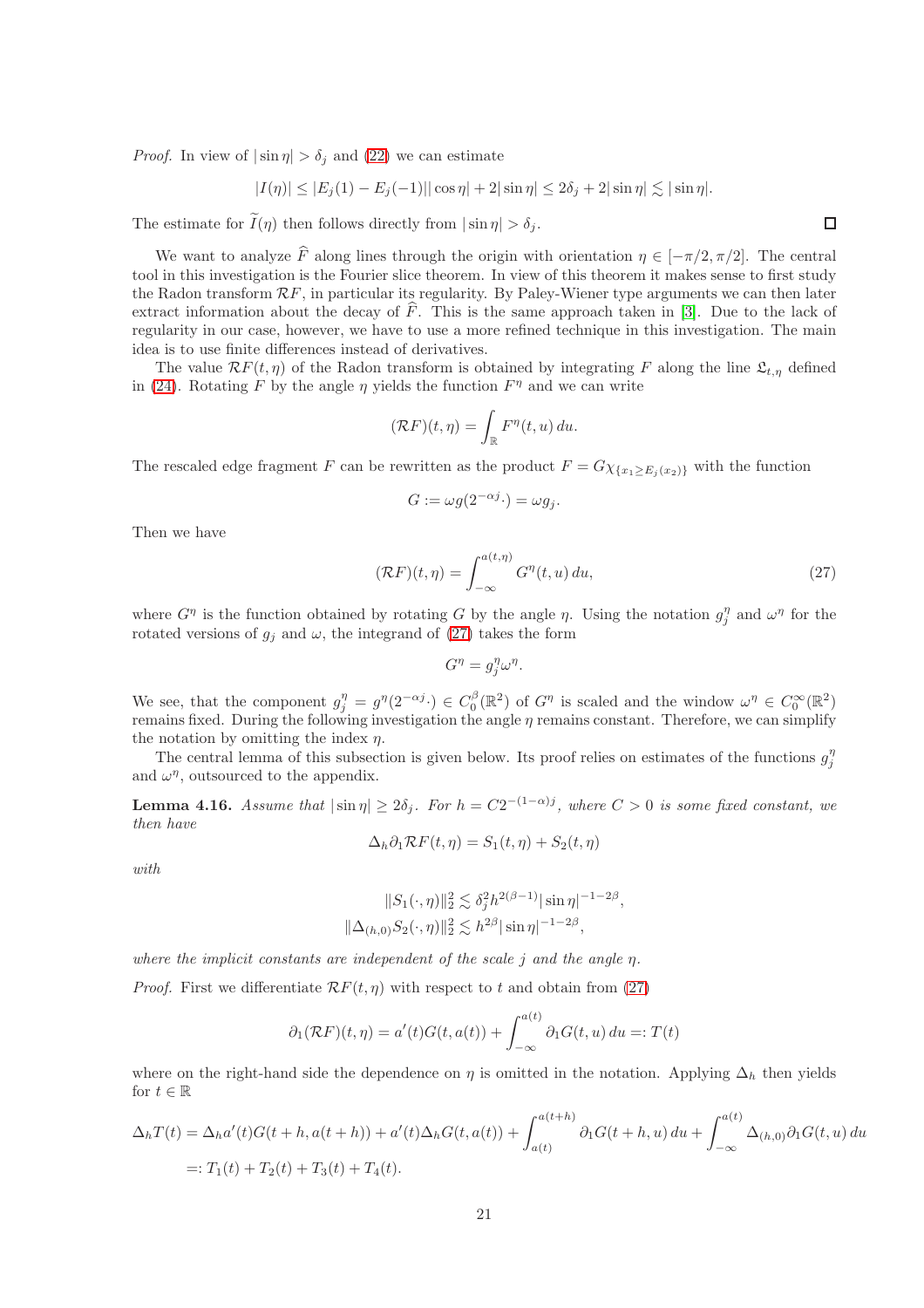Next, we estimate the  $L^{\infty}$ -norms of the functions  $T_i$  for  $i \in \{1, 2, 3, 4\}$ . Let us begin with  $T_1$ . Applying Lemma [4.14](#page-19-0) we obtain

$$
||T_1||_{\infty} \le ||\Delta_h a'||_{\infty} ||G||_{\infty} \lesssim ||\Delta_h a'||_{\infty} \lesssim \delta_j h^{\beta-1} |\sin \eta|^{-1-\beta} \lesssim h^{\beta} |\sin \eta|^{-1-\beta}.
$$

The estimate of  $T_2$  takes some more effort. The product rule yields for  $t \in \mathbb{R}$ 

$$
T_2(t) = a'(t)\Delta_h G(t, a(t)) = a'(t)\Delta_h g_j(t, a(t))\omega(t + h, a(t + h)) + a'(t)g_j(t, a(t))\Delta_h \omega(t, a(t)) =: T_{21}(t) + T_{22}(t).
$$

.

Using the mean value theorem and Lemmas [4.14](#page-19-0) and [A.4](#page-34-0) yields

$$
||T_{21}||_{\infty} \le ||a'||_{\infty} \sup_{t \in \mathbb{R}} |\Delta_{h} g_j(t, a(t))|| \, ||\omega||_{\infty} \lesssim h |\sin \eta|^{-2} 2^{-\alpha j} \lesssim h^{\beta} |\sin \eta|^{-1-\beta}
$$

We take another forward difference of the component  $T_{22}$  and obtain

$$
\Delta_h T_{22}(t) = \Delta_h a'(t) g_j(t+h, a(t+h)) \Delta_h \omega(t+h, a(t+h)) \n+ a'(t) \Delta_h g_j(t, a(t)) \Delta_h \omega(t+h, a(t+h)) + a'(t) g(t, a(t)) \Delta_h^2 \omega(t, a(t)) \n=: T_{22}^1(t) + T_{22}^2(t) + T_{22}^3(t).
$$

These terms allow the following estimates, where we use Lemmas [4.14,](#page-19-0) [A.6](#page-34-1) and [A.4.](#page-34-0) Also note  $h \lesssim |\sin \eta|$ .

$$
||T_{22}||_{\infty} \le h^{\beta+1} |\sin \eta|^{-2-\beta} \lesssim h^{\beta} |\sin \eta|^{-1-\beta},
$$
  
\n
$$
||T_{22}||_{\infty} \le h^2 |\sin \eta|^{-3} 2^{-\alpha j} \lesssim h^{\beta} |\sin \eta|^{-1-\beta},
$$
  
\n
$$
||T_{22}||_{\infty} \le h^2 |\sin \eta|^{-3} + h^{\beta+1} |\sin \eta|^{-2-\beta} \lesssim h^{\beta} |\sin \eta|^{-1-\beta}.
$$

By substitution the term  $T_3$  transforms to

$$
T_3(t) = \int_t^{t+h} \partial_1 G(t+h, a(u)) a'(u) du
$$
  
=  $\int_t^{t+h} \partial_1 g_j(t+h, a(u)) \omega(t+h, a(u)) a'(u) du + \int_t^{t+h} g_j(t+h, a(u)) \partial_1 \omega(t+h, a(u)) a'(u) du$   
=:  $T_{31}(t) + T_{32}(t)$ 

We apply  $\Delta_h$  to  $T_{31}$ . Here  $\Delta_h$  acts exclusively on t and  $\tau$ . We obtain

$$
\Delta_h T_{31}(t) = \int_t^{t+h} \Delta_h [\partial_1 g_j(t+h, a(\tau))\omega(t+h, a(\tau))a'(\tau)] d\tau \n= \int_t^{t+h} \Delta_h \partial_1 g_j(t+h, a(\tau))\omega(t+2h, a(\tau+h))a'(\tau+h) d\tau \n+ \int_t^{t+h} \partial_1 g_j(t+h, a(\tau))\Delta_h \omega(t+h, a(\tau))a'(\tau+h) d\tau \n+ \int_t^{t+h} \partial_1 g_j(t+h, a(\tau))\omega(t+h, a(\tau))\Delta_h a'(\tau) d\tau \n=:\quad T_{31}^1(t) + T_{31}^2(t) + T_{31}^3(t).
$$

Analogously, we decompose

$$
\Delta_h T_{32}(t) = \int_t^{t+h} \Delta_h [g_j(t+h, a(\tau))\partial_1 \omega(t+h, a(\tau))a'(\tau)] d\tau =: T_{32}^1(t) + T_{32}^2(t) + T_{32}^3(t).
$$

Then we estimate with the results from the appendix

$$
\begin{aligned} &\|T_{31}^1\|_{\infty} \lesssim h|\sin\eta|^{-1}2^{-j}\big(h^{\beta-1}+h^{\beta-1}|\sin\eta|^{1-\beta}\big) \lesssim h^{\beta}|\sin\eta|^{-1-\beta},\\ &\|T_{31}^2\|_{\infty} \lesssim h|\sin\eta|^{-1}2^{-\alpha j}\big(h+h|\sin\eta|^{-1}\big) \lesssim h^{\beta}|\sin\eta|^{-1-\beta},\\ &\|T_{31}^3\|_{\infty} \lesssim h2^{-\alpha j}\|\Delta_h a'\|_{\infty} \lesssim h^{\beta}|\sin\eta|^{-1-\beta}, \end{aligned}
$$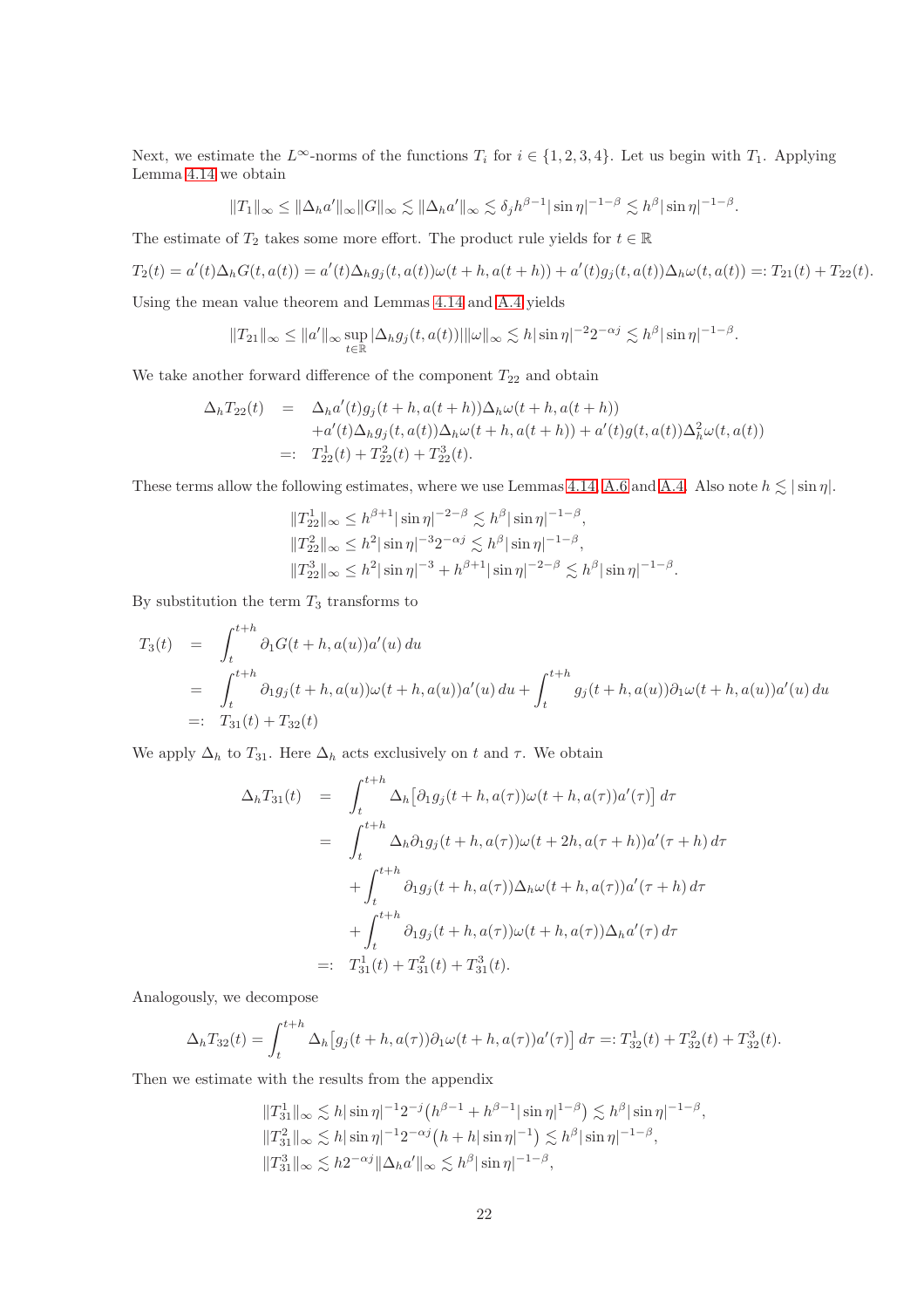and

$$
||T_{32}^{1}||_{\infty} \lesssim h |\sin \eta|^{-1} 2^{-\alpha j} (h + h |\sin \eta|^{-1}) \lesssim h^{\beta} |\sin \eta|^{-1-\beta},
$$
  

$$
||T_{32}^{2}||_{\infty} \lesssim h |\sin \eta|^{-1} (h + h |\sin \eta|^{-1}) \lesssim h^{\beta} |\sin \eta|^{-1-\beta},
$$
  

$$
||T_{32}^{3}||_{\infty} \lesssim h ||\Delta_{h} a'||_{\infty} \lesssim h^{\beta} |\sin \eta|^{-1-\beta}.
$$

Finally, we treat the term  $T_4$ ,

$$
T_4(t) = \int_{-\infty}^{a(t)} \Delta_h \partial_1 G(t, u) du = \int_{-\infty}^{a(t)} \Delta_h (\partial_1 g_j(t, u) \omega(t, u) + g_j(t, u) \partial_1 \omega(t, u)) du
$$
  
\n
$$
= \int_{-\infty}^{a(t)} \Delta_h \partial_1 g_j(t, u) \omega(t + h, u) du + \int_{-\infty}^{a(t)} (\partial_1 g_j(t, u) \Delta_h \omega(t, u) + \Delta_h g_j(t, u) \partial_1 \omega(t + h, u)) du
$$
  
\n
$$
+ \int_{-\infty}^{a(t)} g_j(t, u) \Delta_h \partial_1 \omega(t, u) du =: T_{41}(t) + T_{42}(t) + T_{43}(t).
$$

The terms  $T_{41}$  and  $T_{42}$  can be estimated directly,

$$
||T_{41}||_{\infty} \lesssim h^{\beta - 1} \cdot 2^{-j} \leq h^{\beta},
$$
  
\n $||T_{42}||_{\infty} \lesssim h \cdot 2^{-\alpha j} \asymp 2^{-j} \leq 2^{-j(\beta - 1)} \asymp h^{\beta}.$ 

The term  $T_{43}$  again needs some further preparation,

$$
\Delta_h T_{43}(t) = \int_{a(t)}^{a(t+h)} g_j(t+h, u) \Delta_h \partial_1 \omega(t+h, u) du + \int_{-\infty}^{a(t)} \Delta_h (g_j(t, u) \Delta_h \partial_1 \omega(t, u)) du =: T_{43}^1(t) + T_{43}^2(t).
$$

In the end we arrive at

$$
\begin{aligned} &\|T_{43}^1\|_\infty \lesssim h^2 |\sin\eta|^{-1} \lesssim h^{\beta} |\sin\eta|^{-1},\\ &\|T_{43}^2\|_\infty \lesssim h^2 \lesssim h^{\beta}. \end{aligned}
$$

Now we collect the appropriate terms and add them up to obtain  $S_1$  and  $S_2$ . In a last step, we use our  $L^{\infty}$ -estimates to obtain the desired  $L^2$ -estimates. Here we use that  $|\text{supp } T_i| \lesssim |I(\eta)| \lesssim |\sin \eta|$  according to Lemma [4.15](#page-19-1) for  $i \in \{1,2,3\}$  and  $|\text{supp } T_4| \lesssim 1$ . This finishes the proof.

The previous lemma is the key to the following theorem. The notation  $|\lambda| \sim 2^{(1-\alpha)j}$  indicates that  $|\lambda| \in [C_1 2^{(1-\alpha)j}, C_2 2^{(1-\alpha)j}]$  for fixed constants  $0 < C_1 \le C_2 < \infty$ . A typical choice would be  $C_1 = 1$  and  $C_2 = 2^{1-\alpha}.$ 

<span id="page-22-0"></span>Theorem 4.17. It holds

$$
\int_{|\lambda| \sim 2^{(1-\alpha)j}} |\widehat{F}(\lambda \cos \eta, \lambda \sin \eta)|^2 d\lambda \lesssim 2^{-(1-\alpha)j} \Big( 1 + 2^{(1-\alpha)j} |\sin \eta| \Big)^{-1-2\beta}
$$

with an implicit constant independent of  $j$  and  $\eta$ .

*Proof.* First we assume  $|\sin \eta| \ge 2\delta_j$ . The integration domain is given by  $[C_1 2^{(1-\alpha)j}, C_2 2^{(1-\alpha)j}]$  for fixed constants  $0 < C_1 \leq C_2 < \infty$ . Let us fix  $h := C2^{-j(1-\alpha)}$ , where  $C > 0$  is chosen such that  $C_2 C < 2\pi$ . For this choice of h there is  $c > 0$  such that  $|e^{i\lambda h} - 1|^2 \ge c$  for all  $|\lambda| \in [C_1 2^{(1-\alpha)j}, C_2 2^{(1-\alpha)j}]$  at all scales.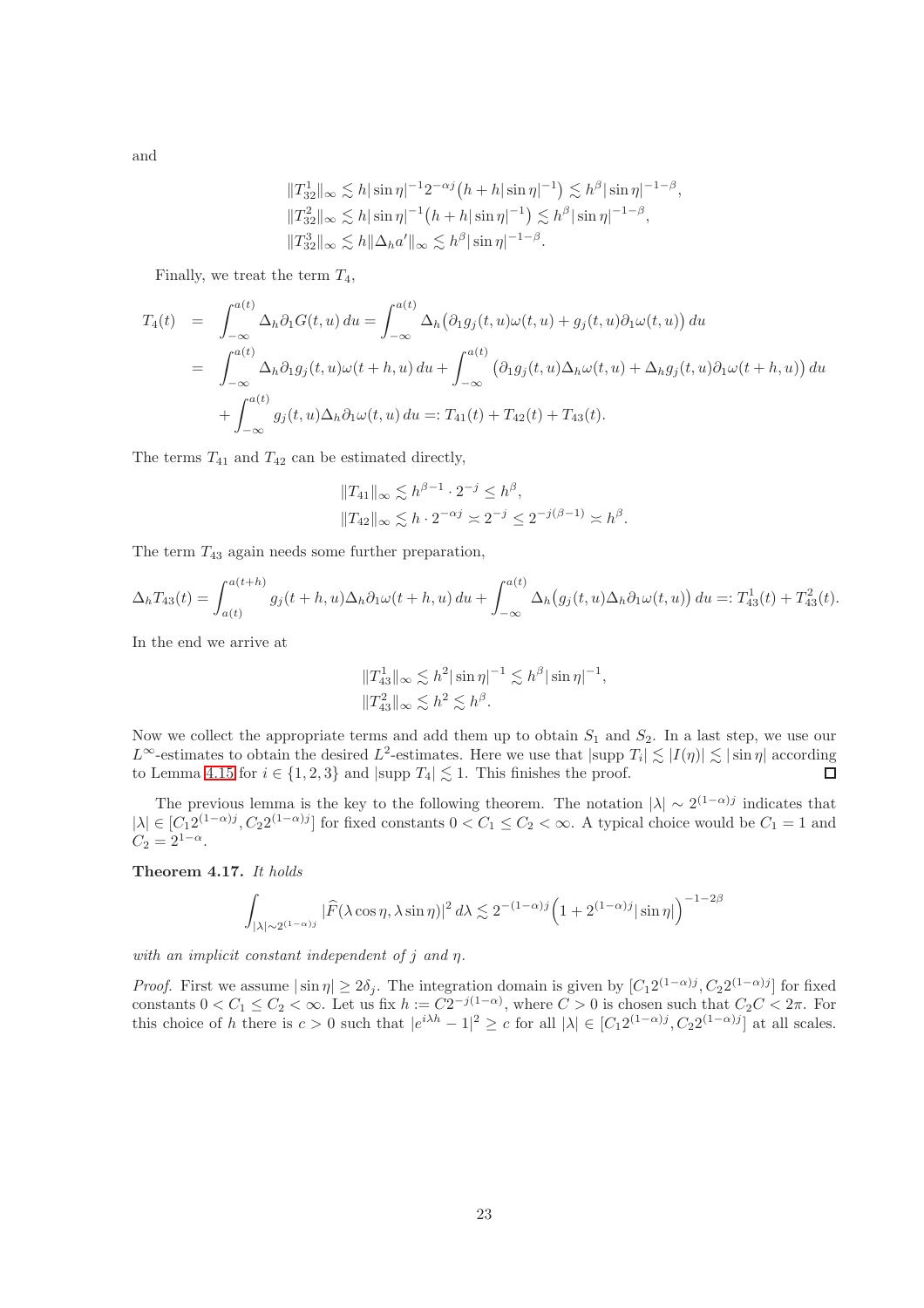We conclude, where  $S_i$ ,  $i = 1, 2$ , denote the entities from Lemma [4.16:](#page-20-1)

$$
\int_{|\lambda|\sim 2^{j(1-\alpha)}} |\lambda|^2 |\widehat{F}(\lambda \cos \eta, \lambda \sin \eta)|^2 d\lambda \leq \int_{|\lambda|\sim 2^{j(1-\alpha)}} |e^{i\lambda h} - 1|^2 |\lambda|^2 |\widehat{F}(\lambda \cos \eta, \lambda \sin \eta)|^2 d\lambda
$$
  
\n
$$
= \int_{|\lambda|\sim 2^{j(1-\alpha)}} |\mathcal{F}[\Delta_h \partial_1 \mathcal{R} F(\cdot, \eta)](\lambda)|^2 d\lambda
$$
  
\n
$$
\lesssim \sum_{i=1}^2 \int_{|\lambda|\sim 2^{j(1-\alpha)}} |\widehat{S_i(\cdot, \eta)}(\lambda)|^2 d\lambda
$$
  
\n
$$
\lesssim \int_{|\lambda|\sim 2^{j(1-\alpha)}} |e^{i\lambda h} - 1|^2 |\widehat{S_2(\cdot, \eta)}(\lambda)|^2 d\lambda + \int_{|\lambda|\sim 2^{j(1-\alpha)}} |\widehat{S_1(\cdot, \eta)}(\lambda)|^2 d\lambda
$$
  
\n
$$
\leq \int_{\mathbb{R}} |e^{i\lambda h} - 1|^2 |\widehat{S_2(\cdot, \eta)}(\lambda)|^2 d\lambda + \int_{\mathbb{R}} |\widehat{S_1(\cdot, \eta)}(\lambda)|^2 d\lambda
$$
  
\n
$$
= ||S_1(\cdot, \eta)||_2^2 + ||\Delta_h S_2(\cdot, \eta)||_2^2 \lesssim h^{2\beta} |\sin \eta|^{-1-2\beta}.
$$

It follows

$$
\int_{|\lambda| \sim 2^{j(1-\alpha)}} |\widehat{F}(\lambda \cos \eta, \lambda \sin \eta)|^2 d\lambda \lesssim 2^{-j(1-\alpha)} (2^{j(1-\alpha)} |\sin \eta|)^{-1-2\beta}
$$

Next, we handle the case  $|\sin \eta| < 2\delta_j$ . We want to show

$$
\int_{|\lambda| \sim 2^{j(1-\alpha)}} |\widehat{F}(\lambda \cos \eta, \lambda \sin \eta)|^2 d\lambda \lesssim 2^{-j(1-\alpha)}.
$$
 (28)

<span id="page-23-0"></span>.

Altogether we then obtain the desired estimate

$$
\int_{|\lambda| \sim 2^{(1-\alpha)j}} |\widehat{F}(\lambda \cos \eta, \lambda \sin \eta)|^2 d\lambda \lesssim 2^{-(1-\alpha)j} \Big(1 + 2^{(1-\alpha)j} |\sin \eta|\Big)^{-1-2\beta},
$$

since  $2^{(1-\alpha)j} |\sin \eta| \gtrsim 1$  if  $|\sin \eta| \ge 2\delta_j$  and  $2^{(1-\alpha)j} |\sin \eta| \lesssim 1$  if  $|\sin \eta| < 2\delta_j$ ,

It remains to show [\(28\)](#page-23-0). For this we write the edge fragment as a sum  $F = F_0 + D$ , where

$$
F_0(x) = g(2^{-j\alpha}x)\omega(x)\chi_{\{x_1 \ge \delta_j\}}, \quad x \in \mathbb{R}^2,
$$

is a fragment with a straight edge and  $D(x) = F(x) - F_0(x)$  is the deviation.

The function D is supported in a vertical strip around the  $x_2$ -axis of width  $2\delta_j$ . For  $\eta$  satisfying  $|\sin \eta| < 2\delta_j$  the Radon transform  $RD(\cdot, \eta)$  is  $L^{\infty}$ -bounded and supported in an interval of length

$$
2(\delta_j \cos \eta + \sin \eta) \lesssim \delta_j.
$$

It follows  $||\mathcal{R}D(\cdot, \eta)||_2^2 \lesssim \delta_j \lesssim 2^{-j(1-\alpha)}$ , and therefore

$$
\int_{|\lambda|\sim 2^{j(1-\alpha)}} |\widehat{D}(\lambda \cos \eta,\lambda \sin \eta)|^2\,d\lambda\leq \int_{\mathbb{R}} |\widehat{\mathcal{RD}(\cdot,\eta)}(\lambda)|^2\,d\lambda\lesssim 2^{-j(1-\alpha)}.
$$

Finally, the estimate

$$
\int_{|\lambda|\sim 2^{j(1-\alpha)}} |\widehat{F_0}(\lambda \cos\eta,\lambda \sin\eta)|^2\,d\lambda \lesssim 2^{-j(1-\alpha)}
$$

follows from the fact, that we have decay  $|F_0(\lambda, 0)| \sim |\lambda|^{-1/2}$  normal to the straight singularity curve, and that the second argument  $(\lambda \sin \eta)$  remains bounded due to the condition  $|\sin \eta| < 2\delta_j$ . This finishes the proof. the proof.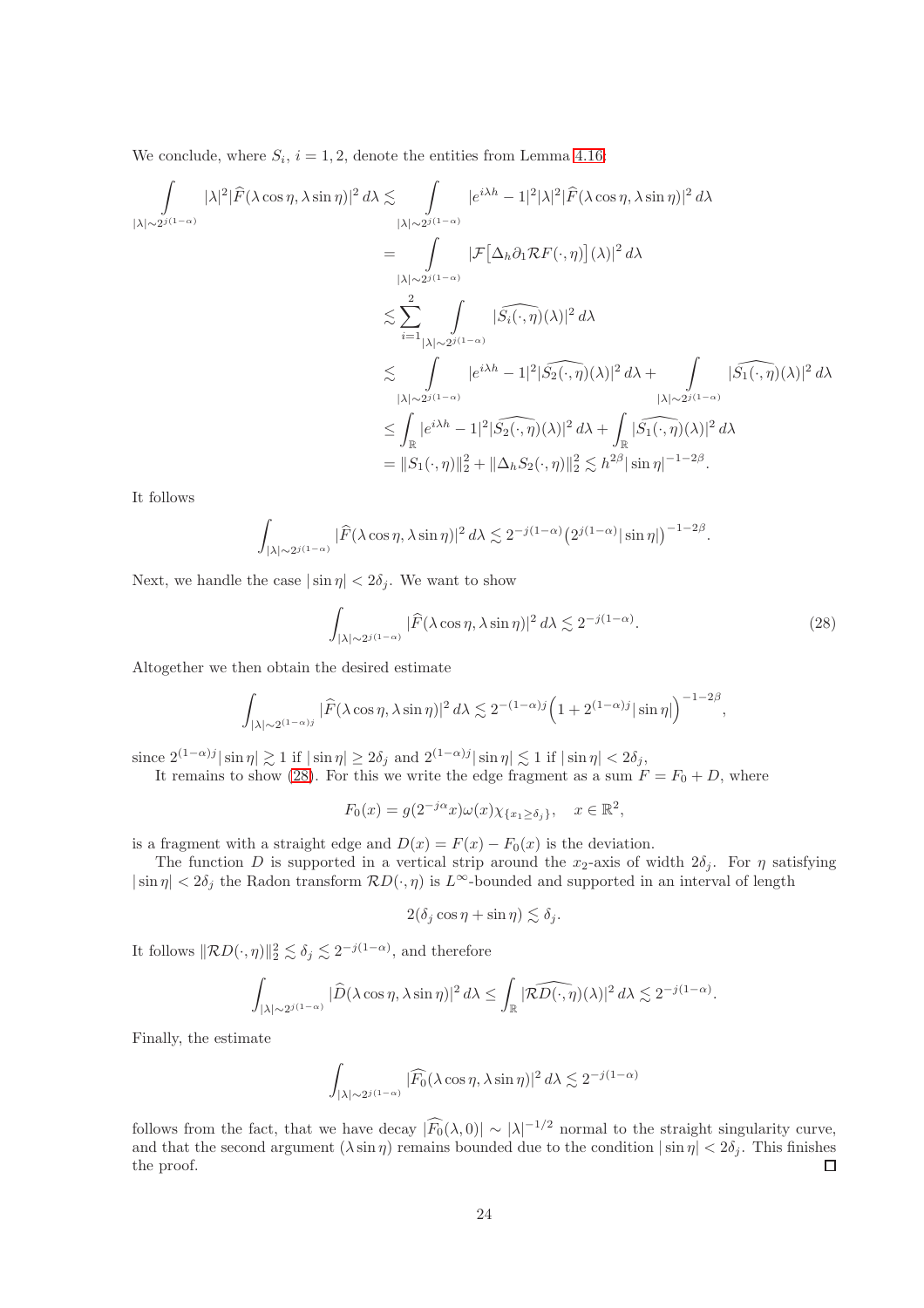A direct consequence is the following corollary.

<span id="page-24-0"></span>Corollary 4.18. We have

$$
\int_{|\lambda| \sim 2^j} |\widehat{f}(\lambda \cos \eta, \lambda \sin \eta)|^2 d\lambda \lesssim 2^{-(1+2\alpha)j} \Big(1 + 2^{(1-\alpha)j} |\sin \eta|\Big)^{-1-2\beta}
$$

*Proof.* The statement follows directly from the relation  $\hat{f}(\xi) = 2^{-2\alpha j} \hat{F}(2^{-\alpha j} \xi)$ .

#### 4.3.2 Refinement of the Previous Discussion

In this subsection we will prove a refinement of Corollary [4.18.](#page-24-0) For that we need to analyze the modified edge fragment F, given for fixed  $m \in \mathbb{N}_0$  by

$$
\widetilde{F}(x) = r(x)^m F(x), \quad x \in \mathbb{R}^2,
$$
\n(29)

.

<span id="page-24-1"></span> $\Box$ 

where the function  $r : \mathbb{R}^2 \to \mathbb{R}$  maps  $x \in \mathbb{R}^2$  to its first component  $x_1 \in \mathbb{R}$ . It can be written as the product  $\widetilde{F}(x) = \widetilde{G}(x)\chi_{\{x_1 > E_i(x_2)\}}$  with the function

$$
\widetilde{G}(x) := r(x)^m G(x) = r(x)^m \omega(x) g_j(x), \quad x \in \mathbb{R}^2.
$$
\n(30)

Rotating by the angle  $\eta$  yields  $G^{\eta}(x) = (r^{\eta}(x))^m G^{\eta}(x)$ , where  $G^{\eta}$  and  $r^{\eta}$  are the functions obtained by rotating G and r, respectively. The function  $r^{\eta}: \mathbb{R}^2 \to \mathbb{R}$  then has the form

 $r^{\eta}(t, a) := t \cos \eta - a \sin \eta, \quad (t, a) \in \mathbb{R}^2.$ 

Note, that since  $G^{\eta}(x) = g_j^{\eta}(x)\omega^{\eta}(x)$  we have  $\tilde{G}^{\eta}(x) = (r^{\eta}(x))^m g_j^{\eta}(x)\omega^{\eta}(x)$ . Some important properties of  $r^{\eta}$  and  $\tilde{G}^{\eta}$  are collected in the appendix.

Similar to the investigation of F in the previous subsection, the angle  $\eta$  remains fixed in the remainder. We can therefore again simplify the notation by omitting this index. The following result generalizes Lemma [4.16.](#page-20-1)

<span id="page-24-2"></span>**Lemma 4.19.** For  $m \in \mathbb{N}_0$  let  $\widetilde{F}$  be the modified edge fragment [\(29\)](#page-24-1). Further, assume that  $|\sin \eta| \geq 2\delta_j$ and  $h \approx 2^{-(1-\alpha)j}$ . Then the function  $S := \Delta_h \partial_1 \mathcal{R} \tilde{F}(\cdot, \eta)$  admits a decomposition

such that

$$
S = S_1^0 + S_2^0,
$$
  
\n
$$
\Delta_h S_2^0 = S_1^1 + S_2^1,
$$
  
\n
$$
\Delta_h S_2^1 = S_1^2 + S_2^2,
$$
  
\n:  
\n:  
\n
$$
\Delta_h S_2^{m-1} = S_1^m + S_2^m,
$$
  
\n
$$
\Delta_h S_2^m = S_1^{m+1},
$$

with the estimates

$$
||S_1^k||_2^2 \lesssim 2^{-2jm(1-\alpha)}h^{2\beta}|\sin\eta|^{-1-2\beta} + 2^{-j(1-\alpha)(2\beta+1)}, \qquad k = 0, 1, \dots, m+1.
$$

For convenience we set  $S_2^{m+1} = 0$ .

We introduce the following language and say, that the function S admits a decomposition  $(S_1^k, S_2^k)_k$ of the form  $(*)$  of length  $m + 1$  with the estimates

$$
||S_1^k||_2^2 \lesssim 2^{-2jm(1-\alpha)}h^{2\beta}|\sin\eta|^{-1-2\beta} + 2^{-j(1-\alpha)(2\beta+1)}, \qquad k = 0, 1, \dots, m+1.
$$

*Proof.* We have  $\widetilde{G}^{\eta}(x) = r^{\eta}(x)^m G^{\eta}(x)$  for  $x \in \mathbb{R}^2$  and

$$
\mathcal{R}\widetilde{F}(t,\eta) = \int_{-\infty}^{a(t,\eta)} \widetilde{G}^{\eta}(t,u) du.
$$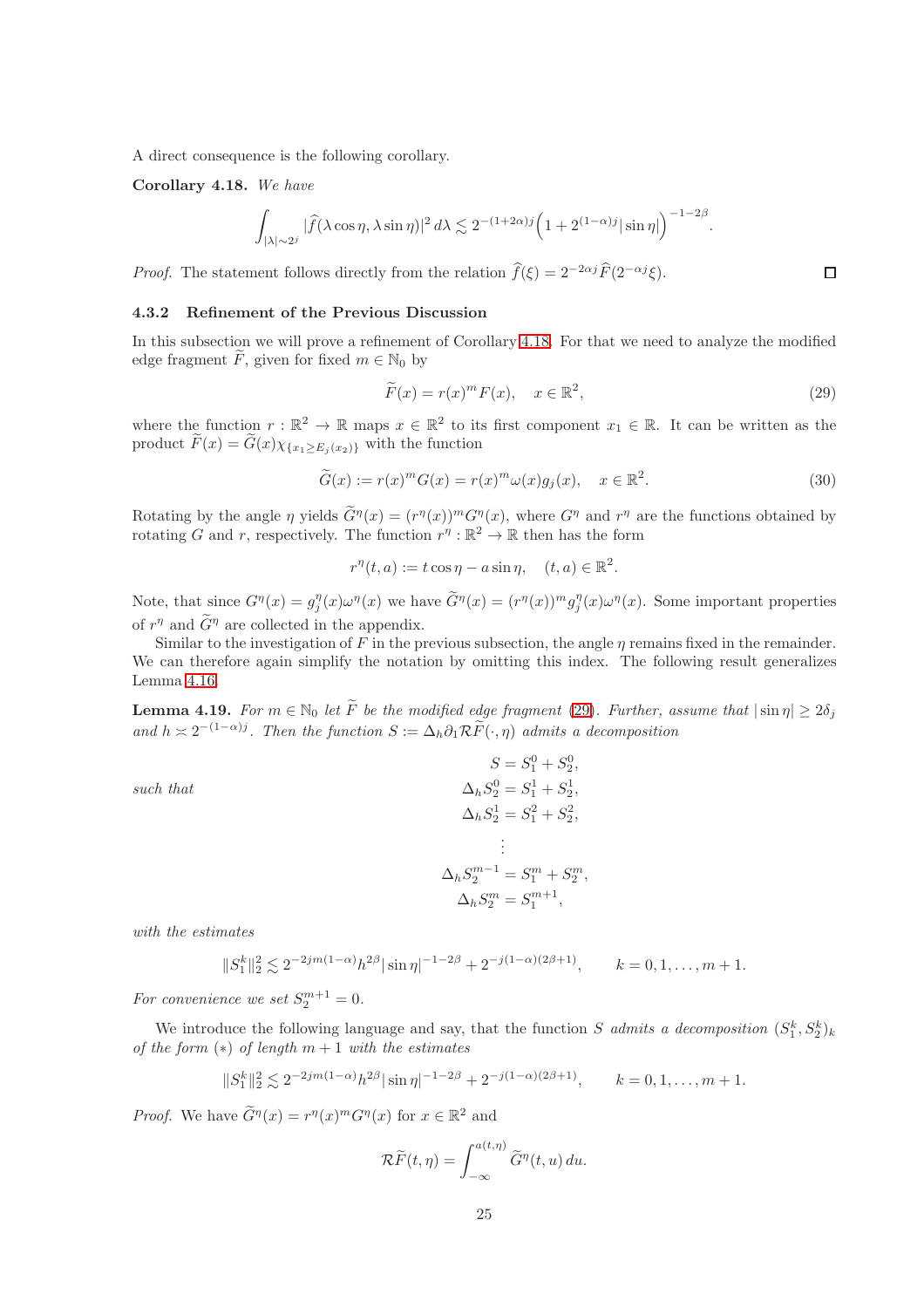For simplicity we omit the superindex  $\eta$  subsequently. Similar to the proof of Lemma [4.16](#page-20-1) we obtain

$$
S(t) = \Delta_h a'(t)\tilde{G}(t+h, a(t+h)) + a'(t)\Delta_h \tilde{G}(t, a(t)) + \int_{a(t)}^{a(t+h)} \partial_1 \tilde{G}(t+h, u) du + \int_{-\infty}^{a(t)} \Delta_{(h,0)} \partial_1 \tilde{G}(t, u) du
$$
  
=:  $\tilde{T}_1(t) + \tilde{T}_2(t) + \tilde{T}_3(t) + \tilde{T}_4(t)$ .

We will show the assertion for each of these terms separately. Moreover, it suffices to prove  $L^{\infty}$ -estimates, which can be transformed to the desired  $L^2$ -estimates via the corresponding support properties. Note that  $|\text{supp } T_i| \lesssim |I(\eta)| \lesssim |\sin \eta|$  according to Lemma [4.15](#page-19-1) for  $i \in \{1, 2, 3\}$  and that  $|\text{supp } T_4| \lesssim 1$ .

For  $T_1$  the estimate

$$
\|\widetilde{T}_1\|_{\infty} \leq \|\Delta_h a'\|_{\infty} \sup_{t \in \mathbb{R}} |\widetilde{G}(t, a(t))| \lesssim \|\Delta_h a'\|_{\infty} \sup_{t \in I(\eta)} |r(t, a(t))|^m
$$
  

$$
\lesssim \delta_j^{m+1} h^{\beta-1} |\sin \eta|^{-1-\beta} \lesssim h^m h^{\beta} |\sin \eta|^{-1-\beta}
$$

is sufficient. Next, we show that  $T_2$  and  $T_3$  admit decompositions  $(T_1^k, T_2^k)_k$  of the form  $(*)$  of length  $m + 1$  with supp  $\tilde{T}_i^k \subset \tilde{I}(\eta), i \in \{1, 2\}$ , and the estimates

$$
\|\widetilde{T}_1^k\|_{\infty} \lesssim h^m h^{\beta} |\sin \eta|^{-1-\beta}, \quad k = 0, \dots, m+1,
$$
  

$$
\|\widetilde{T}_2^k\|_{\infty} \lesssim h^m |\sin \eta|^{-1}, \quad k = 0, \dots, m.
$$

The decomposition of the component  $\widetilde{T}_2$  is provided by Lemma [A.10.](#page-36-0) Let us turn to  $\widetilde{T}_3$ . By substitution this term transforms to

$$
\widetilde{T}_3(t) = \int_t^{t+h} \partial_1 \widetilde{G}(t+h, a(u)) a'(u) \, du.
$$

We put  $\tilde{T}_1^0 = 0$  and  $\tilde{T}_2^0 = \tilde{T}_3$ . These terms clearly satisfy the assertions. Next we take the forward difference of  $T_2^0$ . Here  $\Delta_h$  acts on both t and  $\tau$ . We obtain

$$
\Delta_h \widetilde{T}_2^0(t) = \Delta_h \widetilde{T}_3(t) = \int_t^{t+h} \Delta_h (\partial_1 \widetilde{G}(t+h, a(\tau))a'(\tau)) d\tau
$$
  

$$
= \int_t^{t+h} \Delta_h \partial_1 \widetilde{G}(t+h, a(\tau))a'(\tau) d\tau
$$
  

$$
+ \int_t^{t+h} \partial_1 \widetilde{G}(t+2h, a(\tau+h)) \Delta_h a'(\tau) d\tau
$$
  

$$
=: \widetilde{T}_{31}(t) + \widetilde{T}_{32}(t).
$$

Lemma [A.12](#page-40-0) then yields a decomposition  $(S_1^k, S_2^k)_k$ , such that we can write

$$
\Delta_h \partial_1 \widetilde{G}(t + h, a(\tau))a'(\tau) = \widetilde{S}_1^0(t, \tau) + \widetilde{S}_2^0(t, \tau).
$$

This leads to

$$
\widetilde{T}_{31}(t) = \int_{t}^{t+h} \Delta_h \partial_1 \widetilde{G}(t+h, a(\tau)) a'(\tau) d\tau = \int_{t}^{t+h} \widetilde{S}_1^0(t, \tau) d\tau + \int_{t}^{t+h} \widetilde{S}_2^0(t, \tau) d\tau.
$$

We put  $\widetilde{T}_1^1(t) := \widetilde{T}_{32}(t) + \int_t^{t+h} \widetilde{S}_1^0(t,\tau) d\tau$  and  $\widetilde{T}_2^1(t) := \int_t^{t+h} \widetilde{S}_2^0(t,\tau) d\tau$ . These terms  $\widetilde{T}_1^1$  and  $\widetilde{T}_2^1$  then satisfy the requirements, i.e.,

$$
\begin{aligned} \|\widetilde{T}_1^1\|_\infty &\lesssim \|\widetilde{T}_{32}\|_\infty + h \cdot \sup_{t\in\mathbb{R}} \sup_{\tau\in[t,t+h]} |\widetilde{S}_1^0(t,\tau)| \lesssim h \cdot \delta_j^{m-1} \cdot h^{\beta-1} \delta_j |\sin \eta|^{-1-\beta}, \\ \|\widetilde{T}_2^1\|_\infty &\lesssim h \sup_{t\in\mathbb{R}} \sup_{\tau\in[t,t+h]} |\widetilde{S}_2^0(t,\tau)| \lesssim h^m |\sin \eta|^{-1}. \end{aligned}
$$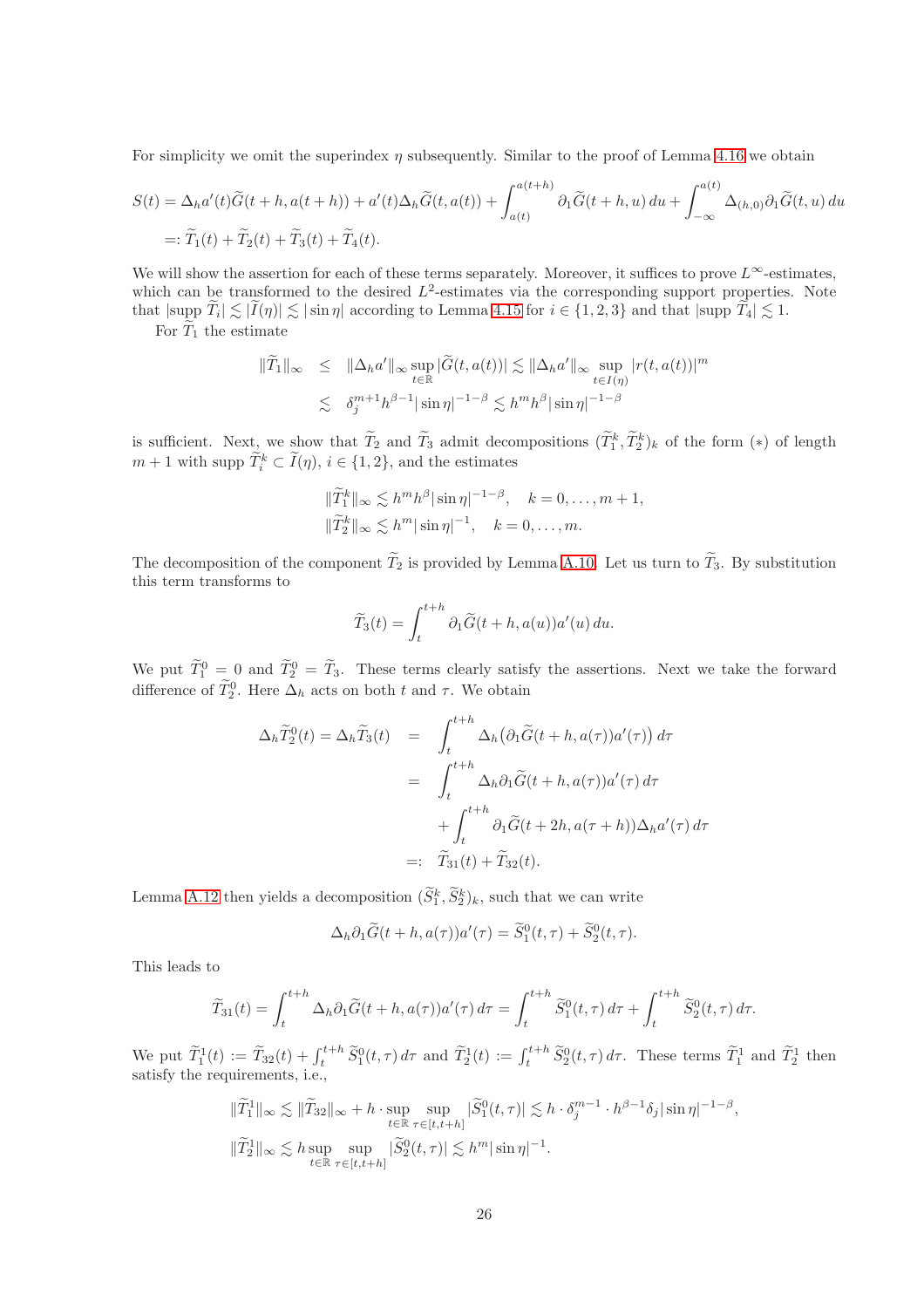Taking another forward difference of  $\tilde{T}_2^1$  yields

$$
\Delta_h \widetilde{T}_2^1(t) = \int_t^{t+h} \Delta_h S_2^0(t,\tau) d\tau.
$$

Proceeding inductively from here with Lemma [A.12](#page-40-0) settles the claim for the component  $\widetilde{T}_3$ .

Finally, we turn to the function  $\widetilde{T}_4(t) = \int_{-\infty}^{a(t)} \Delta_{(h,0)} \partial_1 \widetilde{G}(t, u) du$ . First, we calculate

$$
\Delta_h \widetilde{T}_4(t) = \int_{a(t)}^{a(t+h)} \Delta_{(h,0)} \partial_1 \widetilde{G}(t+h, u) du + \int_{-\infty}^{a(t)} \Delta_{(h,0)}^2 \partial_1 \widetilde{G}(t, u) du =: \widetilde{T}_{41}(t) + \widetilde{T}_{42}(t)
$$
  
and 
$$
\Delta_h \widetilde{T}_{42}(t) = \int_{a(t)}^{a(t+h)} \Delta_{(h,0)}^2 \partial_1 \widetilde{G}(t+h, u) du + \int_{-\infty}^{a(t)} \Delta_{(h,0)}^3 \partial_1 \widetilde{G}(t, u) du =: \widetilde{T}_{43}(t) + \widetilde{T}_{44}(t).
$$

Next, we show  $\|\widetilde{T}_{44}\|_{\infty} \lesssim h^{\beta + \frac{1}{2}}$  because then, in view of  $|\text{supp }\widetilde{T}_{44}| \asymp 1$ ,

$$
\|\widetilde{T}_{44}\|_2^2 \lesssim h^{2\beta+1} \asymp 2^{-j(1-\alpha)(2\beta+1)}.
$$

The  $L^{\infty}$ -estimate of the term  $\tilde{T}_{44}$  relies on the fact, that for  $h \approx 2^{-j(1-\alpha)}$ 

$$
\|\Delta^3_{(h,0)}\partial_1\widetilde{G}\|_\infty \lesssim h^{\beta}2^{-\alpha j} \lesssim h^{\beta+1}
$$

.

This estimate is a consequence of Lemmas [A.3,](#page-33-0) [A.5,](#page-34-2) and [A.7](#page-35-0) and is analogous to [\(18\)](#page-13-2). Essential is the observation that since  $\alpha \geq \frac{1}{2}$  Lemma [A.3](#page-33-0) yields

$$
\|\Delta_{(h,0)}\partial_1 g_j\|_{\infty} \lesssim 2^{-\alpha j} h^{\beta} \lesssim h^{\beta+1}.
$$

Finally, we take care of the remaining terms  $T_{41}$  and  $T_{43}$ . First we note that  $|\text{supp }T_{41}| \lesssim |I(\eta)| \lesssim$  $|\sin \eta|$  and also  $|\text{supp } T_{43}| \lesssim |\tilde{I}(\eta)| \lesssim |\sin \eta|$ . Hence, it suffices to prove  $\|\tilde{T}_{41}\|_{\infty} \lesssim h^{m}h^{\beta}|\sin \eta|^{-1-\beta}$  and  $||T_{41}||_{\infty} \lesssim h^{m}h^{\beta}|\sin \eta|^{-1-\beta}$ . It holds

$$
\|\widetilde{T}_{41}\|_{\infty} \leq \sup_{t \in \mathbb{R}} \Big| \int_{a(t)}^{a(t+h)} \partial_1 \widetilde{G}(t+2h,u) \, du \Big| + \sup_{t \in \mathbb{R}} \Big| \int_{a(t)}^{a(t+h)} \partial_1 \widetilde{G}(t+h,u) \, du \Big|.
$$

Analogously, we have

$$
\begin{aligned}\n\|\widetilde{T}_{43}\|_{\infty} &\leq \sup_{t\in\mathbb{R}} \left| \int_{a(t)}^{a(t+h)} \partial_1 \widetilde{G}(t+3h,u) \, du \right| + 2 \sup_{t\in\mathbb{R}} \left| \int_{a(t)}^{a(t+h)} \partial_1 \widetilde{G}(t+2h,u) \, du \right| \\
&\quad + \sup_{t\in\mathbb{R}} \left| \int_{a(t)}^{a(t+h)} \partial_1 \widetilde{G}(t+h,u) \, du \right|\n\end{aligned}
$$

All these terms on the right hand side can be estimated in the same way as

$$
\widetilde{T}_3(t) = \int_t^{t+h} \partial_1 \widetilde{G}(t+h, a(u)) a'(u) \, du.
$$

This finishes the proof.

The following theorem generalizes Theorem [4.17.](#page-22-0)

**Theorem 4.20.** We have for  $m = (m_1, m_2) \in \mathbb{N}_0^2$  the estimate

$$
\int_{|\lambda|\sim 2^{j(1-\alpha)}} |\partial^m \widehat{F}(\lambda \cos\eta,\lambda \sin\eta)|^2\,d\lambda \lesssim 2^{-2(1-\alpha)jm_1}2^{-(1-\alpha)j}\left(1+2^{(1-\alpha)j}\sin\eta\right)^{-1-2\beta}+2^{3\alpha j}2^{(-1-2\beta)j}
$$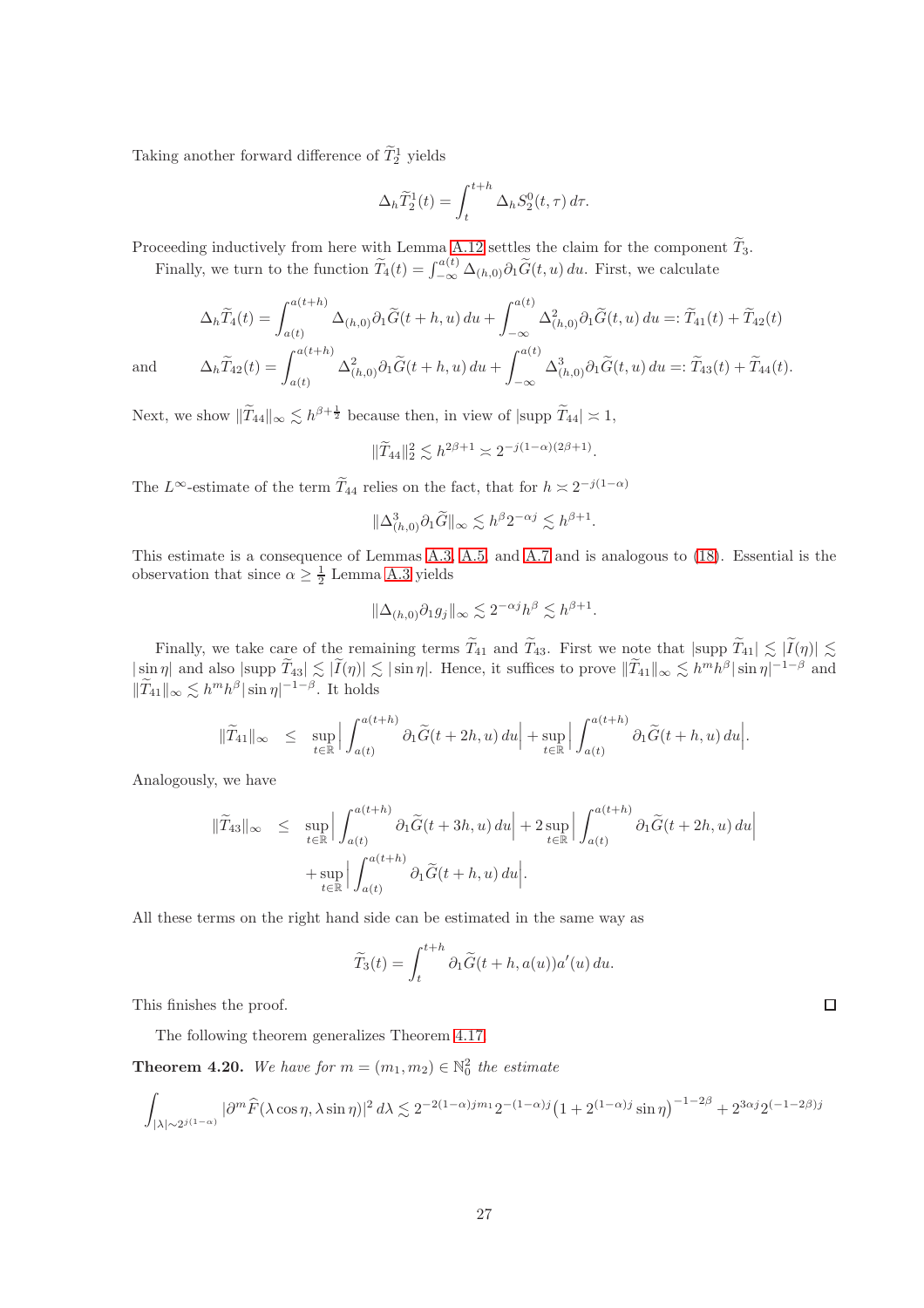*Proof.* Note that  $\partial^m \widehat{F} = (x^m F)^{\wedge}$ . We define the edge fragment  $F := x_2^{m_2} F$ , with a little abuse of notation. Further, we put  $\widetilde{F} := x_1^{m_1} F$ . Analogous to Theorem [4.17](#page-22-0) we distinguish between the cases  $|\sin \eta| < 2\delta_i$  and  $|\sin \eta| \ge 2\delta_i$ .

In case  $|\sin \eta| < 2\delta_j$  we write  $\widetilde{F} = \widetilde{F}_0 + \widetilde{D}$  with

$$
\widetilde{F}_0(x) = x_1^{m_1} F_0(x) = x_1^{m_1} g(2^{-j\alpha} x) \omega(x) \chi_{\{x_1 \ge \delta_j\}} = x_1^{m_1} F(x) \chi_{\{x_1 \ge \delta_j\}}
$$

and  $D(x) = F(x) - F_0(x)$  the deviation. We also let  $D(x) = F(x) - F_0(x)$ . Note that  $F_0$  is a fragment with a straight edge of height about  $\delta_j^{m_1}$ . We want to show

$$
\int_{|\lambda| \sim 2^{j(1-\alpha)}} |\widehat{\widetilde{F}}(\lambda \cos \eta, \lambda \sin \eta)|^2 d\lambda \lesssim 2^{-2jm_1(1-\alpha)} 2^{-j(1-\alpha)}.
$$

The function  $\tilde{D}$  is supported in a vertical strip of width  $2\delta_i$ . For  $\eta$  satisfying  $|\sin \eta| < 2\delta_i$  the Radon transform  $\mathcal{R}\widetilde{D}(\cdot,\eta)$  is  $L^{\infty}$ -bounded with  $\|\mathcal{R}\widetilde{D}(\cdot,\eta)\|_{\infty} \lesssim \delta_j^{m_1} \|\mathcal{R}D(\cdot,\eta)\|_{\infty}$  and it is supported in an interval of length

$$
2(\delta_j \cos \eta + \sin \eta) \lesssim \delta_j.
$$

It follows  $\|\mathcal{R}D(\cdot, \eta)\|_2^2 \lesssim \delta_j^{2m_1}\delta_j \lesssim \delta_j^{2m_1}2^{-j(1-\alpha)}$ . Therefore

$$
\int_{|\lambda|\sim 2^{j(1-\alpha)}} |\widehat D(\lambda \cos\eta,\lambda \sin\eta)|^2\,d\lambda\leq \int_{\mathbb R} |\widehat{\mathcal{RD}(\cdot,\eta)}(\lambda)|^2\,d\lambda\lesssim \delta_j^{2m_1} 2^{-j(1-\alpha)}.
$$

It remains to show

$$
\int_{|\lambda|\sim 2^{j(1-\alpha)}} |\widehat{\tilde{F}_0}(\lambda \cos\eta,\lambda \sin\eta)|^2\,d\lambda \lesssim \delta_j^{2m_1} 2^{-j(1-\alpha)}.
$$

This follows from the fact, that we have decay  $|\widetilde{F}_0(\lambda, 0)| \lesssim \delta_j^{m_1} |\lambda|^{-1/2}$  normal to the straight singularity curve, since the height of the jump is  $\delta_j^{m_1}$ . Further, the second argument  $(\lambda \sin \eta)$  remains bounded due to the condition  $|\sin \eta| < 2\delta_i$ .

In case  $|\sin \eta| \ge 2\delta_j$  we conclude as follows. Let  $C_1$ ,  $C_2 > 0$  be the constants specifying the integration domain  $[C_1 2^{j(1-\alpha)}, C_2 2^{j(1-\alpha)}]$ . We choose  $C > 0$  such that  $C_2 C < 2\pi$  and fix  $h := C 2^{-j(1-\alpha)}$ . Then there is  $c > 0$  such that  $|e^{i\lambda h} - 1|^{m_1} \ge c$  for  $|\lambda| \in [C_1 2^{j(1-\alpha)}, C_2 2^{j(1-\alpha)}]$  at all scales. We obtain

$$
\begin{split} \int_{|\lambda| \sim 2^{j(1-\alpha)}} |\lambda|^2 |\partial^m \widehat{F}(\lambda \cos \eta, \lambda \sin \eta)|^2 \, d\lambda &\lesssim \int_{|\lambda| \sim 2^{j(1-\alpha)}} |e^{i\lambda h} - 1|^2 |\lambda|^2 |\widehat{x^m F}(\lambda \cos \eta, \lambda \sin \eta)|^2 \, d\lambda \\ &\lesssim \int_{|\lambda| \sim 2^{j(1-\alpha)}} |e^{i\lambda h} - 1|^2 |\lambda|^2 |\left(\mathcal{R} \left(x^m F\right)(\cdot, \eta)\right)^\wedge (\lambda)|^2 \, d\lambda \\ &\lesssim \int_{|\lambda| \sim 2^{j(1-\alpha)}} |\left[\Delta_h \partial_1 \mathcal{R} \widetilde{F}(\cdot, \eta)\right]^\wedge (\lambda)|^2 \, d\lambda \end{split}
$$

From Lemma [4.19](#page-24-2) we know, that  $S = \Delta_h \partial_1 \mathcal{R} F(\cdot, \eta)$  admits a decomposition  $(S_1^k, S_2^k)_k$  of length  $m_1$  with estimates

$$
||S_1^k||_2^2 \lesssim 2^{-2jm_1(1-\alpha)}h^{2\beta}|\sin\eta|^{-1-2\beta} + 2^{-j(1-\alpha)(2\beta+1)}, \qquad k = 0, 1, \dots, m_1 + 1.
$$

Using the same trick as in Theorem [4.17](#page-22-0) we can then conclude

$$
\int_{|\lambda| \sim 2^{j(1-\alpha)}} |\lambda|^2 |\partial^m \widehat{F}(\lambda \cos \eta, \lambda \sin \eta)|^2 d\lambda \lesssim \int_{|\lambda| \sim 2^{j(1-\alpha)}} |[\Delta_h \partial_1 \mathcal{R} \widetilde{F}(\cdot, \eta)]^\wedge(\lambda)|^2 d\lambda
$$
  

$$
\lesssim \sum_{k=0}^{m_1+1} \int_{|\lambda| \sim 2^{j(1-\alpha)}} |\widehat{S}_1^k|^2 d\lambda
$$
  

$$
\lesssim \sum_{k=0}^{m_1+1} \|S_1^k\|_2^2
$$
  

$$
\lesssim 2^{-2jm_1(1-\alpha)} h^{2\beta} |\sin \eta|^{-1-2\beta} + 2^{-j(1-\alpha)(2\beta+1)}.
$$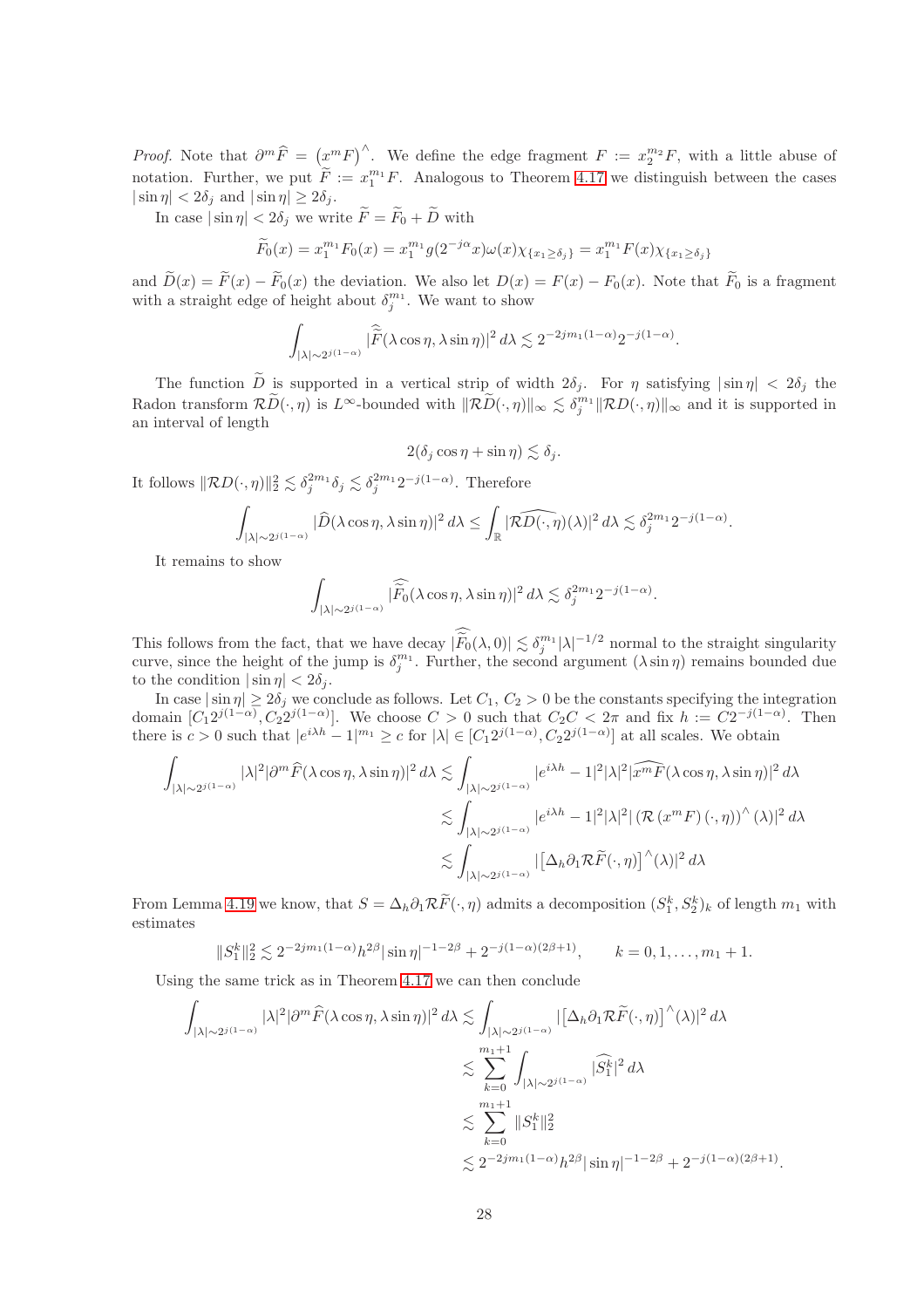It follows

$$
\int_{|\lambda| \sim 2^{j(1-\alpha)}} |\partial^m \widehat{F}(\lambda \cos \eta, \lambda \sin \eta)|^2 d\lambda \lesssim 2^{-2j(1-\alpha)(m_1+1)} h^{2\beta} |\sin \eta|^{-1-2\beta} + 2^{-j(1-\alpha)(2\beta+3)} \leq 2^{-2(1-\alpha)jm_1} 2^{-(1-\alpha)j} (2^{(1-\alpha)j} \sin \eta)^{-1-2\beta} + 2^{3\alpha j} 2^{(-1-2\beta)j}.
$$

This finishes the proof.

Rescaling  $F$  to the original edge fragment  $f$  yields the following corollary.

<span id="page-28-2"></span>**Corollary 4.21.** We have for  $m = (m_1, m_2) \in \mathbb{N}_0^2$  the estimate

$$
\int\limits_{|\lambda|\sim 2^j}|\partial^m \widehat{f}(\lambda \cos\eta,\lambda \sin\eta)|^2\,d\lambda \lesssim 2^{-j2\alpha|m|}\Big(2^{-j2(1-\alpha)m_1}2^{-(1+2\alpha)j}\Big(1+2^{(1-\alpha)j}|\sin\eta|\Big)^{-1-2\beta}+2^{(-1-2\beta)j}\Big).
$$

*Proof.* The statement follows directly from the relation  $\hat{f}(\xi) = 2^{-2\alpha j} \hat{F}(2^{-\alpha j} \xi)$ .

## 4.3.3 Curvelet Analysis of an Edge Fragment

In the following  $J = (j, \ell)$  shall denote a scale-angle pair with  $j \in \mathbb{N}_0$ ,  $\ell \in \{0, \ldots, L_j - 1\}$ , and  $\chi_J$  and  $\chi_0$  shall be the functions from [\(8\)](#page-8-0). Recall also the characteristic angle  $\omega_j = \pi 2^{-\lfloor j(1-\alpha)\rfloor}$  at scale j and the corresponding orientations  $\omega_J = \ell \omega_j$ , ranging between 0 and  $\pi$ . From Corollary [4.18](#page-24-0) we can directly conclude the following result.

<span id="page-28-3"></span>Theorem 4.22. We have

$$
\int_{\mathbb{R}^2} |\widehat{f}\chi_J(\xi)|^2 d\xi \lesssim 2^{-(1+\alpha)j} \left(1 + 2^{(1-\alpha)j} |\sin \omega_J|\right)^{-1-2\beta}.
$$
\n(31)

*Proof.* It holds  $\|\chi_J\|_{\infty} \leq 1$  and supp  $\chi_J \subset \mathcal{W}_J$ , where  $\mathcal{W}_J$  is the wedge defined in [\(9\)](#page-9-1). Let us define the intervals  $\mathcal{K}_j = \frac{1}{8\pi} [2^{j-1}, 2^{j+1}]$  and  $\mathcal{A}_J = [\omega_J - \omega_j/2, \omega_J + \omega_j/2]$ . Using Corollary [4.18](#page-24-0) we calculate

$$
\int_{\mathbb{R}^2} |\widehat{f}\chi_J(\xi)|^2 d\xi \le \int_{\mathcal{W}_J} |\widehat{f}(\xi)|^2 d\xi
$$
  
= 
$$
\int_{\mathcal{K}_j} \Big( \int_{\mathcal{A}_J} + \int_{\pi+\mathcal{A}_J} \Big) |\widehat{f}(\lambda,\eta)|^2 \lambda d\eta d\lambda
$$
  

$$
\lesssim \Big( \int_{\mathcal{A}_J} + \int_{\pi+\mathcal{A}_J} \Big) 2^{-(1+2\alpha)j} \Big( 1 + 2^{(1-\alpha)j} |\sin \eta| \Big)^{-1-2\beta} 2^j d\eta
$$
  

$$
\lesssim 2^{-(1+\alpha)j} \Big( 1 + 2^{(1-\alpha)j} |\sin \omega_J| \Big)^{-1-2\beta}.
$$

For a scale-angle pair  $J = (j, \ell)$  let us define

<span id="page-28-1"></span>
$$
\ell_J = 1 + 2^{(1-\alpha)j} |\sin \omega_J|
$$

and the differential operator

$$
\mathcal{L} = (\mathcal{I} - (2^{j}/\ell_{J})^{2} \mathcal{D}_{1}^{2}) (\mathcal{I} - 2^{2\alpha_{J}} \mathcal{D}_{2}^{2}) = \mathcal{I} - 2^{2j} \ell_{J}^{-2} \mathcal{D}_{1}^{2} - 2^{2\alpha_{J}} \mathcal{D}_{2}^{2} + 2^{2(1+\alpha)j} \ell_{J}^{-2} \mathcal{D}_{1}^{2} \mathcal{D}_{2}^{2},
$$

with identity  $\mathcal I$  and partial derivatives

$$
\mathcal{D}_1 = \cos \omega_J \cdot \partial_1 + \sin \omega_J \cdot \partial_2 \quad \text{and} \quad \mathcal{D}_2 = -\sin \omega_J \cdot \partial_1 + \cos \omega_J \cdot \partial_2. \tag{32}
$$

We will show that  $\mathcal{L}(\widehat{f}\chi_J)$  obeys the same estimate [\(31\)](#page-28-0) as  $\widehat{f}\chi_J$ .

 $\Box$ 

<span id="page-28-0"></span> $\Box$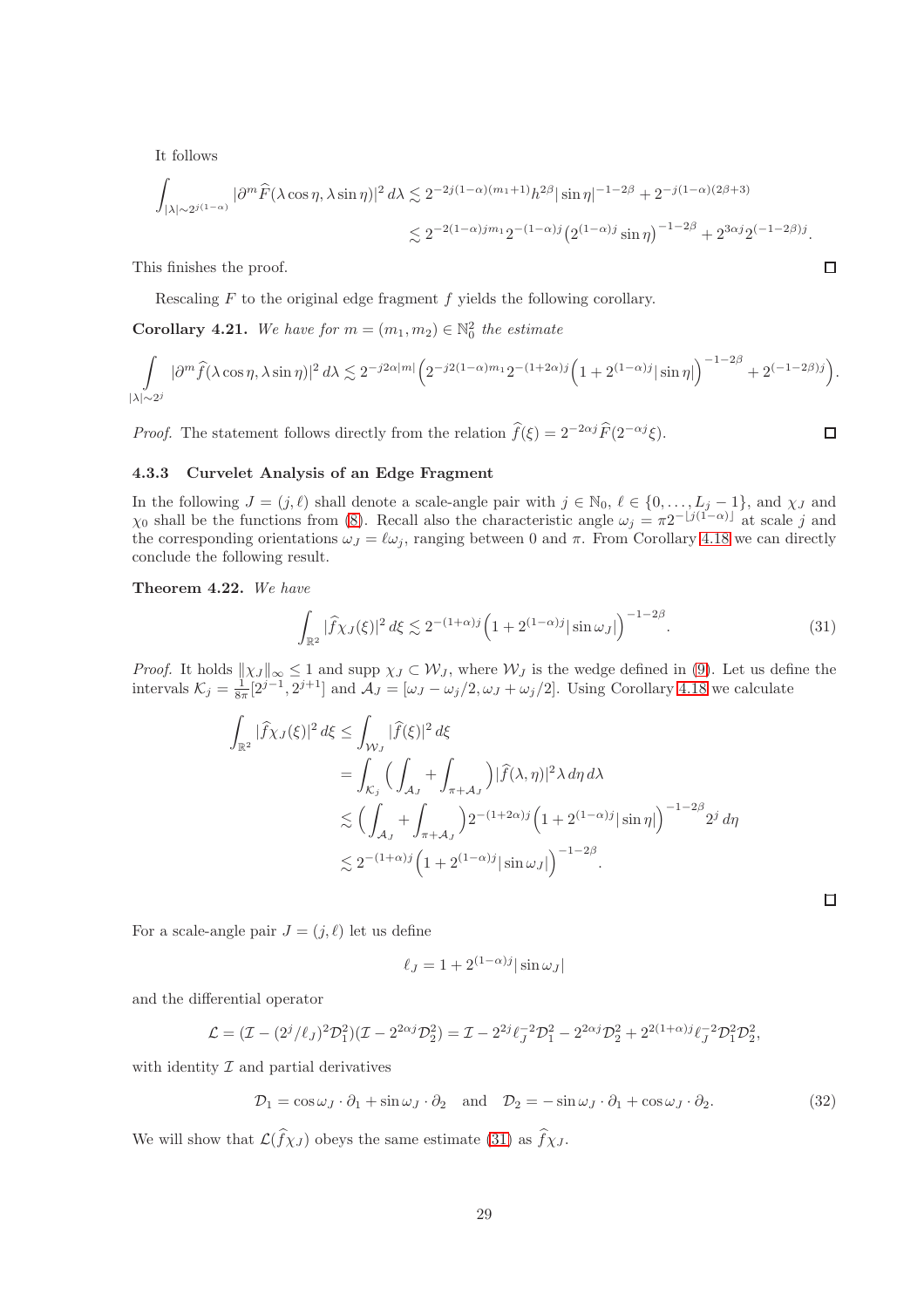<span id="page-29-1"></span>Theorem 4.23. We have

$$
\int_{\mathbb{R}^2} |\mathcal{L}(\widehat{f}\chi_J)(\xi)|^2 d\xi \lesssim 2^{-(1+\alpha)j} \Big(1+2^{(1-\alpha)j}|\sin \omega_J|\Big)^{-1-2\beta}.
$$

*Proof.* First, observe that for each pair  $m = (m_1, m_2) \in N_0^2$  the mixed derivative of  $\chi_J$  obeys

<span id="page-29-3"></span>
$$
\|\mathcal{D}_1^{m_1}\mathcal{D}_2^{m_2}\chi_J\|_{\infty} = \mathcal{O}\big(2^{-jm_1} \cdot 2^{-j\alpha m_2}\big). \tag{33}
$$

This follows from the fact, that the functions  $\chi_J$  from [\(8\)](#page-8-0) scale with their support wedges  $\mathcal{W}_J$ , which are of length  $\sim 2^j$  and width  $\sim 2^{\alpha j}$ .

Next, from the definition [\(32\)](#page-28-1) of the operators  $\mathcal{D}_1$  and  $\mathcal{D}_2$  we deduce for  $m_1 \in \mathbb{N}_0$ 

$$
\mathcal{D}_1^{m_1} \widehat{f} = \sum_{a+b=m_1} c_{a,b} (\cos \omega_J)^a (\sin \omega_J)^b \partial^{(a,b)} \widehat{f}
$$

with binomial coefficients  $c_{a,b} \in \mathbb{N}$ . A similar formula holds for  $\mathcal{D}_2^{m_2} \hat{f}$  and  $m_2 \in \mathbb{N}_0$ . Using  $|\sin \omega_J| \leq$  $2^{-(1-\alpha)j}\ell_j$  we obtain the estimate

$$
\|\mathcal{D}_1^{m_1}\widehat{f}\|^2_{L^2(\mathcal{W}_J)} \lesssim \sum_{a+b=m_1} |\sin \omega_J|^{2b} \cdot \|\partial^{(a,b)}\widehat{f}\|^2_{L^2(\mathcal{W}_J)} \le \sum_{a+b=m_1} (2^{-(1-\alpha)j} \ell_J)^{2b} \cdot \|\partial^{(a,b)}\widehat{f}\|^2_{L^2(\mathcal{W}_J)}.
$$

Analogously, we obtain

$$
\|\mathcal{D}_2^{m_2}\widehat{f}\|_{L^2(\mathcal{W}_J)}^2 \lesssim \sum_{a+b=m_2} \|\partial^{(a,b)}\widehat{f}\|_{L^2(\mathcal{W}_J)}^2.
$$

Taking into account the width  $\sim 2^{\alpha j}$  of the wedges  $\mathcal{W}_J$ , Corollary [4.21](#page-28-2) gives for  $(a, b) \in \mathbb{N}_0^2$  the bound

$$
\|\partial^{(a,b)}\widehat{f}\|^2_{L^2(\mathcal{W}_J)} \leq C_{a,b}2^{\alpha j}\cdot 2^{-j2\alpha(a+b)}\big(2^{-2j(1-\alpha)a}2^{-(1+2\alpha)j}\ell_J^{-1-2\beta} + 2^{(-1-2\beta)j}\big),
$$

with some constant  $C_{a,b} > 0$  independent of scale. Therefore we can estimate for  $m_1 \in \mathbb{N}_0$ 

$$
\| \mathcal{D}^{m_1}_{1} \widehat{f} \|^2_{L^2(\mathcal{W}_J)} \lesssim 2^{-j2\alpha m_1} \big( 2^{-2j(1-\alpha)m_1} 2^{-(1+\alpha)j} \ell^{2m_1-1-2\beta}_J + 2^{\alpha j} 2^{(-1-2\beta)j} \big).
$$

If  $m_1 \leq 2$  this further simplifies to

<span id="page-29-2"></span>
$$
\|\mathcal{D}_1^{m_1}\widehat{f}\|_{L^2(\mathcal{W}_J)}^2 \lesssim 2^{-2jm_1} 2^{-(1+\alpha)j} \ell_J^{2m_1-1-2\beta},\tag{34}
$$

since for every  $m_1 \leq (1 + \alpha)/\alpha$  we have

$$
2^{\alpha j} 2^{(-1-2\beta)j} \lesssim 2^{-2j(1-\alpha)m_1} 2^{-(1+\alpha)j} \ell_j^{2m_1-1-2\beta}.
$$

Similar calculations lead to

<span id="page-29-0"></span>
$$
\|\mathcal{D}_2^{m_2}\widehat{f}\|_{L^2(\mathcal{W}_J)}^2 \lesssim 2^{-2\alpha j m_2} 2^{-(1+\alpha)j} \ell_J^{-1-2\beta}.
$$
\n(35)

Indeed, if  $a + b = m_2$  we have

$$
\|\partial_1^a \partial_2^b \widehat{f}\|_{L^2(\mathcal{W}_J)}^2 \leq C_{a,b} \cdot 2^{\alpha j} \cdot 2^{-2\alpha j m_2} \big( 2^{-(1+2\alpha)j} \ell_J^{-1-2\beta} + 2^{(-1-2\beta)j} \big).
$$

Since  $1 \leq \ell_j \leq 2 \cdot 2^{(1-\alpha)j}$  it holds

$$
2^{j(1+\alpha)} 2^{-2\beta j} = 2^{-(1-\alpha)(1+2\beta)j} \lesssim \ell_J^{-1-2\beta}.
$$

Therefore, taking into account  $1 \leq 2^{(1-\alpha)j}$ , we can conclude

$$
2^{(-1-2\beta)j}\leq 2^{j(1+\alpha)}2^{-2\beta j}2^{-(1+2\alpha)j}\lesssim 2^{-(1+2\alpha)j}\ell_J^{-1-2\beta}.
$$

Altogether we obtain the desired estimate [\(35\)](#page-29-0).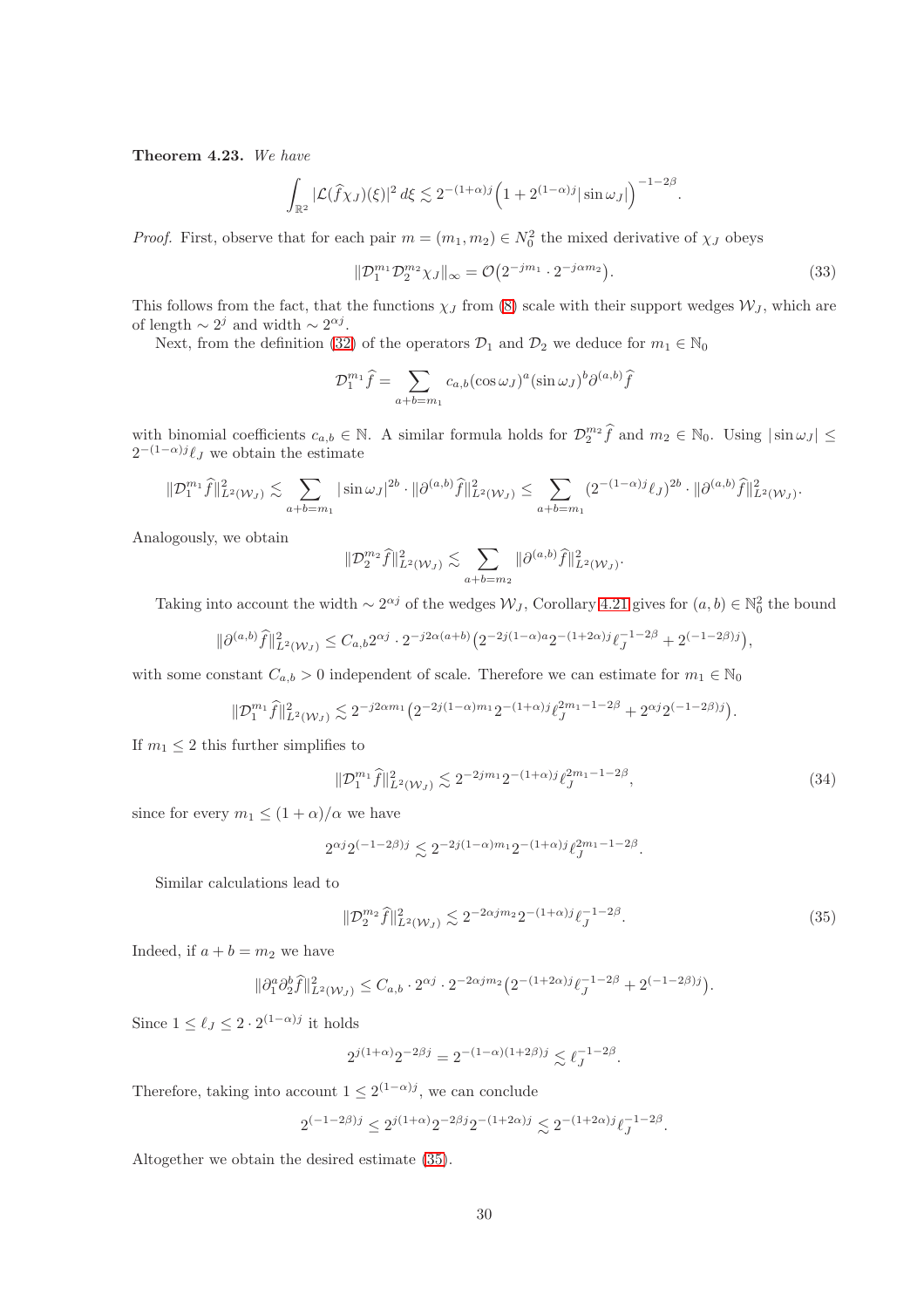After this preliminary work we can finally prove the statement of Theorem [4.23.](#page-29-1) We have

$$
\mathcal{L}(\hat{f}\chi_J) = \hat{f}\chi_J - 2^{2j}\ell_J^{-2}\mathcal{D}_1^2(\hat{f}\chi_J) - 2^{2\alpha j}\mathcal{D}_2^2(\hat{f}\chi_J) + 2^{2(1+\alpha)j}\ell_J^{-2}\mathcal{D}_1^2\mathcal{D}_2^2(\hat{f}\chi_J),
$$

which allows us to show the desired estimate for each term separately. For  $\hat{f}\chi_J$  the estimate holds true by Theorem [4.22.](#page-28-3)

Let us turn to the second term. The product rule yields

$$
\mathcal{D}_1^2(\widehat{f}\chi_J) = (\mathcal{D}_1^2\widehat{f})\chi_J + 2(\mathcal{D}_1\widehat{f})(\mathcal{D}_1\chi_J) + \widehat{f}(\mathcal{D}_1^2\chi_J).
$$

The previous estimates together with the Hölder inequality then lead to

$$
\|\mathcal{D}_1^2(\widehat{f}\chi_J)\|_2^2 \lesssim 2^{-4j}\ell_J^4 2^{-(1+\alpha)j}\ell_J^{-1-2\beta}.
$$

Here [\(34\)](#page-29-2) was used, and that  $||\mathcal{D}_1^{m_1}\chi_J||_{\infty}^2 \leq 2^{-2jm_1} \leq 2^{-2jm_1} \ell_J^{2m_1}$  by [\(33\)](#page-29-3). This settles the claim for the second term.

Analogously, we can deduce

$$
\| \mathcal{D}_2^2 (\widehat{f} \chi_J) \|_2^2 \lesssim 2^{-4\alpha j} 2^{-(1+\alpha)j} \ell_J^{-1-2\beta},
$$

using [\(35\)](#page-29-0) and that  $\|\mathcal{D}_2^{m_2}\chi_J\|_{\infty}^2 \leq 2^{-2\alpha j m_2}$  by [\(33\)](#page-29-3). This gives the estimate for the third term. Finally, it also holds

$$
\|\mathcal{D}_1^2\mathcal{D}_2^2(\hat{f}\chi_J)\|_2^2 \lesssim 2^{-4j(1+\alpha)}\ell_J^4 2^{-(1+\alpha)j}\ell_J^{-1-2\beta},
$$

which establishes the result for the fourth term.

At last we are ready to give the proof of Proposition [4.4.](#page-12-2) The essential tool is Theorem [4.23.](#page-29-1)

*Proof of Proposition [4.4.](#page-12-2)* Recall the curvelet frame  $\mathcal{C}_{\alpha}(W^{(0)}, W, V) = (\psi_{\mu})_{\mu \in M}$ . On the Fourier side we have

$$
\widehat{\psi}_{j,\ell,k} = \chi_J u_{j,k}(R_J \cdot),
$$

with rotation matrix  $R_J$  given as in [\(7\)](#page-8-1) and functions

$$
u_{j,k}(\xi) = 2^{-j(1+\alpha)/2} e^{2\pi i (2^{-j}k_1, 2^{-\alpha j}k_2) \cdot \xi}, \quad \xi \in \mathbb{R}^2.
$$

The curvelet coefficients  $(\theta_{\mu})_{\mu \in M}$  are therefore given by the formula

$$
\theta_{\mu} = \langle f, \psi_{j,\ell,k} \rangle = \int_{\mathbb{R}^2} \widehat{f} \chi_J(\xi) \overline{u_{j,k}}(R_J \xi) d\xi.
$$

Since

$$
\mathcal{L}(u_{j,k}) = (1 + \ell_j^{-2} k_1^2)(1 + k_2^2)u_{j,k},
$$

integration by parts yields

$$
\theta_{\mu} = (1 + \ell_J^{-2} k_1^2)^{-1} (1 + k_2^2)^{-1} \int_{\mathbb{R}^2} \mathcal{L}(\hat{f} \chi_J)(\xi) \overline{u_{j,k}}(R_J \xi) d\xi.
$$

Let  $K = (K_1, K_2) \in \mathbb{Z}^2$  and define

$$
\mathfrak{Z}_K := \Big\{ (k_1, k_2) \in \mathbb{Z}^2 \ : \ \ell_J^{-1} k_1 \in [K_1, K_1 + 1), \ k_2 = K_2 \Big\}.
$$

For fixed  $J = (j, \ell)$  the Fourier system  $(u_{j,k}(R_J \cdot))_{k \in \mathbb{Z}^2}$  is an orthonormal basis for  $L^2(\Xi_J)$ , where  $\Xi_J$  is the rectangle defined in [\(10\)](#page-9-2) containing the support of  $\chi_J$ . Therefore,

$$
\sum_{k \in 3_K} |\theta_\mu|^2 \lesssim (1 + K_1^2)^{-2} (1 + K_2^2)^{-2} \int_{\mathbb{R}^2} |\mathcal{L}(\widehat{f}\chi_J)(\xi)|^2 d\xi.
$$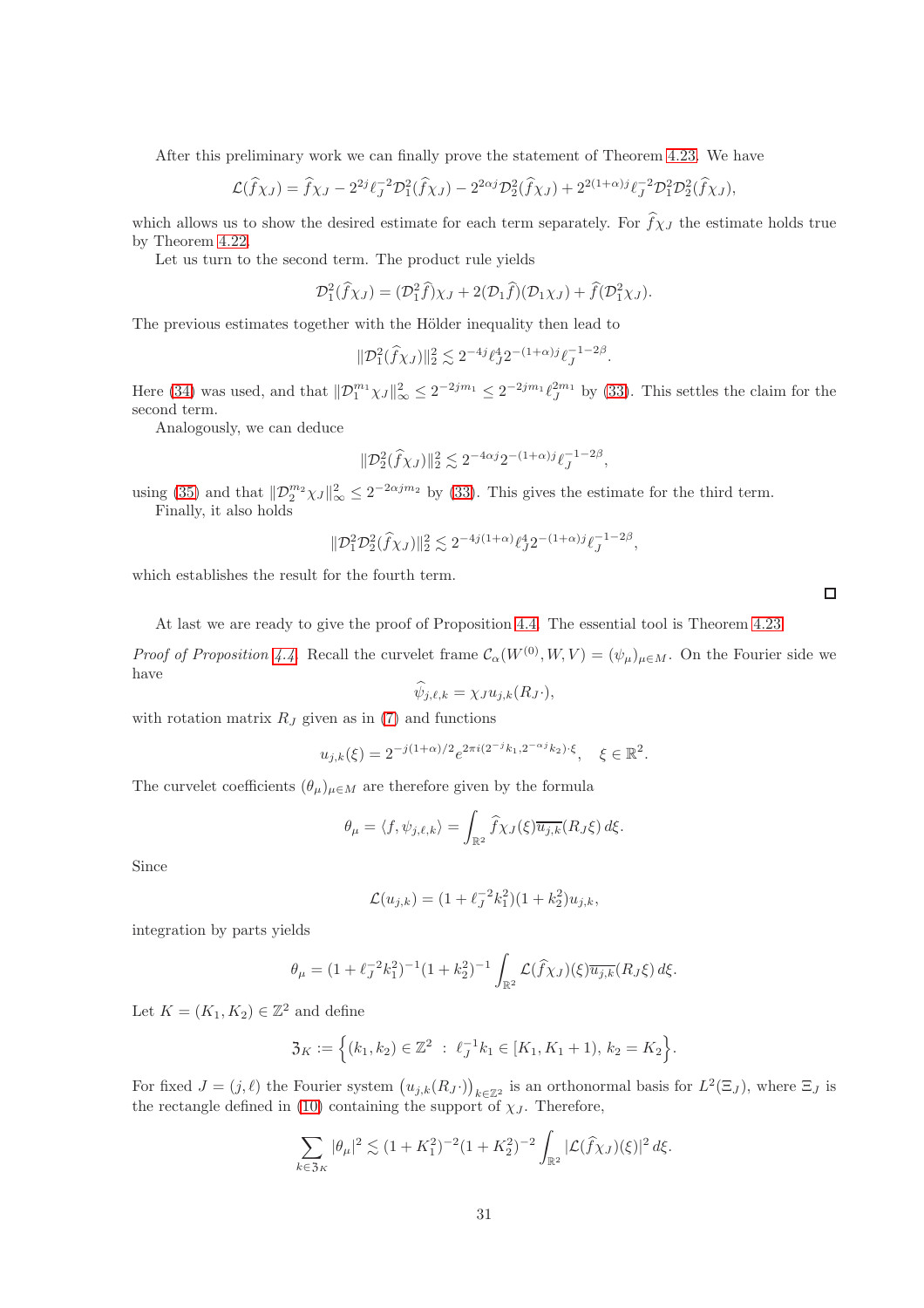The integral on the right-hand side is bounded by Theorem [4.23,](#page-29-1) and we thus arrive at

<span id="page-31-7"></span><span id="page-31-6"></span>
$$
\sum_{k \in \mathfrak{Z}_K} |\theta_\mu|^2 \lesssim (L_K)^{-2} 2^{-(1+\alpha)j} \ell_J^{-1-2\beta} \tag{36}
$$

with  $L_K := (1 + K_1^2)(1 + K_2^2)$ .

Let  $M_J$  denote the subset of curvelet coefficients associated with a fixed scale-angle pair  $J = (j, \ell)$ . Further, let  $N_{J,K}(\varepsilon)$  be the number of indices  $\mu \in M_J$  such that  $k \in \mathfrak{Z}_K$  and  $|\theta_\mu| > \varepsilon$ .

Since  $\#\mathfrak{Z}_K \leq \ell_J$  and because of [\(36\)](#page-31-6) we can conclude

<span id="page-31-8"></span>
$$
N_{J,K}(\varepsilon) \lesssim \min\left\{\ell_J, (\varepsilon L_K)^{-2} 2^{-(1+\alpha)j} \ell_J^{-1-2\beta}\right\}.
$$
\n(37)

For  $\omega_J = \pi \ell 2^{-\lfloor j(1-\alpha)\rfloor} \in [0, \pi)$  let  $\langle \omega_J \rangle$  denote the equivalent angle modulo  $\pi$  in the interval  $(-\pi/2, \pi/2]$ . The corresponding indices in the range  $\{[-L_j/2 + 1], \ldots, [L_j/2]\}$  shall be denoted by  $\langle \ell \rangle$ . Since it holds  $|\sin \eta| \asymp |\eta|$  for  $\eta \in [-\pi/2, \pi/2]$ , it follows

$$
\ell_J = 1 + 2^{(1-\alpha)j} |\sin \omega_J| = 1 + 2^{(1-\alpha)j} |\sin \langle \omega_J \rangle| \approx 1 + |\langle \ell \rangle|.
$$
 (38)

Let  $\ell_*$  be the solution of  $\ell_* = (\varepsilon L_K)^{-2} 2^{-(1+\alpha)j} \ell_*^{-1-2\beta}$  and put  $L^* = \lfloor \ell_* \rfloor$ . Utilizing [\(37\)](#page-31-7) and [\(38\)](#page-31-8) yields

$$
\sum_{|J|=j} N_{J,K}(\varepsilon) \lesssim \sum_{\substack{\ell \in \{0,\dots,L_j-1\} \\ |\langle \ell \rangle| \le L^*-1}} (1+|\langle \ell \rangle|) + \sum_{\substack{\ell \in \{0,\dots,L_j-1\} \\ |\langle \ell \rangle| \ge L^*}} (\varepsilon L_K)^{-2} 2^{-(1+\alpha)j} (1+|\langle \ell \rangle|)^{-1-2\beta}
$$
  

$$
\lesssim \sum_{\ell=0}^{L^*-1} (1+|\ell|) + \sum_{\ell=L^*}^{\infty} (\varepsilon L_K)^{-2} 2^{-(1+\alpha)j} (1+|\ell|)^{-1-2\beta}
$$
  

$$
\lesssim (L^*)^2 + (\varepsilon L_K)^{-2} 2^{-(1+\alpha)j} (L^*)^{-2\beta}.
$$

This translates to

$$
\sum_{|J|=j} N_{J,K}(\varepsilon) \lesssim \varepsilon^{-2/(1+\beta)} \cdot L_K^{-2/(1+\beta)} \cdot 2^{-(1+\alpha)j/(1+\beta)}.
$$

Since  $\beta < 3$  we have  $\sum_{K \in \mathbb{Z}^2} L_K^{-2/(1+\beta)} < \infty$ . Hence

$$
\#\Big\{\mu\in M_j, |\theta_\mu|>\varepsilon\Big\}=\sum_{K\in\mathbb{Z}^2}\sum_{|J|=j}N_{J,K}(\varepsilon)\lesssim 2^{-(1+\alpha)j/(1+\beta)}\varepsilon^{-2/(1+\beta)}.
$$

This finishes the proof.

# <span id="page-31-3"></span>References

- <span id="page-31-1"></span>[1] T. Berger. Rate-Distortion Theory. Wiley Online Library, 1971.
- <span id="page-31-0"></span>[2] E. Candes. Ridgelets: Theory and applications. PhD thesis, Stanford University, 1998.
- [3] E. J. Candès and D. L. Donoho. New tight frames of curvelets and optimal representations of objects with  $C^2$  singularities. Comm. Pure Appl. Math., 56:219-266, 2004.
- <span id="page-31-5"></span><span id="page-31-4"></span>[4] O. Christensen. An Introduction to Frames and Riesz Bases. Birkhäuser, 2003.
- <span id="page-31-2"></span>[5] R. DeVore. Nonlinear approximation. Acta Numerica, 7:51–150, 1998.
- [6] D. L. Donoho. Sparse components of images and optimal atomic decomposition. Constr. Approx., 17:353–382, 2001.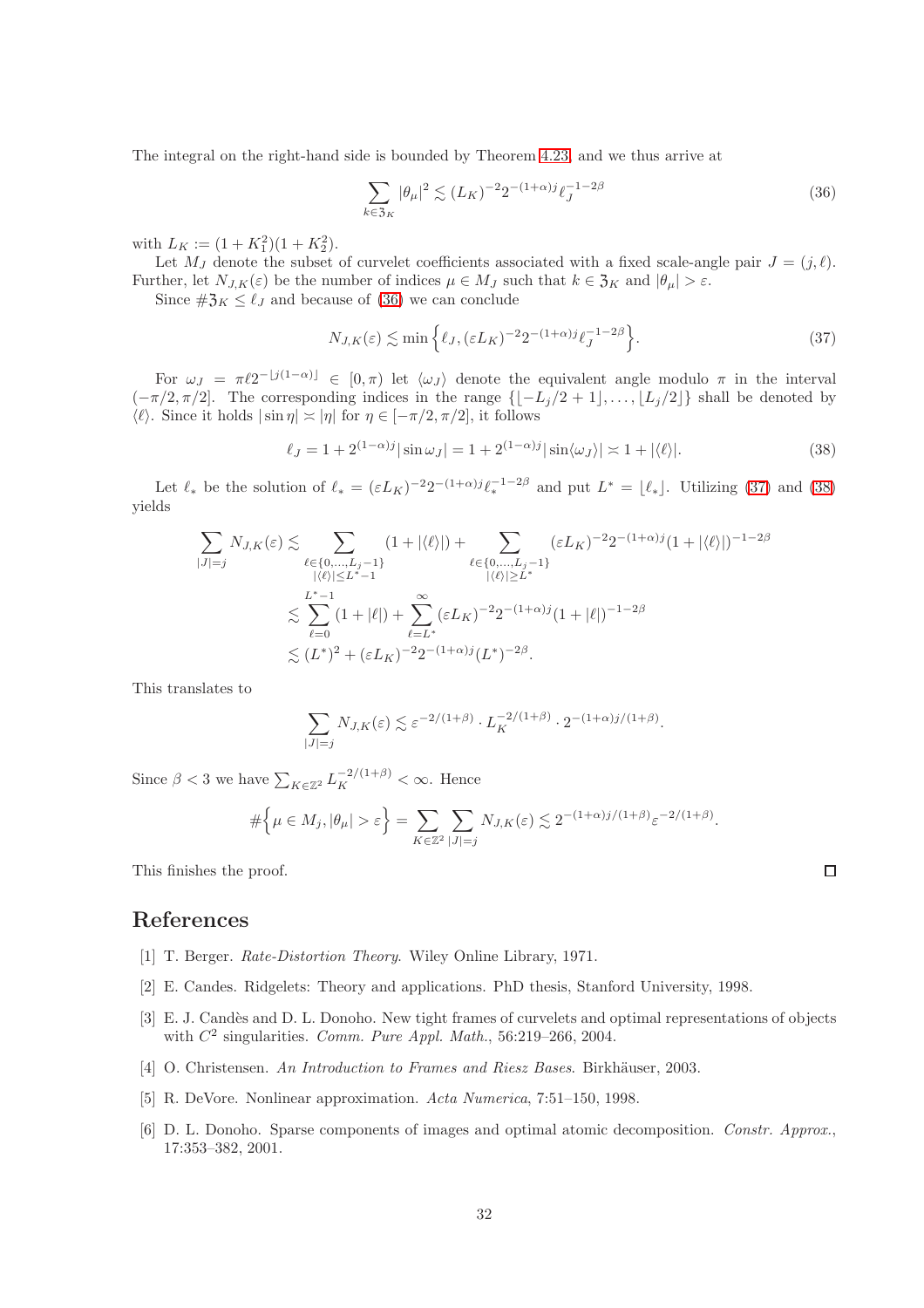- <span id="page-32-9"></span><span id="page-32-6"></span>[7] R. Gribonval and M. Nielsen. Non-linear approximation with dictionaries. I. Direct estimates. J. Fourier Anal. Appl., 10:51–71, 2004.
- <span id="page-32-4"></span>[8] P. Grohs. Ridgelet-type frame decompositions for sobolev spaces related to linear transport. J. Fourier Anal. Appl., 18(2):309 – 325, 2012.
- [9] P. Grohs, S. Keiper, G. Kutyniok, and M. Schaefer. α-molecules: Curvelets, shearlets, ridgelets, and beyond. In Proceedings SPIE 2013, 2013.
- <span id="page-32-5"></span><span id="page-32-2"></span>[10] P. Grohs, S. Keiper, G. Kutyniok, and M. Schäfer.  $\alpha$ -Molecules. 2013. preprint.
- [11] P. Grohs and G. Kutyniok. Parabolic molecules. Foundations of Computational Mathematics, 14(2):299–337, 2014.
- <span id="page-32-0"></span>[12] K. Guo, G. Kutyniok, and D. Labate. Sparse multidimensional representations using anisotropic dilation and shear operators. Wavelets and Splines (Athens, GA, 2005), Nashboro Press., 14:189– 201, 2006.
- <span id="page-32-8"></span>[13] S. Keiper. A flexible shearlet transform - sparse approximation and dictionary learning. Bachelor's thesis, TU Berlin, 2013.
- <span id="page-32-1"></span>[14] G. Kutyniok and D. Labate. Shearlets: Multiscale Analysis for Multivariate Data, chapter Introduction to Shearlets, pages 1–38. Birkhäuser, 2012.
- <span id="page-32-3"></span>[15] G. Kutyniok, J. Lemvig, and W.-Q. Lim. Compactly supported shearlet frames and optimally sparse approximations of functions in  $L^2(\mathbb{R}^3)$  with piecewise  $C^{\alpha}$  singularities. SIAM J. Math. Anal., 44:2962–3017, 2012.
- <span id="page-32-7"></span>[16] G. Kutyniok and W.-Q. Lim. Compactly supported shearlets are optimally sparse. J. Approx. Theory, 163(11):1564–1589, 2011.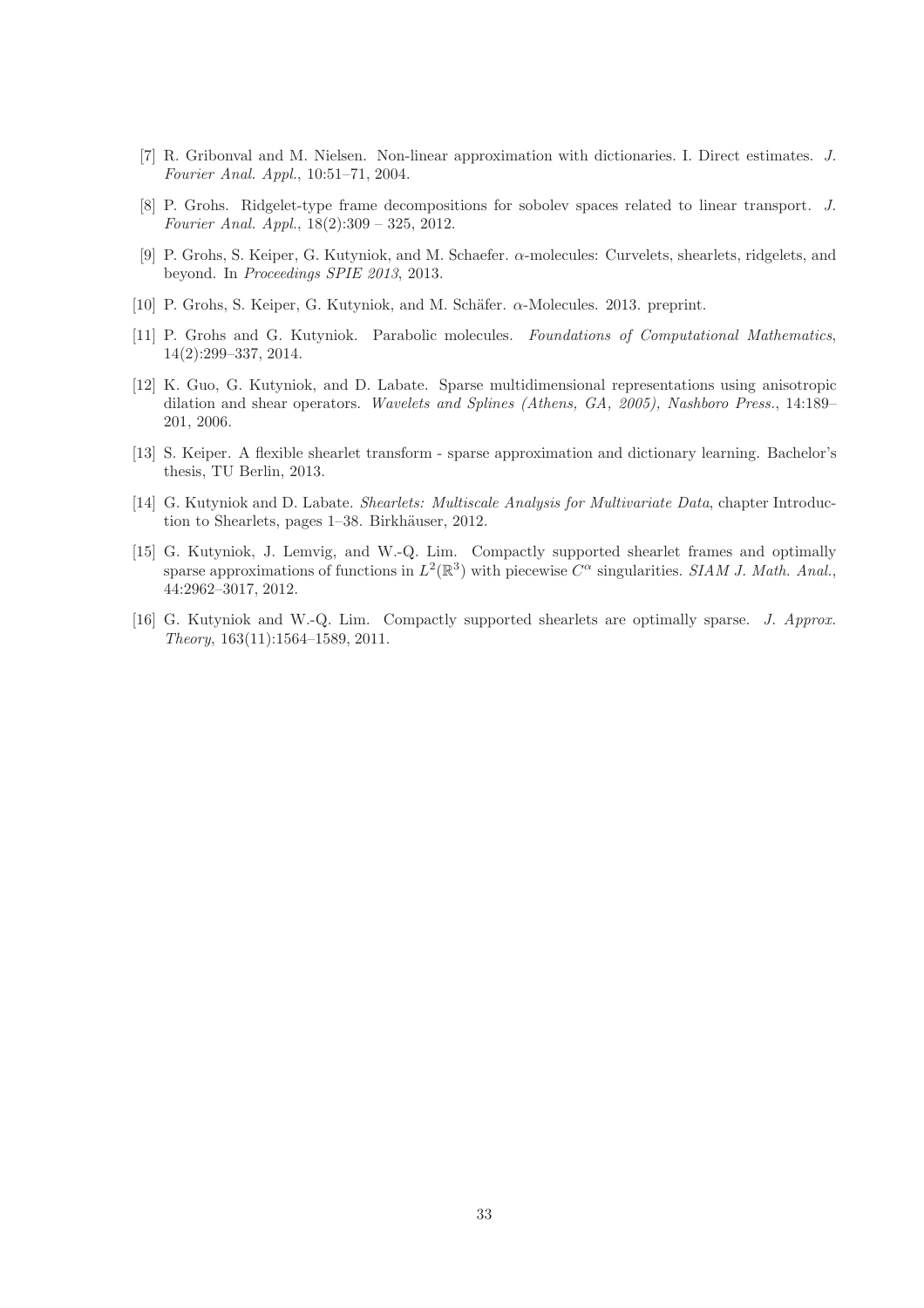# A Additional Technical Estimates

This appendix contains some technical estimates, which are needed for the proofs of the main results. They were outsourced from the main exposition to enhance the readability. We first state a lemma, which shows how scaling affects the Hölder constant in an abstract setting.

<span id="page-33-1"></span>**Lemma A.1.** Let  $f \in C^{\alpha}(\mathbb{R})$  and  $0 < \alpha < 1$ . Then for  $t, s > 0$ 

$$
\text{H\"ol}(sf(t\cdot),\alpha)=st^{\alpha}\cdot \text{H\"ol}(f,\alpha).
$$

Subsequently we establish some estimates for the 'elementary functions'  $g^{\eta}$ ,  $\omega^{\eta}$ , and  $r^{\eta}$ , which occur as components of the edge fragments  $F$  and  $F$ . These estimates provide the basis for the more complex estimates needed throughout this paper. To enhance readability we omit the superindex  $\eta$  during this discussion.

## **A.1** Estimates for  $g^{\eta}$

The functions  $g_j^{\eta}$  are defined for  $j \in \mathbb{N}_0$  by  $g_j^{\eta} := g^{\eta}(2^{-\alpha j})$ , where  $g^{\eta} \in C_0^{\beta}(\mathbb{R}^2)$  is a fixed function and  $\beta \in (1, 2]$ . For simplicity we write henceforth  $g_j$  and g.

Clearly, still  $g_j \in C_0^{\beta}(\mathbb{R}^2)$ . However, the parameters of the regularity change. It is obvious that  $||g_j||_{\infty}$   $\lesssim$  1. Further, the chain rule yields

$$
\|\partial_1 g_j\|_{\infty} \lesssim 2^{-\alpha j}
$$
 and  $\|\partial_2 g_j\|_{\infty} \lesssim 2^{-\alpha j}$ .

Applying Lemma [A.1](#page-33-1) yields the following result.

<span id="page-33-2"></span>**Lemma A.2.** Let  $\beta \in (1,2]$  and  $g \in C_0^{\beta}(\mathbb{R}^2)$ . Then for  $g_j = g(2^{-\alpha j})$ .

$$
\text{H\"ol}(\partial_1 g_j, \beta - 1) = 2^{-j} \text{H\"ol}(\partial_1 g, \beta - 1).
$$

Proof. In view of Lemma [A.1](#page-33-1) we have

$$
H\ddot{o}l(\partial_1 g_j, \beta - 1) = H\ddot{o}l(2^{-\alpha j}\partial_1 g(2^{-\alpha j}\cdot), \beta - 1) = 2^{-j}H\ddot{o}l(\partial_1 g, \beta - 1).
$$

| Some more estimates for $g_i$ are collected in the following two lemmas. |  |  |  |  |  |  |  |  |  |
|--------------------------------------------------------------------------|--|--|--|--|--|--|--|--|--|
|--------------------------------------------------------------------------|--|--|--|--|--|--|--|--|--|

<span id="page-33-0"></span>**Lemma A.3.** The following estimates hold true for  $g_i$ :

$$
\|\Delta_{(h,0)}g_j\|_{\infty} \lesssim 2^{-\alpha j}h,
$$
  

$$
\|\Delta_{(h,0)}\partial_1 g_j\|_{\infty}, \|\Delta_{(h,0)}\partial_2 g_j\|_{\infty} \lesssim 2^{-j}h^{\beta-1} = 2^{-\alpha j}h^{\beta},
$$
  

$$
\|\Delta_{(h,0)}^2 g_j\|_{\infty} \lesssim 2^{-j}h^{\beta},
$$

with implicit constants, that do not depend on  $j \in \mathbb{N}_0$  and  $h \geq 0$ .

Proof. Applying the mean value theorem yields

$$
\|\Delta_{(h,0)}g_j\|_{\infty} \le h \|\partial_1 g_j\|_{\infty} \lesssim 2^{-\alpha j}h.
$$

Considering Lemma [A.2](#page-33-2) we obtain

$$
\|\Delta_{(h,0)}\partial_1 g_j\|_{\infty} \lesssim 2^{-j}h^{\beta-1} = 2^{-\alpha j}h^{\beta}.
$$

Noting the commutativity  $\partial_1 \Delta_{(h,0)} = \Delta_{(h,0)} \partial_1$ , we obtain

$$
\|\Delta^2_{(h,0)}g_j\|_{\infty} \lesssim h \|\Delta_{(h,0)}\partial_1 g_j\|_{\infty} \lesssim 2^{-j}h^{\beta}.
$$

 $\Box$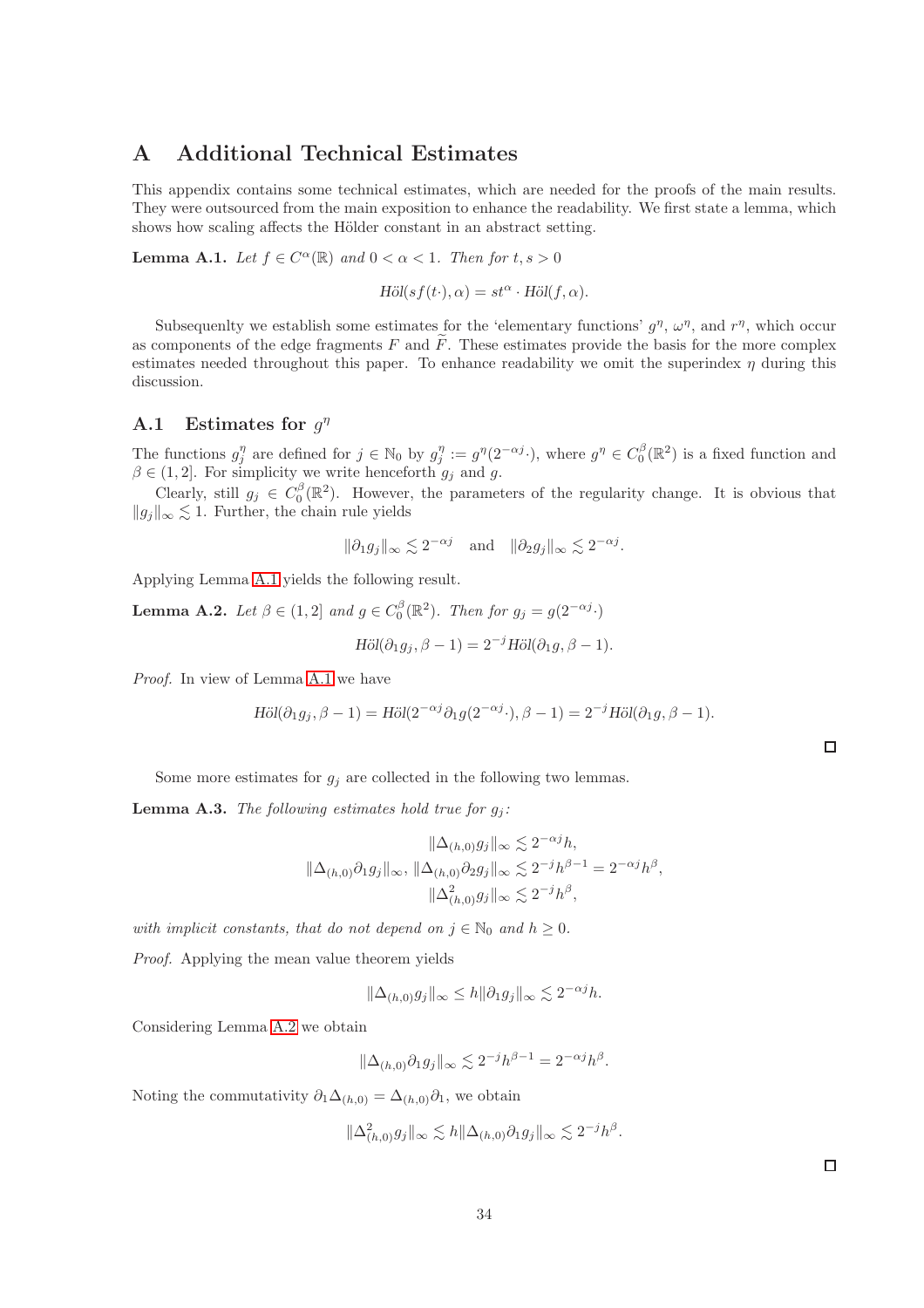The next lemma gives estimates for  $g_j$  along the edge curve. Here the function  $a \in C^{\beta}(\mathbb{R})$  comes into play, which was defined in [\(25\)](#page-18-2). The following estimates also depend on the properties of a, which are summarized in Lemma [4.14.](#page-19-0)

<span id="page-34-0"></span>**Lemma A.4.** Assume  $|\sin \eta| \ge 2\delta_j$ . The following estimates hold true for  $g_j$ :

$$
\sup_{t \in \mathbb{R}} |\Delta_h g_j(t, a(t))| \lesssim h |\sin \eta|^{-1} 2^{-\alpha j},
$$
  
\n
$$
\sup_{t \in \mathbb{R}} |\Delta_h \partial_1 g_j(t, a(t))|, \sup_{t \in \mathbb{R}} |\Delta_h \partial_2 g_j(t, a(t))| \lesssim h^{\beta - 1} |\sin \eta|^{1 - \beta} 2^{-j},
$$
  
\n
$$
\sup_{t \in \mathbb{R}} |\Delta_h^2 g_j(t, a(t))| \lesssim h^{\beta} |\sin \eta|^{-1 - \beta} 2^{-j},
$$

where the implicit constants are independent of  $j \in \mathbb{N}_0$  and  $h \geq 0$ . Proof. In view of Lemma [4.14](#page-19-0) it holds

$$
\sup_{t \in \mathbb{R}} |\Delta_h g_j(t, a(t))| \lesssim h \cdot \sup_{t \in \mathbb{R}} \left| \frac{d}{dt} g_j(t, a(t)) \right|
$$
  

$$
\lesssim h \cdot \left( \sup_{t \in \mathbb{R}} |\partial_1 g_j(t, a(t))| + \sup_{t \in \mathbb{R}} |\partial_2 g_j(t, a(t))a'(t)| \right)
$$
  

$$
\lesssim h \cdot |\sin \eta|^{-1} 2^{-\alpha j}.
$$

Considering the transformation behavior of the Hölder constant we obtain with Lemma [4.14](#page-19-0)

$$
\sup_{t \in \mathbb{R}} |\Delta_h \partial_1 g_j(t, a(t))| \lesssim 2^{-j} \sup_{t \in \mathbb{R}} |(h, a(t+h) - a(t))|_2^{\beta - 1}
$$
  

$$
\lesssim 2^{-j} (h^{\beta - 1} + \sup_{t \in \mathbb{R}} |a(t+h) - a(t)|^{\beta - 1})
$$
  

$$
\lesssim 2^{-j} h^{\beta - 1} |\sin \eta|^{1 - \beta}.
$$

Applying Lemma [4.14,](#page-19-0) the mean value theorem and  $\frac{d}{dt}\Delta_h = \Delta_h \frac{d}{dt}$  yields

$$
\sup_{t \in \mathbb{R}} |\Delta_h^2 g_j(t, a(t))| \lesssim h \cdot \sup_{t \in \mathbb{R}} |\Delta_h \frac{d}{dt} g_j(t, a(t))|
$$
  
=  $h \cdot \sup_{t \in \mathbb{R}} |\Delta_h (\partial_1 g_j(t, a(t)) + \partial_2 g_j(t, a(t))a'(t))|$   
=  $h \cdot \sup_{t \in \mathbb{R}} |\Delta_h \partial_1 g_j(t, a(t)) + \Delta_h \partial_2 g_j(t, a(t))a'(t + h) + \partial_2 g_j(t, a(t))\Delta_h a'(t)|$   
 $\lesssim h^{\beta} |\sin \eta|^{1-\beta} 2^{-j} + h^{\beta} |\sin \eta|^{-\beta} 2^{-j} + \delta_j h^{\beta} |\sin \eta|^{-1-\beta} 2^{-\alpha j}.$ 

## A.2 Estimates for  $\omega^{\eta}$

Similarly, we obtain estimates for the window function  $\omega^{\eta} \in C_0^{\infty}(\mathbb{R}^2)$ , which in contrast to the functions  $g_i$  remains fixed at all scales. This fact and the smoothness of  $\omega$  result in different estimates.

First we state the trivial estimates  $\|\omega\|_{\infty} \lesssim 1$ ,  $\|\partial_1\omega\|_{\infty} \lesssim 1$ , and  $\|\partial_2\omega\|_{\infty} \lesssim 1$ . Next, we apply the forward difference operator  $\Delta_{(h,0)}$  to  $\omega$ .

<span id="page-34-2"></span>**Lemma A.5.** Let  $k \in \mathbb{N}_0$ . It holds with implicit constants independent of  $h \geq 0$ 

$$
\|\Delta_{(h,0)}^k\omega\|_{\infty} \lesssim h^k \quad \text{and} \quad \|\Delta_{(h,0)}^k\partial_1\omega\|_{\infty} \lesssim h^k.
$$

Analogous to Lemma [A.4](#page-34-0) we establish estimates along the edge curve.

<span id="page-34-1"></span>**Lemma A.6.** Assume  $|\sin \eta| \ge 2\delta_j$ . It holds

$$
\sup_{t \in \mathbb{R}} |\Delta_h \omega(t, a(t))| \lesssim h |\sin \eta|^{-1},
$$
  
\n
$$
\sup_{t \in \mathbb{R}} |\Delta_h \partial_1 \omega(t, a(t))|, \sup_{t \in \mathbb{R}} |\Delta_h \partial_2 \omega(t, a(t))| \lesssim h |\sin \eta|^{-1},
$$
  
\n
$$
\sup_{t \in \mathbb{R}} |\Delta_h^2 \omega(t, a(t))| \lesssim h^2 |\sin \eta|^{-2} + \delta_j h^{\beta} |\sin \eta|^{-1-\beta}.
$$

Proof. This proof is analogous to the proof of Lemma [A.4.](#page-34-0)

 $\Box$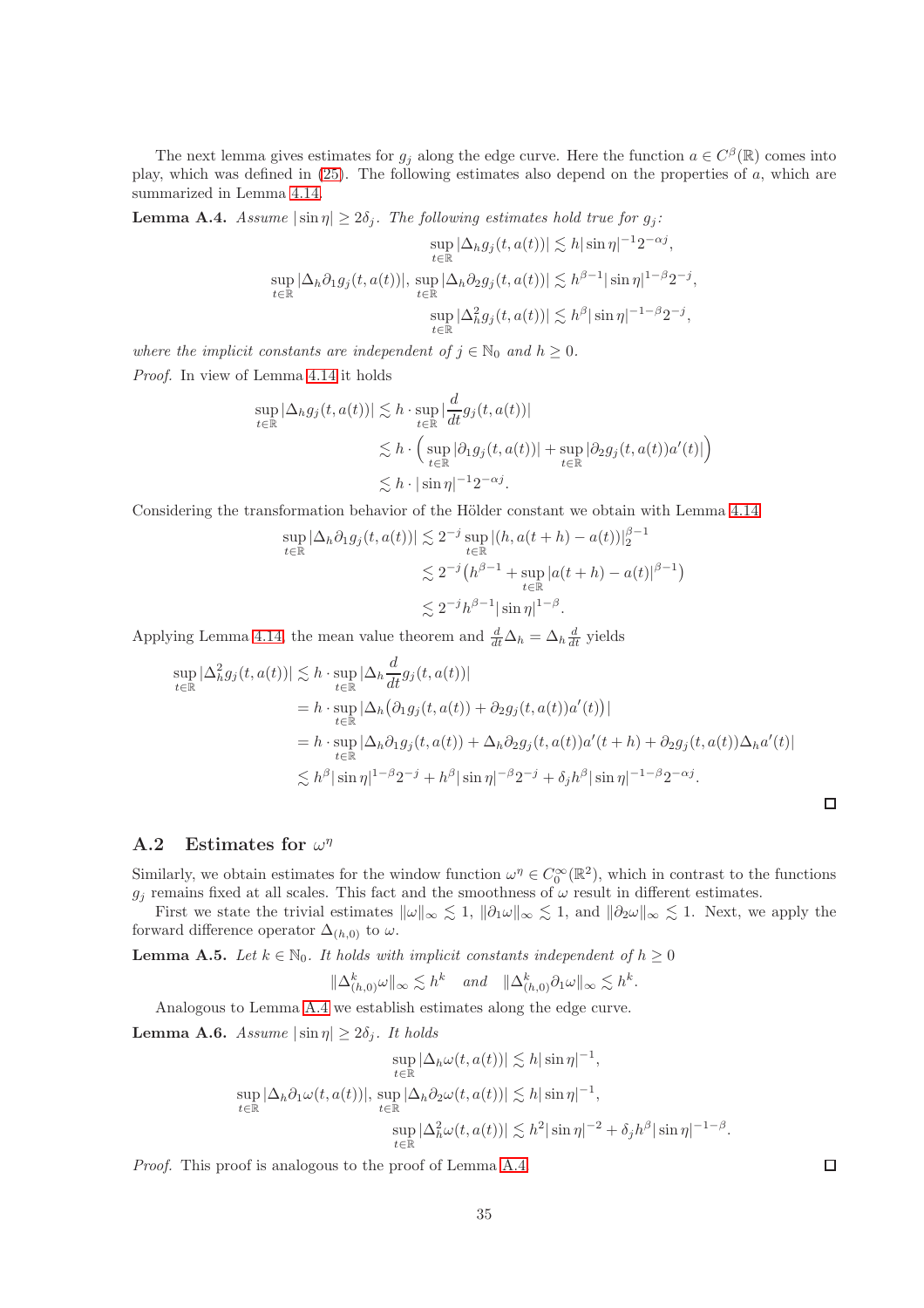## A.3 Estimates for  $r^{\eta}$

Next we analyze the function  $r^{\eta}: \mathbb{R}^2 \to \mathbb{R}$  given by

$$
r^{\eta}(t, a) := t \cos \eta - a \sin \eta, \quad (t, a) \in \mathbb{R}^2,
$$

which is a component of the modified edge fragment  $\tilde{F}$ . Clearly  $r \in C^{\infty}(\mathbb{R}^2)$ . Note however, that r is not compactly supported. Since r only occurs as a factor in products with the window  $\omega$  this does not cause any problems.

Thanks to the smoothness of r we have the following result.

<span id="page-35-0"></span>**Lemma A.7.** Let  $k, m \in \mathbb{N}_0$  and  $K \subset \mathbb{R}^2$  a compact set. Then we have

$$
\|\Delta_{(h,0)}^k r^m\|_{L^\infty(K)} \lesssim h^k.
$$

Along the edge curve the following estimates hold. Here  $\tilde{I}(\eta)$  denotes the interval defined in [\(26\)](#page-19-2).

<span id="page-35-1"></span>**Lemma A.8.** Let  $|\sin \eta| \ge 2\delta_j$ . Then we have  $\sup_{t \in \widetilde{I}(\eta)} |r(t, a(t))| \lesssim \delta_j$ . Moreover, for  $h \ge 0$  it holds

$$
\sup_{t\in\mathbb{R}}|\Delta_h r(t,a(t))|\lesssim h \quad \text{and} \quad \sup_{t\in\mathbb{R}}|\Delta_h^2 r(t,a(t))|\lesssim h^{\beta}\delta_j|\sin\eta|^{-\beta}.
$$

*Proof.* For every  $t \in \mathbb{R}$  the point  $(t, a(t)) \in \mathbb{R}^2$  in rotated coordinates lies on the (extended) edge curve Γ. We know that the function  $E_j$  deviates little from zero and obeys  $\sup_{|x_2|\leq 1}|E_j(x_2)| \leq \delta_j \lesssim 2^{-j(1-\alpha)}$ according to [\(22\)](#page-18-1). Furthermore, the slope of  $E_j$  outside of  $[-1, 1]$  is constant and bounded by  $\delta_j$ . This yields the estimate  $\sup_{t \in \widetilde{I}(\eta)} |r(t, a(t))| \lesssim \delta_j$ .

The other estimates follow from Lemma [4.14.](#page-19-0) In view of this lemma we conclude

$$
\sup_{t\in\mathbb{R}}|\Delta_h r(t,a(t))| \leq h\cdot \sup_{t\in\mathbb{R}}|\cos\eta - a'(t)\sin\eta| \lesssim h|\sin\eta|^{-1}|\sin\eta| = h,
$$

and

$$
\sup_{t\in\mathbb{R}}|\Delta_h^2 r(t,a(t))|\leq h|\sin\eta|\|\Delta_h a'\|_{\infty}\lesssim h^{\beta}\delta_j|\sin\eta|^{-\beta}.
$$

 $\Box$ 

# **A.4** Estimates for  $\widetilde{G}^{\eta}$

The function  $\tilde{G}^{\eta}$  is the rotated version of the function

$$
\widetilde{G}(t,a) = r(t,a)^m G(t,a) = r(t,a)^m g_j(t,a) \omega(t,a), \quad (t,a) \in \mathbb{R}^2,
$$

which is a composition of the 'elementary functions' discussed before. Hence we can apply the previous estimates to obtain estimates for  $\tilde{G}^{\eta}$ .

<span id="page-35-2"></span>**Lemma A.9.** Let  $|\sin \eta| \ge 2\delta_j$ . Let  $\widetilde{G}^{\eta}(t, a) = r^{\eta}(t, a)^m G^{\eta}(t, a)$  for  $(t, a) \in \mathbb{R}^2$ ,  $m \in \mathbb{N}$ ,  $m \ne 0$ . Then there are the estimates

$$
\sup_{t \in \mathbb{R}} |\widetilde{G}(t, a(t))| \lesssim \delta_j^m, \qquad \sup_{t \in \mathbb{R}} |\Delta_h \widetilde{G}(t, a(t))| \lesssim \delta_j^{m-1} h,
$$
  
\n
$$
\sup_{t \in \mathbb{R}} |\partial_1 \widetilde{G}(t, a(t))| \lesssim \delta_j^{m-1}, \qquad \sup_{t \in \mathbb{R}} |\partial_2 \widetilde{G}(t, a(t))| \lesssim \delta_j^{m-1} |\sin \eta|.
$$

*Proof.* We calculate for  $(t, a) \in \mathbb{R}^2$ 

$$
\partial_1 \widetilde{G}(t, a) = \partial_1 \left( r(t, a)^m G(t, a) \right) = (\cos \eta) mr(t, a)^{m-1} G(t, a) + r(t, a)^m \partial_1 G(t, a),
$$
  
and  

$$
\partial_2 \widetilde{G}(t, a) = \partial_2 \left( r(t, a)^m G(t, a) \right) = -(\sin \eta) mr(t, a)^{m-1} G(t, a) + r(t, a)^m \partial_2 G(t, a).
$$

The assertion is then a consequence of the following facts. It holds  $||G||_{\infty} \lesssim 1$  and  $|r(t, a(t))| \leq \delta_j$  for all  $t \in I(\eta)$ . Further, for  $t \notin I(\eta)$  the expressions  $G(t, a(t))$ ,  $\partial_1 G(t, a(t))$ , and  $\partial_2 G(t, a(t))$  vanish.  $t \in I(\eta)$ . Further, for  $t \notin I(\eta)$  the expressions  $G(t, a(t))$ ,  $\partial_1 G(t, a(t))$ , and  $\partial_2 G(t, a(t))$  vanish.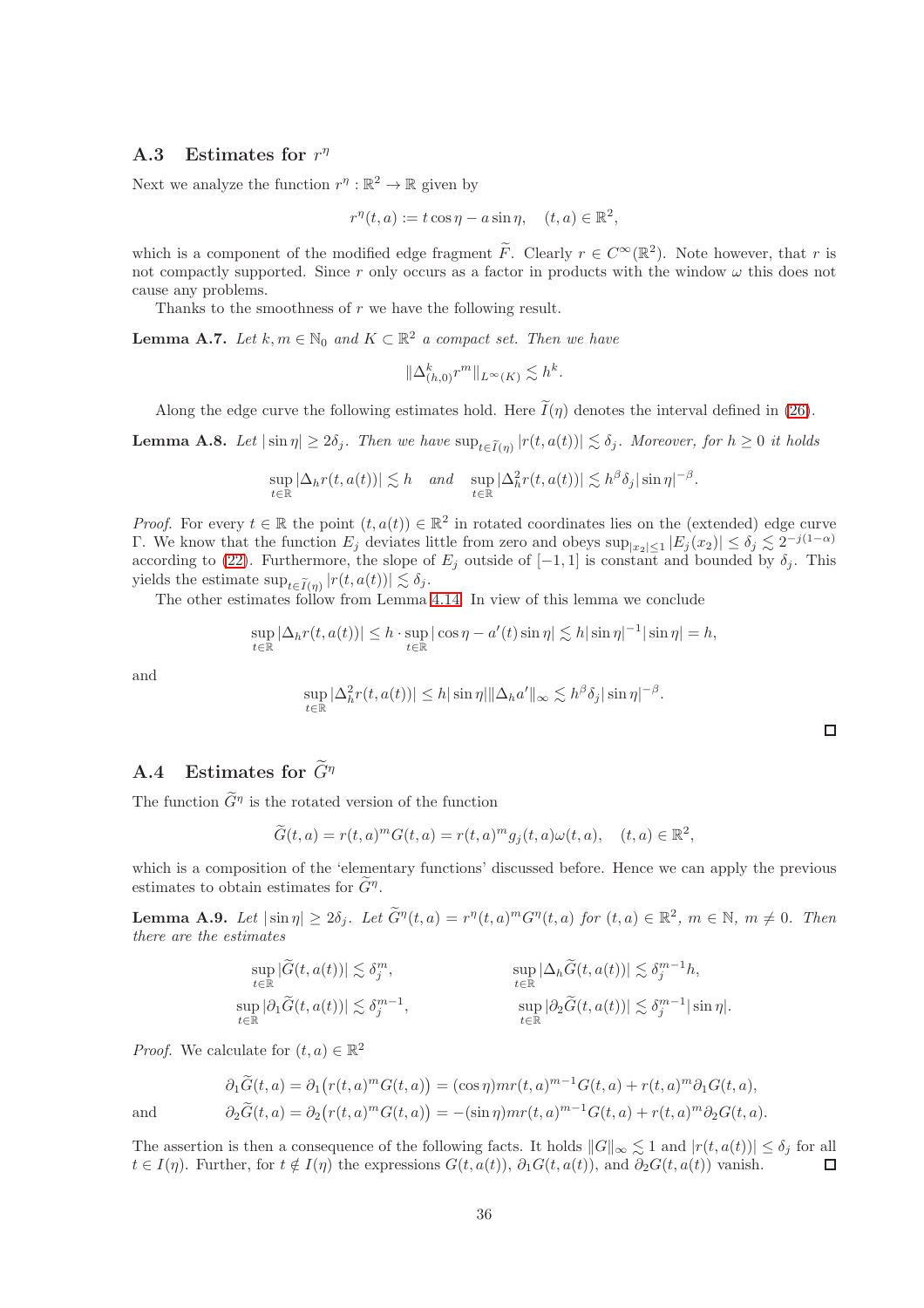## A.5 Auxiliary Lemmas

In this last subsection we prove three important technical lemmas, which are the foundation of the proof of Lemma [4.19.](#page-24-2) We refer to Lemma [4.19](#page-24-2) for an explanation of the terminology.

<span id="page-36-0"></span>**Lemma A.10.** Let  $\widetilde{G}(x) = r(x)^m G(x)$  for  $x \in \mathbb{R}^2$  and  $m \in \mathbb{N}_0$ . Further, let  $h \approx 2^{-j(1-\alpha)}$ . The function  $T: \mathbb{R} \to \mathbb{R}$  defined by  $T(t) = a'(t)\Delta_h \widetilde{G}(t, a(t))$  then admits a decomposition  $(T_1^k, T_2^k)_k$  of the form  $(*)$  of length  $(m + 1)$  with the estimates

$$
||T_1^k||_{\infty} \lesssim h^m h^{\beta} |\sin \eta|^{-1-\beta}, \quad k = 0, ..., m+1,
$$
  

$$
||T_2^k||_{\infty} \lesssim h^m |\sin \eta|^{-1}, \quad k = 0, ..., m,
$$

and subject to the condition supp  $T_i^k \subset \overline{I}(\eta)$ .

An explanation of the terminology is given in Lemma [4.19.](#page-24-2)

*Proof.* We prove this by induction on m. If  $m = 0$  we put  $T_1^0 = T_{21}$ ,  $T_2^0 = T_{22}$ ,  $T_1^1 = \Delta_h T_{22}$ , and  $T_2^1 = 0$ , with entities  $T_{21}$  and  $T_{22}$  as defined in the proof of Lemma [4.16.](#page-20-1) The estimates for  $T_{21}$  and  $\Delta_h T_{22}$  have been carried out there. In view of  $h \leq \sin \eta$  we can further estimate

$$
||T_2^0||_{\infty} = ||T_{22}||_{\infty} \lesssim h|\sin \eta|^{-2} \lesssim h^0|\sin \eta|^{-1}.
$$

This proves the case  $m = 0$ .

We proceed with the induction and assume that the lemma is true for T, where  $m \in \mathbb{N}_0$  is fixed but arbitrary. The associated decomposition of length  $m+1$  shall be denoted by  $(T_1^k, T_2^k)_k$ . We will show that under this hypothesis also the function  $T(t) := a'(t)\Delta_h G_+(t, a(t))$ , where  $G_+(x) = r(x)^{m+1}G(x)$  for  $x \in \mathbb{R}^2$ , admits a decomposition  $(\tilde{T}_1^k, \tilde{T}_2^k)_k$  of the form  $(*)$  of length  $(m+2)$  with the desired properties.

First we can decompose as follows,

$$
\widetilde{T}(t) = a'(t)\Delta_h\big(r(t,a(t))\widetilde{G}(t,a(t))\big)
$$
\n
$$
= a'(t)\Delta_h r(t,a(t))\widetilde{G}(t+h,a(t+h)) + r(t,a(t))a'(t)\Delta_h\widetilde{G}(t,a(t))
$$
\n
$$
= [r(t,a(t))T_1^0(t)] + [a'(t)\Delta_h r(t,a(t))\widetilde{G}(t+h,a(t+h)) + r(t,a(t))T_2^0(t)]
$$
\n
$$
=:\widetilde{T}_1^0(t) + \widetilde{T}_2^0(t).
$$

In view of the properties of  $T_1^0$  and Lemma [A.8](#page-35-1) we see that the function  $\tilde{T}_1^0$  satisfies the assertion. The estimate

$$
\|\tilde{T}_2^0\|_{\infty} \lesssim \|a'\|_{\infty} \sup_{t \in \mathbb{R}} |\Delta_h r(t, a(t))| \sup_{t \in \mathbb{R}} |\tilde{G}(t, a(t))| \lesssim |\sin \eta|^{-1} \cdot h \cdot \delta_j^m,
$$

where Lemmas [4.14,](#page-19-0) [A.8](#page-35-1) and [A.9](#page-35-2) were used, shows the claim also for  $\tilde{T}_2^0$ .

We take another forward difference of the component  $\tilde{T}_2^0$  and obtain

$$
\Delta_{h}\tilde{T}_{2}^{0}(t) = \Delta_{h}a'(t)\Delta_{h}r(t+h,a(t+h))\tilde{G}(t+2h,a(t+2h)) + a'(t)\Delta_{h}^{2}r(t,a(t))\tilde{G}(t+2h,a(t+2h)) \n+ \Delta_{h}r(t,a(t))a'(t)\Delta_{h}\tilde{G}(t+h,a(t+h)) + \Delta_{h}r(t,a(t))T_{2}^{0}(t+h) + r(t,a(t))\Delta_{h}T_{2}^{0}(t) \n= \Delta_{h}a'(t)\Delta_{h}r(t+h,a(t+h))\tilde{G}(t+2h,a(t+2h)) + a'(t)\Delta_{h}^{2}r(t,a(t))\tilde{G}(t+2h,a(t+2h)) \n+ \Delta_{h}r(t,a(t))(T_{1}^{0}(t+h)+T_{2}^{0}(t+h)) - \Delta_{h}r(t,a(t))\Delta_{h}a'(t)\Delta_{h}\tilde{G}(t+h,a(t+h)) \n+ \Delta_{h}r(t,a(t))T_{2}^{0}(t+h) + r(t,a(t))T_{1}^{1}(t) + r(t,a(t))T_{2}^{1}(t) \n= [\Delta_{h}a'(t)\Delta_{h}r(t+h,a(t+h))\tilde{G}(t+2h,a(t+2h)) + a'(t)\Delta_{h}^{2}r(t,a(t))\tilde{G}(t+2h,a(t+2h)) \n- \Delta_{h}r(t,a(t))\Delta_{h}a'(t)\Delta_{h}\tilde{G}(t+h,a(t+h)) + r(t,a(t))T_{1}^{1}(t) + \Delta_{h}r(t,a(t))T_{1}^{0}(t+h)] \n+ [\Delta_{h}r(t,a(t))T_{2}^{0}(t+h) + r(t,a(t))T_{2}^{1}(t)] \n=:\tilde{T}_{1}^{1}(t) + \tilde{T}_{2}^{1}(t).
$$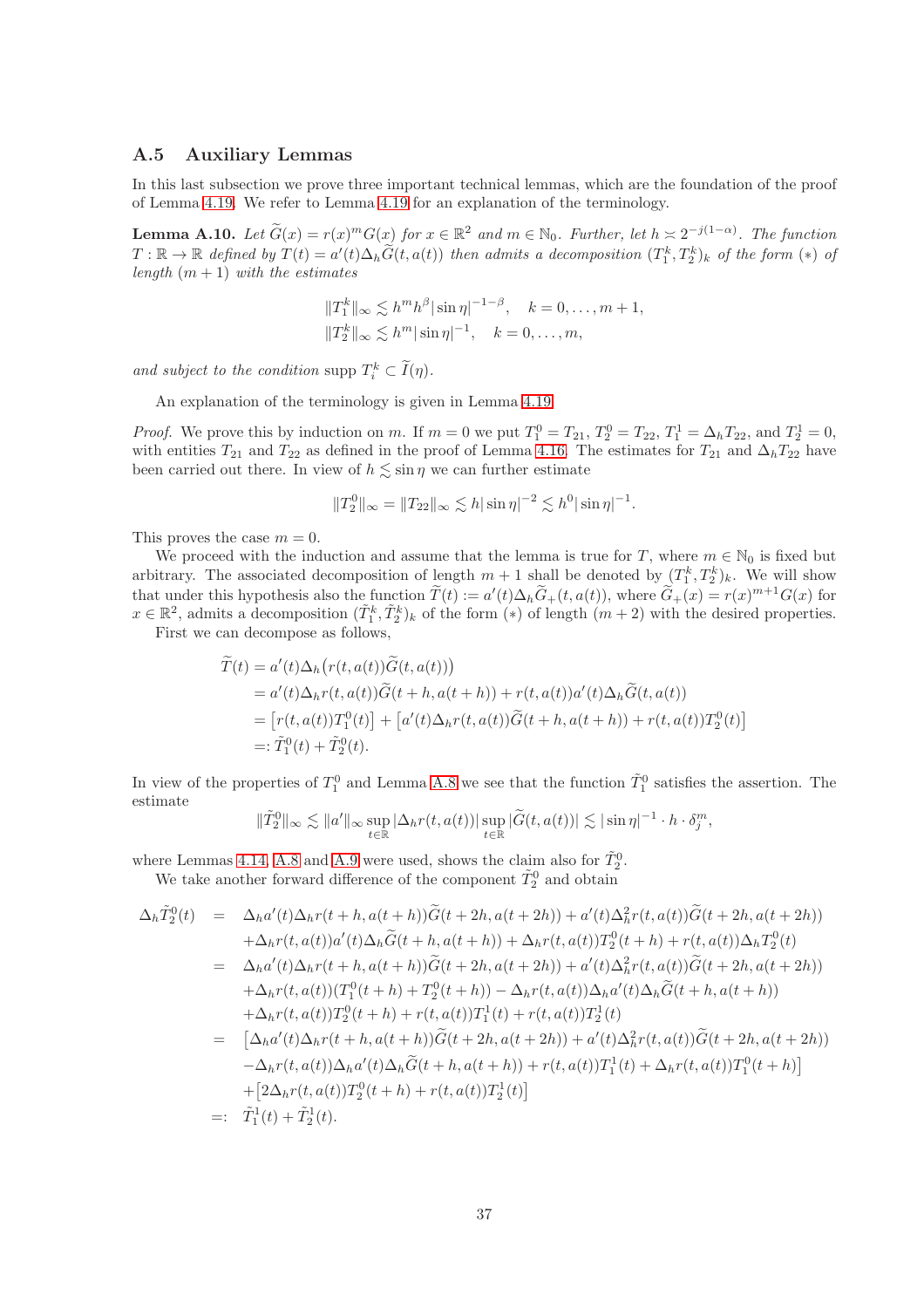For  $\tilde{T}_1^1$  we check directly

$$
\sup_{t \in \mathbb{R}} |\Delta_h a'(t)\Delta_h r(t, a(t))\widetilde{G}(t+h, a(t+h))| \lesssim h^{\beta - 1}\delta_j |\sin \eta|^{-1 - \beta} hh^m = h^{m+1}h^{\beta} |\sin \eta|^{-1 - \beta},
$$
  
\n
$$
\sup_{t \in \mathbb{R}} |a'(t)\Delta_h^2 r(t, a(t))\widetilde{G}(t+2h, a(t+2h))| \lesssim |\sin \eta|^{-1}h^{\beta}\delta_j |\sin \eta|^{-\beta}h^m = h^{m+1}h^{\beta} |\sin \eta|^{-1 - \beta},
$$
  
\n
$$
\sup_{t \in \mathbb{R}} |\Delta_h r(t, a(t))\Delta_h a'(t)\Delta_h \widetilde{G}(t+h, a(t+h))| \lesssim \delta_j^m h^{\beta} h |\sin \eta|^{-1 - \beta} \lesssim h^{m+1}h^{\beta} |\sin \eta|^{-1 - \beta}.
$$

The estimates for the remaining two terms are obvious. Hence  $\tilde{T}_1^1$  fulfills the desired properties.

For  $\tilde{T}_2^1$  we use the induction hypothesis and Lemma [A.8](#page-35-1) to obtain

$$
\|\tilde{T}_2^1\|_{\infty} \lesssim \sup_{t \in \mathbb{R}} |r(t, a(t))T_2^1(t)| + \sup_{t \in \mathbb{R}} |\Delta_h r(t, a(t))T_2^0(t+h)| \lesssim h^{m+1} |\sin \eta|^{-1}.
$$

Moving forward, this procedure yields terms for  $k = 1, \ldots, m + 1$ ,

$$
\tilde{T}_1^{k+1}(t) = r(t, a(t))T_1^{k+1}(t) + (k+1)\Delta_h r(t+h, a(t+h))T_1^k(t+h) \n+ (k+1)\Delta_h^2 r(t, a(t))T_2^{k-1}(t+h) + (k+1)\Delta_h^2 r(t, a(t))T_2^k(t+h), \n\tilde{T}_2^k(t) = r(t, a(t))T_2^k(t) + (k+1)\Delta_h r(t, a(t))T_2^{k-1}(t+h),
$$

which satisfy the desired estimates. Here we put  $T_1^{m+2} = T_2^{m+2} = 0$  for convenience. Indeed, using the induction assumptions, we obtain

$$
\begin{split} \|\tilde{T}_{1}^{k+1}\|_{\infty} &\lesssim \sup_{t\in\mathbb{R}}|r(t,a(t))T_{1}^{k+1}(t)|+\sup_{t\in\mathbb{R}}|\Delta_{h}r(t+h,a(t+h))T_{1}^{k}(t+h)|\\ &+\sup_{t\in\mathbb{R}}|\Delta_{h}^{2}r(t,a(t))T_{2}^{k-1}(t+h)|+\sup_{t\in\mathbb{R}}|\Delta_{h}^{2}r(t,a(t))T_{2}^{k}(t+h)|\lesssim h^{m+1}h^{\beta}|\sin\eta|^{-1-\beta},\\ \|\tilde{T}_{2}^{k}\|_{\infty} &\lesssim \sup_{t\in\mathbb{R}}|r(t,a(t))T_{2}^{k}(t)|+\sup_{t\in\mathbb{R}}|\Delta_{h}r(t,a(t))T_{2}^{k-1}(t+h)|\lesssim h^{m+1}|\sin\eta|^{-1}.\end{split}
$$

Note, that  $T_2^{m+1} = T_1^{m+2} = T_2^{m+2} = 0$ . Hence, for  $k = m + 1$  these expressions read

$$
\tilde{T}_1^{m+2}(t) = (m+2)\Delta_h r(t+h, a(t+h))T_1^{m+1}(t+h) + (m+2)\Delta_h^2 r(t, a(t))T_2^m(t+h),
$$
  
\n
$$
\tilde{T}_2^{m+1}(t) = (m+2)\Delta_h r(t, a(t))T_2^m(t+h).
$$

Since  $\Delta_h \tilde{T}_2^{m+1} = \tilde{T}_1^{m+2}$  we have  $\tilde{T}_2^{m+2} = 0$  and the proof is finished.

The following Lemma [A.11](#page-37-0) is in the same spirit as Lemma [A.10.](#page-36-0)

<span id="page-37-0"></span>**Lemma A.11.** Let  $\widetilde{G}(x) = r(x)^m G(x)$  for  $x \in \mathbb{R}^2$ ,  $m \in \mathbb{N}_0$ , and  $h \approx 2^{-j(1-\alpha)}$ . Then the function  $S: \mathbb{R} \to \mathbb{R}$  defined by  $S(t) = a'(t) \Delta_h \partial_1 \widetilde{G}(t, a(t))$  admits a decomposition  $(S_1^k, S_2^k)_k$  of the form  $(*)$  of length  $m + 1$  with estimates

$$
||S_1^k||_{\infty} \lesssim h^{m-1}h^{\beta}|\sin \eta|^{-1-\beta}, \quad k = 0, \dots, m+1,
$$
  

$$
||S_2^k||_{\infty} \lesssim h^{m-1}|\sin \eta|^{-1}, \quad k = 0, \dots, m.
$$

Moreover, these functions can be chosen such that supp  $S_i^k \subset I(\eta)$ .

*Proof.* The proof is by induction on m. The assumptions are clearly true for  $m = 0$ .

For the induction we let  $m \in \mathbb{N}_0$  be fixed and let S be the function defined in the setting. Further, let us assume that we have a decomposition  $(S_1^k, S_2^k)_k$  of length  $m + 1$  with the desired properties for S. We put  $S_2^{m+1} = 0$  and for convenience we also define  $S_1^{m+2} = S_2^{m+2} = 0$ . We will show that under these assumptions the function  $\widetilde{S} : \mathbb{R} \to \mathbb{R}$  given by  $\widetilde{S}(t) := a'(t)\Delta_h\partial_1\widetilde{G}_+(t,a(t))$ , where  $\widetilde{G}_+(x) = r(x)^{m+1}G(x)$ for  $x \in \mathbb{R}^2$ , admits a decomposition  $(\tilde{S}_1^k, \tilde{S}_2^k)_k$  of length  $m+2$  of the same form. First we calculate

$$
\widetilde{S}(t) = a'(t)\Delta_h \partial_1 \widetilde{G}_+(t, a(t)) = a'(t)\Delta_h (\cos \eta \widetilde{G}(t, a(t)) + r(t, a(t))\partial_1 \widetilde{G}(t, a(t)))
$$
  
= a'(t) cos  $\eta \Delta_h \widetilde{G}(t, a(t)) + a'(t)\Delta_h r(t, a(t))\partial_1 \widetilde{G}(t, a(t)) + r(t + h, a(t + h))a'(t)\Delta_h \partial_1 \widetilde{G}(t, a(t)).$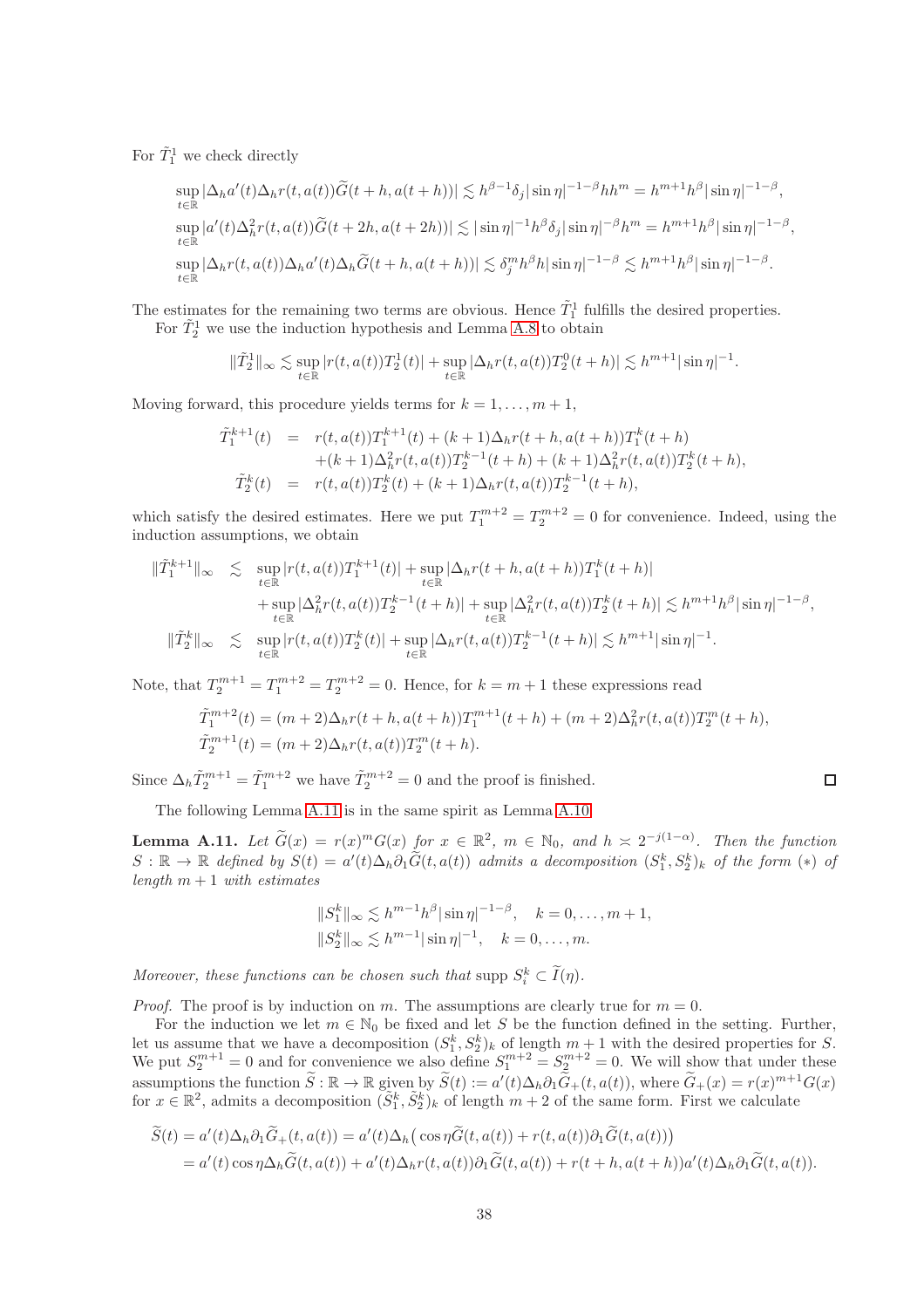Using the induction hypothesis we can proceed,

$$
\widetilde{S}(t) = [r(t+h, a(t+h))S_1^0(t)]
$$
  
+ 
$$
[r(t+h, a(t+h))S_2^0(t) + a'(t)\cos\eta\Delta_h\widetilde{G}(t, a(t)) + a'(t)\Delta_h r(t, a(t))\partial_1\widetilde{G}(t, a(t))]
$$
  
=: 
$$
\widetilde{S}_1^0(t) + \widetilde{S}_2^0(t).
$$

The terms  $\tilde{S}_1^0$  and  $\tilde{S}_2^0$  have the desired properties, which follows from the estimates

$$
\sup_{t \in \mathbb{R}} |r(t+h, a(t+h))S_1^0(t)| \lesssim h h^{m-1} h^{\beta} |\sin \eta|^{-1-\beta},
$$
  
\n
$$
\sup_{t \in \mathbb{R}} |r(t+h, a(t+h))S_2^0(t)| \lesssim h h^{m-1} |\sin \eta|^{-1},
$$
  
\n
$$
\sup_{t \in \mathbb{R}} |a'(t) \cos \eta \Delta_h \widetilde{G}(t, a(t))| \lesssim |\sin \eta|^{-1} \delta_j^{m-1} h,
$$
  
\n
$$
\sup_{t \in \mathbb{R}} |a'(t) \Delta_h r(t, a(t))\partial_1 \widetilde{G}(t, a(t))| \lesssim |\sin \eta|^{-1} h \delta_j^{m-1}.
$$

Taking another forward difference of  $\tilde{S}_2^0$  yields

$$
\Delta_h \tilde{S}_2^0(t) = \Delta_h r(t+h, a(t+h)) S_2^0(t) + r(t+2h, a(t+2h)) \Delta_h S_2^0(t) + \Delta_h a'(t) \cos \eta \Delta_h \tilde{G}(t, a(t)) \n+ a'(t+h) \cos \eta \Delta_h^2 \tilde{G}(t, a(t)) + \Delta_h a'(t) \Delta_h r(t, a(t)) \partial_1 \tilde{G}(t, a(t)) \n+ a'(t+h) \Delta_h^2 r(t, a(t)) \partial_1 \tilde{G}(t, a(t)) + a'(t+h) \Delta_h r(t+h, a(t+h)) \Delta_h \partial_1 \tilde{G}(t, a(t)).
$$

Let  ${\cal T}$  denote the function from Lemma [A.10.](#page-36-0) We observe,

$$
a'(t+h)\Delta_h^2 \widetilde{G}(t,a(t)) = a'(t+h)(\Delta_h \widetilde{G}(t+h,a(t+h)) - \Delta_h \widetilde{G}(t,a(t)))
$$
  
\n
$$
= a'(t+h)\Delta_h \widetilde{G}(t+h,a(t+h)) - a'(t)\Delta_h \widetilde{G}(t,a(t)) + (a'(t) - a'(t+h))\Delta_h \widetilde{G}(t,a(t))
$$
  
\n
$$
= a'(t+h)\Delta_h \widetilde{G}(t+h,a(t+h)) - a'(t)\Delta_h \widetilde{G}(t,a(t)) - \Delta_h a'(t)\Delta_h \widetilde{G}(t,a(t))
$$
  
\n
$$
= T(t+h) - T(t) - \Delta_h a'(t)\Delta_h \widetilde{G}(t,a(t)) = \Delta_h T(t) - \Delta_h a'(t)\Delta_h \widetilde{G}(t,a(t)).
$$

Now we know by Lemma [A.10](#page-36-0) that there is a decomposition  $(T_1^k, T_2^k)_k$  of T of length  $m + 1$  with the specific properties given there. This allows to decompose  $\Delta_h T = \Delta_h T_1^0 + T_1^1 + T_2^1$  and we obtain

$$
a'(t+h)\Delta_h^2 \tilde{G}(t, a(t)) = \Delta_h T_1^0(t) + T_1^1(t) + T_2^1(t) - \Delta_h a'(t)\Delta_h \tilde{G}(t, a(t)).
$$

Using this observation we obtain

$$
\Delta_h \tilde{S}_2^0(t) = \Delta_h r(t+h, a(t+h)) S_2^0(t) + r(t+2h, a(t+2h)) S_1^1(t) + r(t+2h, a(t+2h)) S_2^1(t)
$$
  
\n
$$
+ \Delta_h a'(t) \cos \eta \Delta_h \tilde{G}(t, a(t)) + \cos \eta \Delta_h T_1^0(t) + \cos \eta (T_1^1(t) + T_2^1(t)) - \cos \eta \Delta_h a'(t) \Delta_h \tilde{G}(t, a(t))
$$
  
\n
$$
+ \Delta_h a'(t) \Delta_h r(t, a(t)) \partial_1 \tilde{G}(t, a(t)) + a'(t+h) \Delta_h^2 r(t, a(t)) \partial_1 \tilde{G}(t, a(t))
$$
  
\n
$$
+ a'(t) \Delta_h r(t+h, a(t+h)) \Delta_h \partial_1 \tilde{G}(t, a(t)) + (a'(t+h) - a'(t)) \Delta_h r(t+h, a(t+h)) \Delta_h \partial_1 \tilde{G}(t, a(t))
$$

and further

$$
\Delta_h \tilde{S}_2^0(t) = [r(t+2h, a(t+2h))S_1^1(t) + \Delta_h a'(t) \cos \eta \Delta_h \tilde{G}(t, a(t)) \n+ \cos \eta \Delta_h T_1^0(t) - \cos \eta \Delta_h a'(t) \Delta_h \tilde{G}(t, a(t)) + \cos \eta T_1^1(t) \n+ \Delta_h a'(t) \Delta_h r(t, a(t)) \partial_1 \tilde{G}(t, a(t)) + a'(t+h) \Delta_h^2 r(t, a(t)) \partial_1 \tilde{G}(t, a(t)) \n+ \Delta_h a'(t) \Delta_h r(t+h, a(t+h)) \Delta_h \partial_1 \tilde{G}(t, a(t)) + \Delta_h r(t+h, a(t+h))S_1^0(t) \n+ [r(t+2h, a(t+2h))S_2^1(t) + \cos \eta T_2^1(t) + 2\Delta_h r(t+h, a(t+h))S_2^0(t)] \n=:\tilde{S}_1^1(t) + \tilde{S}_2^1(t).
$$

Now we can split  $\Delta_h \tilde{S}_2^0 = \tilde{S}_1^1 + \tilde{S}_2^1$  with

$$
\tilde{S}_1^1(t) = r(t+2h, a(t+2h))S_1^1(t) + \cos\eta \Delta_h a'(t)\Delta_h \tilde{G}(t, a(t)) + \Delta_h a'(t)\Delta_h r(t, a(t))\partial_1 \tilde{G}(t, a(t)) \n+ a'(t+h)\Delta_h^2 r(t, a(t))\partial_1 \tilde{G}(t, a(t)) + \Delta_h r(t+h, a(t+h))S_1^0(t) + \cos\eta \Delta_h T_1^0(t) \n+ \Delta_h a'(t)\Delta_h r(t+h, a(t+h))\Delta_h \partial_1 \tilde{G}(t, a(t)) - \cos\eta \Delta_h a'(t)\Delta_h \tilde{G}(t, a(t)) + \cos\eta T_1^1(t), \n\tilde{S}_2^1(t) = 2\Delta_h r(t+h, a(t+h))S_2^0(t) + r(t+2h, a(t+2h))S_2^1(t) + \cos\eta T_2^1(t).
$$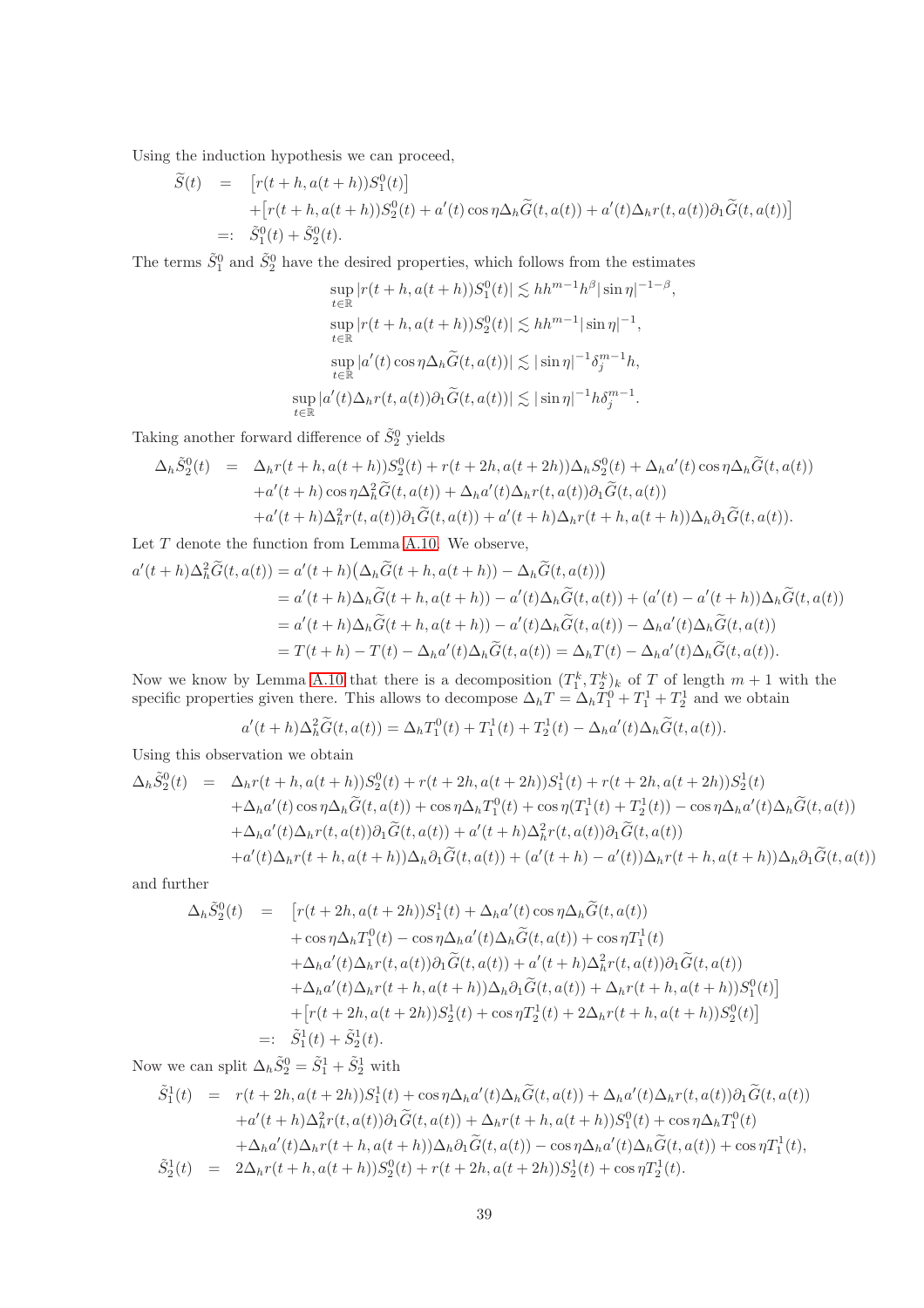These terms have the desired properties. To see this, we calculate

$$
\sup_{t \in \mathbb{R}} |r(t + 2h, a(t + 2h))S_1^1(t)| \lesssim h h^{m-1} h^{\beta} |\sin \eta|^{-1-\beta},
$$
  
\n
$$
\sup_{t \in \mathbb{R}} |\Delta_h a'(t)\Delta_h \widetilde{G}(t, a(t))| \lesssim \delta_j h^{\beta-1} |\sin \eta|^{-1-\beta} \cdot \delta_j^{m-1} h,
$$
  
\n
$$
\sup_{t \in \mathbb{R}} |\Delta_h a'(t)\Delta_h r(t, a(t))\partial_1 \widetilde{G}(t, a(t))| \lesssim \delta_j h^{\beta-1} |\sin \eta|^{-1-\beta} \cdot h \cdot \delta_j^{m-1},
$$
  
\n
$$
\sup_{t \in \mathbb{R}} |a'(t + h)\Delta_h^2 r(t, a(t))\partial_1 \widetilde{G}(t, a(t))| \lesssim |\sin \eta|^{-1} \cdot h^{\beta} \delta_j |\sin \eta|^{-\beta} \cdot \delta_j^{m-1},
$$
  
\n
$$
\sup_{t \in \mathbb{R}} |\Delta_h r(t + h, a(t + h))S_1^0(t)| \lesssim h h^{m-1} h^{\beta} |\sin \eta|^{-1-\beta},
$$
  
\n
$$
\sup_{t \in \mathbb{R}} |\Delta_h a'(t)\Delta_h \widetilde{G}(t, a(t))| \lesssim \delta_j h^{\beta-1} |\sin \eta|^{-1-\beta} \cdot \delta_j^{m-1} h,
$$
  
\n
$$
\sup_{t \in \mathbb{R}} |\Delta_h a'(t)\Delta_h r(t + h, a(t + h))\Delta_h \partial_1 \widetilde{G}(t, a(t))| \lesssim \delta_j h^{\beta-1} |\sin \eta|^{-1-\beta} \cdot h \cdot \delta_j^{m-1},
$$
  
\n
$$
\sup_{t \in \mathbb{R}} |T_1^1(t)| \lesssim \delta_j^m h^{\beta} |\sin \eta|^{-1-\beta},
$$

and

$$
\sup_{t \in \mathbb{R}} |2\Delta_h r(t+h, a(t+h))S_2^0(t)| \lesssim h h^{m-1} |\sin \eta|^{-1},
$$
  
\n
$$
\sup_{t \in \mathbb{R}} |r(t+2h, a(t+2h))S_2^1(t)| \lesssim h h^{m-1} |\sin \eta|^{-1},
$$
  
\n
$$
\sup_{t \in \mathbb{R}} |T_2^1(t)| \lesssim h h^{m-1} |\sin \eta|^{-1}.
$$

We proceed with

$$
\Delta_h \tilde{S}_2^1(t) = \left[ \cos \eta T_1^2(t) + r(t + 3h, a(t + 3h)) S_1^2(t) + 2\Delta_h r(t + 2h, a(t + 2h)) S_1^1(t) + 2\Delta_h^2 r(t + h, a(t + h)) S_2^0(t) \right] + \left[ \cos \eta T_2^2(t) + r(t + 3h, a(t + 3h)) S_2^2(t) + 3\Delta_h r(t + 2h, a(t + 2h)) S_2^1(t) \right] =: \tilde{S}_1^2(t) + \tilde{S}_2^2(t).
$$

Inductively, we put for  $k = 1, ..., m + 1$ , where for convenience  $T_1^{m+2} = 0$ ,

$$
\begin{aligned}\n\tilde{S}_1^{k+1}(t) &:= \cos \eta T_1^{k+1}(t) + r(t + (k+2)h, a(t + (k+2)h))S_1^{k+1}(t) \\
&\quad + (k+1)\Delta_h r(t + (k+1)h, a(t + (k+1)h))S_1^k(t) + (k+1)\Delta_h^2 r(t + kh, a(t + kh))S_2^{k-1}(t), \\
\tilde{S}_2^k(t) &:= \cos \eta T_2^k(t) + r(t + (k+1)h, a(t + (k+1)h))S_2^k(t) + (k+1)\Delta_h r(t + kh, a(t + kh))S_2^{k-1}(t).\n\end{aligned}
$$

These terms clearly satisfy  $\Delta_h \tilde{S}_2^k = \tilde{S}_1^{k+1} + \tilde{S}_2^{k+1}$ . They also have the desired properties since

$$
\sup_{t \in \mathbb{R}} |T_1^{k+1}(t)| \lesssim h^m h^{\beta} |\sin \eta|^{-1-\beta},
$$
  
\n
$$
\sup_{t \in \mathbb{R}} |r(t + (k+2)h, a(t + (k+2)h))S_1^{k+1}(t)| \lesssim h \cdot h^{m-1} h^{\beta} |\sin \eta|^{-1-\beta},
$$
  
\n
$$
\sup_{t \in \mathbb{R}} |\Delta_h r(t + (k+1)h, a(t + (k+1)h))S_1^k(t)| \lesssim h \cdot h^{m-1} h^{\beta} |\sin \eta|^{-1-\beta},
$$
  
\n
$$
\sup_{t \in \mathbb{R}} |\Delta_h^2 r(t + kh, a(t + kh))S_2^{k-1}(t)| \lesssim h^{\beta} \delta_j |\sin \eta|^{-\beta} \cdot h^{m-1} |\sin \eta|^{-1},
$$

and

$$
\sup_{t \in \mathbb{R}} |T_2^k(t)| \lesssim h^m |\sin \eta|^{-1},
$$
  
\n
$$
\sup_{t \in \mathbb{R}} |r(t + (k+1)h, a(t + (k+1)h))S_2^k(t)| \lesssim h \cdot h^{m-1} |\sin \eta|^{-1},
$$
  
\n
$$
\sup_{t \in \mathbb{R}} |\Delta_h r(t + kh, a(t + kh))S_2^{k-1}(t)| \lesssim h \cdot h^{m-1} |\sin \eta|^{-1}.
$$